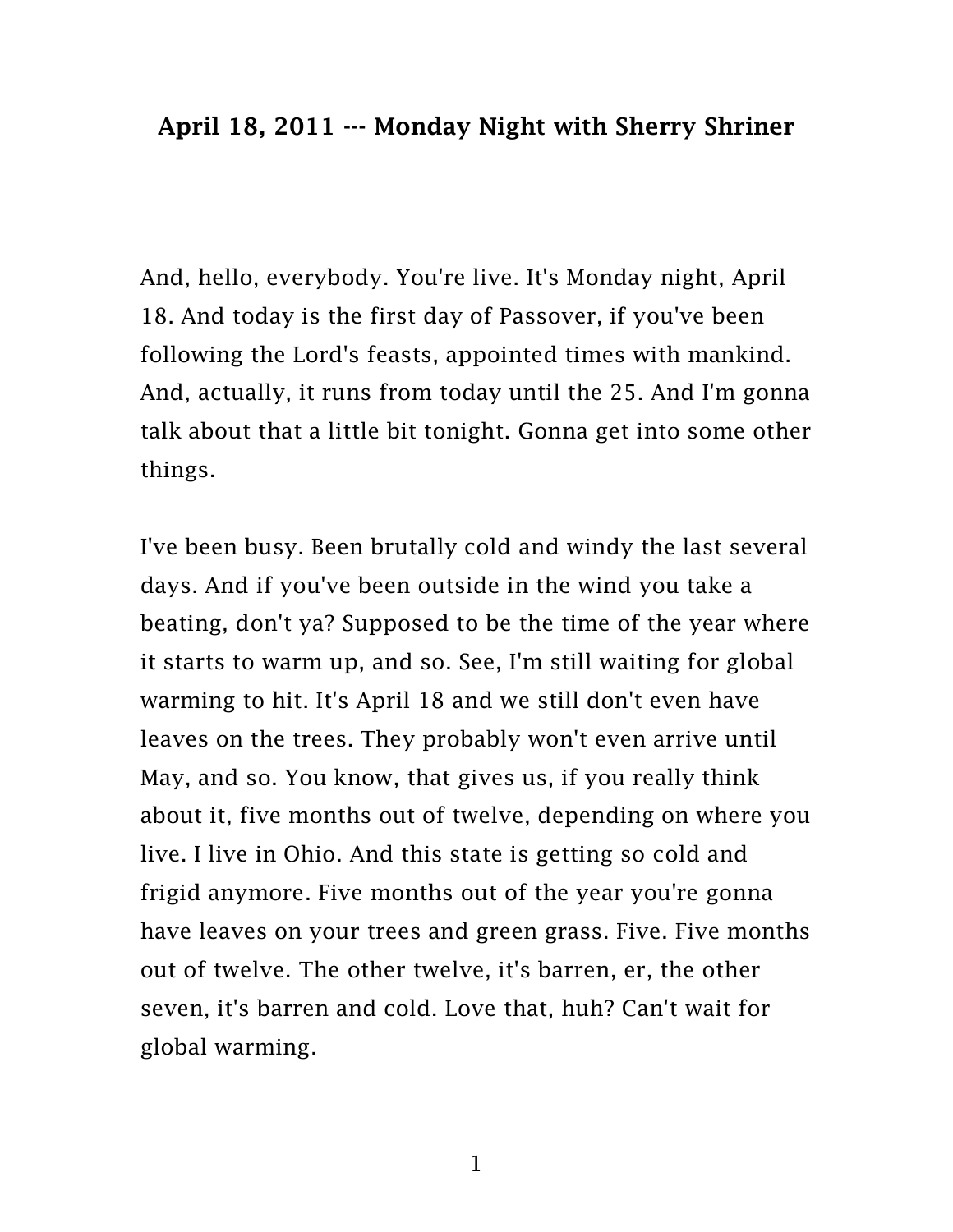I was looking at the schedule of feasts for this year. Get asked about this all the time from people. And I updated it at my site at [www.backtoyahweh.com](http://www.backtoyahweh.com/) about a week or two ago. Passover this year begins Tuesday, April 18, and runs to the 25. And there's scripture on there to help you. There's actual recipes which you can make unleavened bread and different types of the matzo bread that they have that's traditional during Passover. And ideas to help you celebrate the holiday at home.

Feast of Unleavened Bread is April 19 to 25. And it's no breads for 7 days, folks. Nothing with leaven in it; leaven or yeast. And so, say goodbye to all your sweets, all your Twinkies, all your Ho Hos, all your Subways, the fast foods, the fried chickens. You have to say goodbye to all of that, because all of it has yeast or leaven in it. Flatbread's OK, 'cause there's no leaven in it. So flatbreads are fine. Burrito bread is really flat. And corn tortilla bread. Mexican food is usually OK, 'cause it doesn't have yeast or leaven in it.

The day of Pentecost, also known as Shavuot, it's also known as First Fruits Festival, the Feast of Weeks Festival, reaping of the first harvest, that's June 12th of this year; begins June 12.

And then we have Rosh Hashanah, the Festival of Trumpets,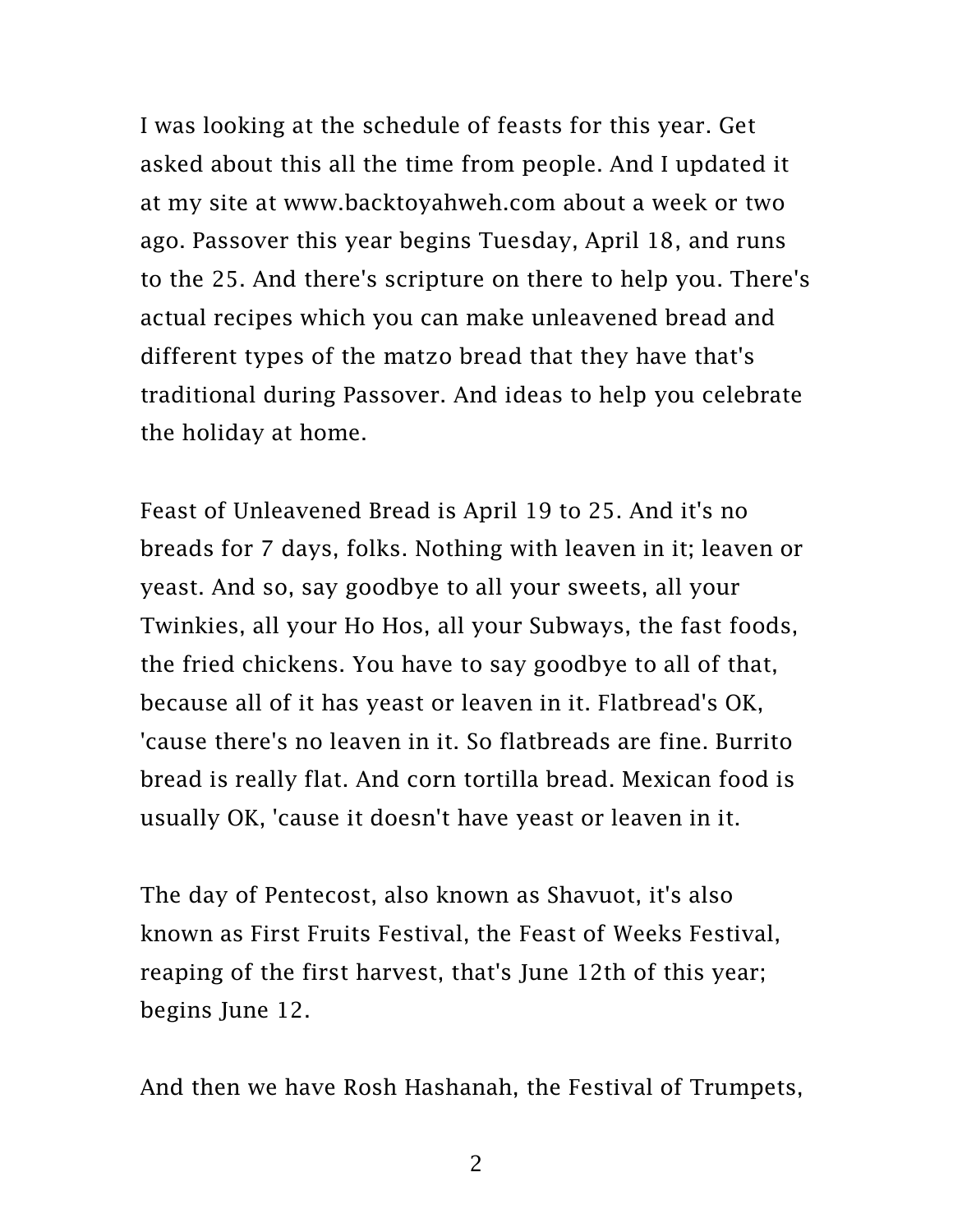begins September 30. And that could be why I see Sananda coming towards the end of September this year. Usually, he follows around the Feast of Trumpets. And sometimes you'll find this holiday, all of them shift, every year they're on different days. Sometimes they'll be like two weeks earlier. They'll begin like September 14; that's not unusual to see Rosh Hashanah during the, around the 20 of the month or the 15, and so. This year it's on the 30, which could also be why October comes up so much, because it runs into October this year. And those are the dates Sananda's gonna target to make his false entrance onto the world's scene as the messiah, as the Christian's Christ.

Yom Kippur's October 9 this year. That's the Jewish new year (or one of them), and the Festival of Ingathering is, most of us know it as Feast of Tabernacles, that begins October 14 to the 20, and so. [counting to herself] One, two, three, four, five. It's actually, I think, five or seven appointed feasts. I have five of them. Some people say seven. Others say five, and that's usually the one I follow the most. So I've got the dates of the biblical holidays for this year.

And, what I find interesting most of the time is that most Christians who believe that we're not to follow the Jewish holidays. Really? Says who? The Lord? Well, the Lord tells us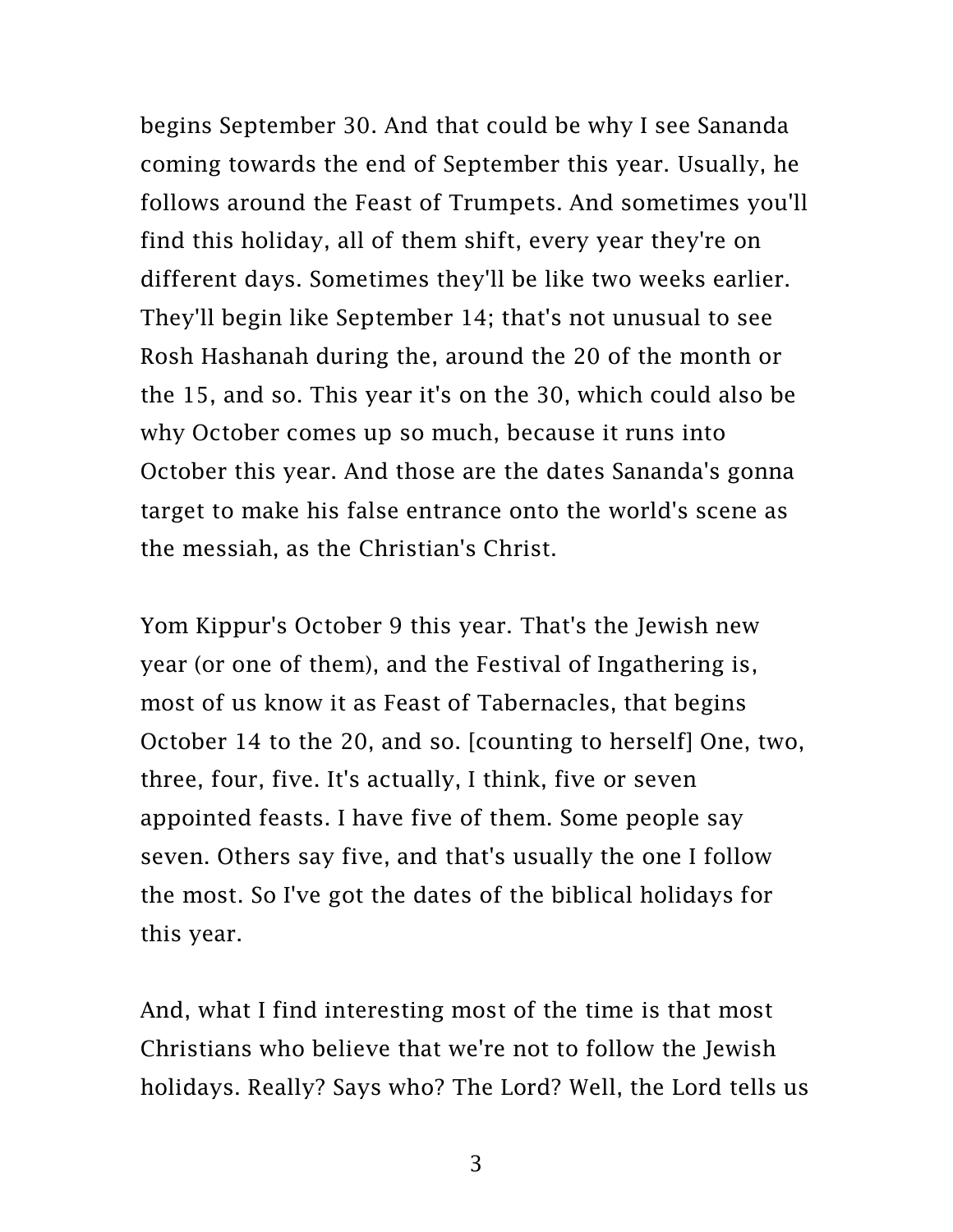to follow the holidays. So who are you listening to? The pastors who don't know anything about the Lord. The one they go to the cemeteries [seminaries] to learn the Bible, then they come out preaching Easters, Easter bunnies, eggs? For what? Do they really think they're celebrating the Lord's death and resurrection by a pagan goddess fertility eggs? Easter. Another name for Ishtar who was a goddess of fertility. And all they can come up with is mistranslations in the KJV. And why? 'Cause [Roman emperor] Constantine hated the holy days. Constantine didn't want anyone speaking anything of real Jewish truths.

See, when the Lord died, and He rose again, we were no longer Jewish and Gentile. We were His believers. We were His followers. It was a new covenant He made with man. And everyone was to follow His example, and the apostles' examples, of keeping His holy days. And they weren't wiped out until after the persecutions. And then Constantine got ahold of the KJV and started mistranslating everything. Deciding what he was gonna put in it and what he wasn't. He wasn't even a Christian, but he made sure what went in the Christian Bible? Come on, folks.

Even Christians today who sit in the churches know something's wrong. Because when you start praying [for] the truth in all things, something hits your heart that you need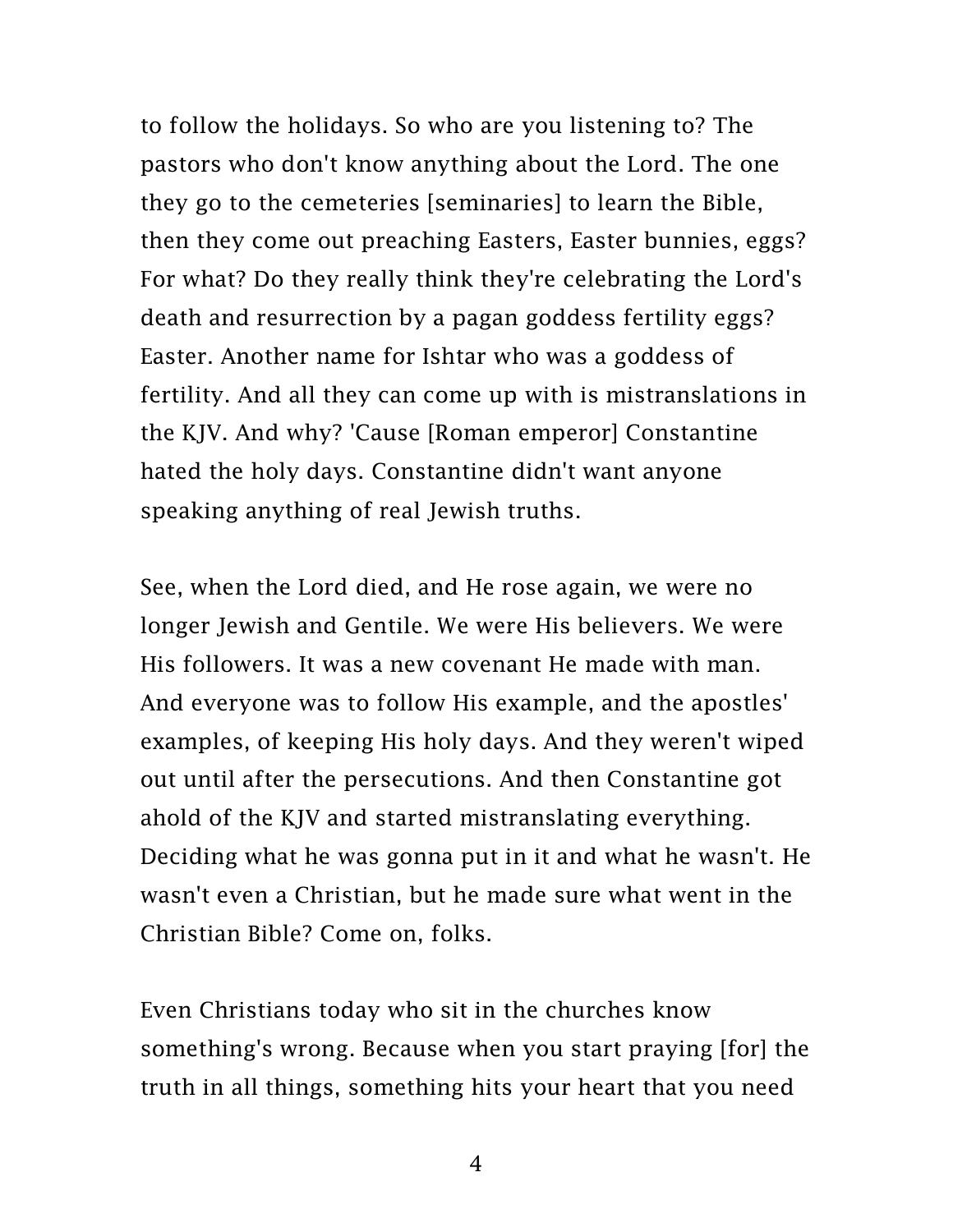to be celebrating the Jewish feasts, the Jewish holidays. Because they're not just Jewish feasts, they're believer feasts. If you're a believer of the Most High, then you're supposed to be celebrating His appointed times with man. We're all together. We're all put together under one roof; His followers, His believers. But it's man who puts divisions and divides the truth, and then the other side's fiction. And they feed that to the sheeples. They feed them fiction.

You know, in Leviticus 23, the Lord spoke to Moses saying, "Speak to the children of Israel." And that includes all of us. Everyone who believes and follows Yahushuah. And it says, Speak to the children of Israel, and say to them, the feasts of the Lord, which ye shall proclaim to be holy convocations, these are my feasts. He didn't say they were the feasts of the Jews or the feasts of the Christians, but the feasts of the Lord. They're HIS feasts. They are memorial days that both Christians and Jews have good cause to celebrate, because they were instituted by our Father, Yahuah, in the first testament, in the Old Testament, and then reaffirmed by Him, by Yahushuah, in the New Testament.

They're HIS feasts. The Jews just happened to keep them. The Christians shun them for Easter bunnies, for Halloweens, for Christmas trees that Jeremiah called pagan.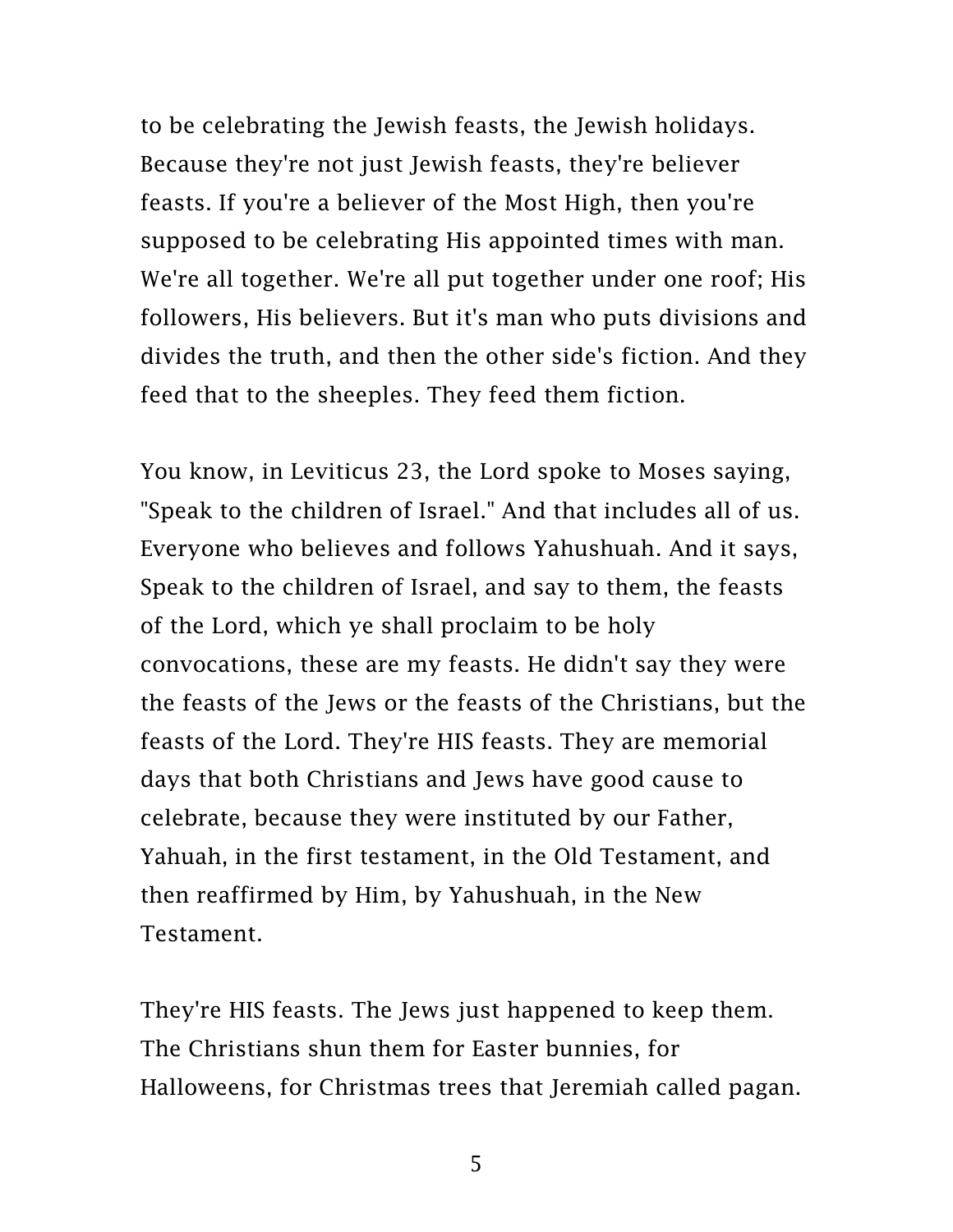It was a pagan tradition where the Gentiles would take trees and hang them with lights and decorations. Jeremiah even talks about it. This isn't something new.

And people always say, "Oh, we're celebrating the birth of Jesus." Really? Well, His birthday was on 9/11, at the end of the B.C., uh, I can't even remember what year. Towards the end of the B.C. reign, era. But I can't give you the exact year. But His birthday was on 9/11. So why are we celebrating it on December 25 because that's the birthday of Mithra the sun god? It's 'cause Constantine wanted to celebrate the sun god. And all the Christians fall in line with this pagan, Constantine, who wrote the KJV. Actually, he had Shakespeare write it. So you have British English KJV Bible, written by a British poet. [Unknown] by a pagan emperor, Roman emperor, who wasn't even a Christian.

And all the Christians think this is, this book is just without error. Really? 'Cause there's translation problems all over the KJV. There's understanding problems all over the KJV. If you read the KJV, beginning with the first chapter, you would think the day begins at nighttime. The evening and the morning were the first day. Really? 'Cause when I asked the Lord when the day starts, He said, "I'm the God of the day, not of the night." He's the God of the day. Sunrise to sunset is a day. That's when the day starts, that's when the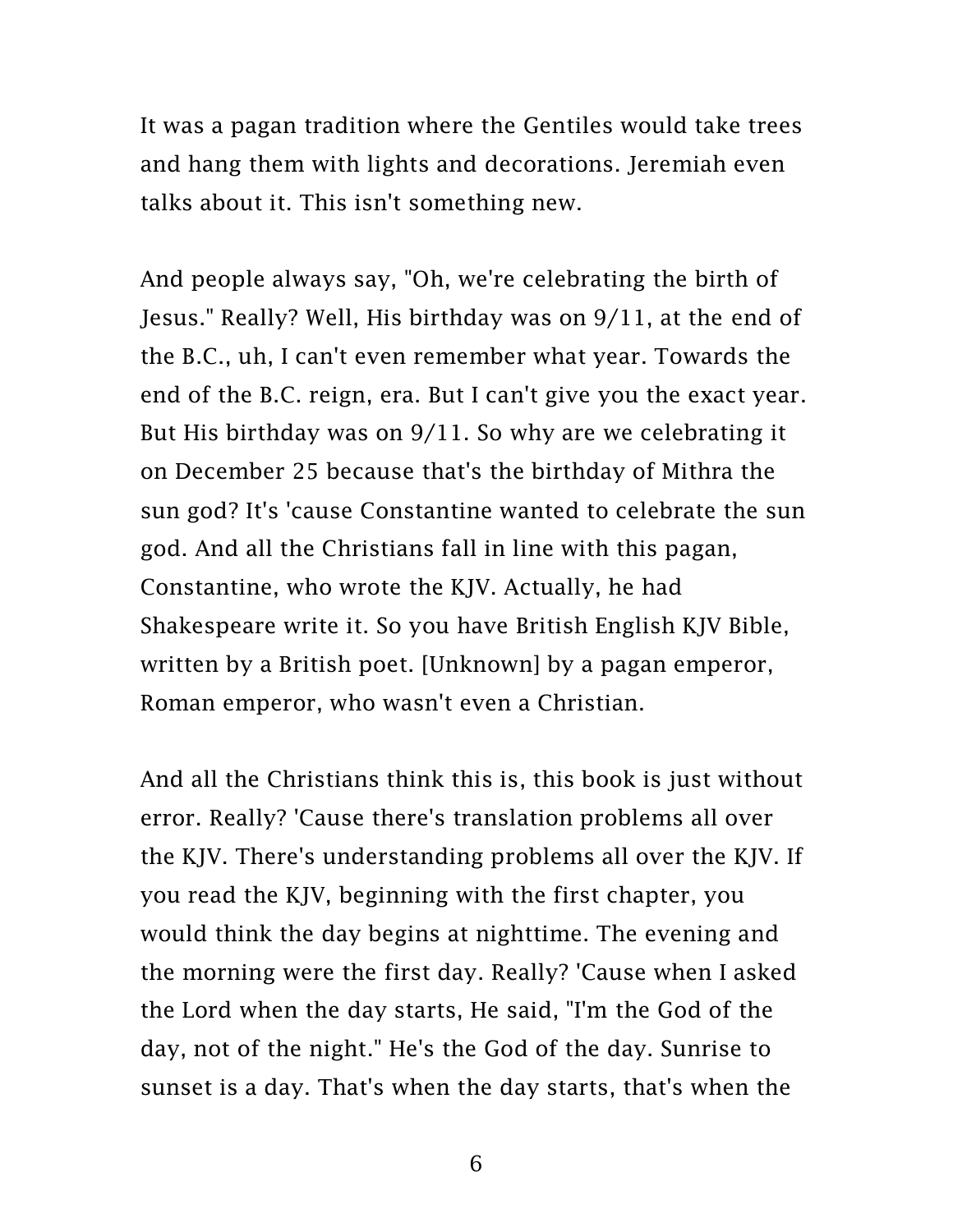day ends, and then we have the night.

And you know what I find even more appalling is that the Christian Torah-believing Jews who live in Israel, who try to teach these truths to American Christians, they get hunted down, imprisoned, and killed by the Satanists who dominate Israel. You talk about persecution here in America where you can't even take your kids to the park and not have the FBI there to spy on you cause you're such a threat. Really? [laughs] 'Cause I experience this all the time [laughs]. Yeah, America's bad, but you should try being a believer in the Most High in Israel. They've got the Mossad following them around, tailing them. And eventually their websites go down and they disappear.

I don't know how many links I have on my [www.backtoyahweh.com](http://www.backtoyahweh.com/) site of good, truthful articles on celebrating the feasts of the Lord, and then these websites disappear. Had a website that had found the actual calendar kept by the Christians. It's called the Qumran calendar. The one they based on the Dead Sea Scrolls. And, of course, all those disappear offline. You know, they try to hide the truth. They try to keep it from people. But there'll always be a remnant that has it somewhere. You just have to hang onto what you know, and ask Him direct.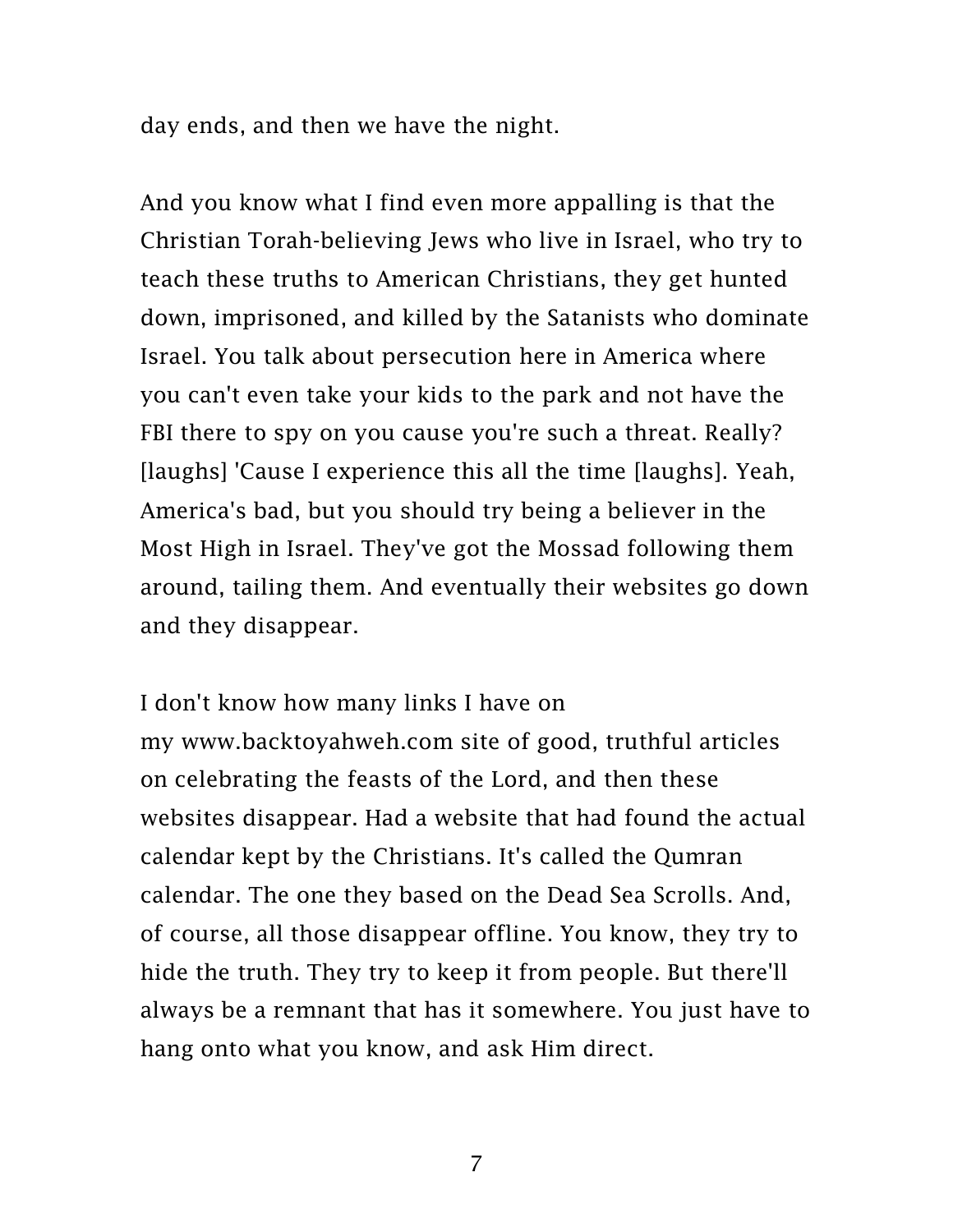You know, even the snake, Paul, and I've warned about what a snake he was, he had a lot of truths, too. He had to, or else people wouldn't have followed him if he wasn't good. Isn't that what's true about the pastors today? If everything they gave you was lies and errors, nobody would follow them, so they throw in truths, and then 10 percent of poison, leaven, to keep the people from having all truths. And that's what the Feast of Unleavened Bread's all about. It's going through and getting rid of the leaven. You go through your house and you get rid of all the bread, the flours, and the yeast; anything with yeast and flour, or leaven in it. And it represents getting rid of all the poison, all the errors, all the poison things. And you should do that with your beliefs. You should go through them one by one and see if what you believe and what you're following is truthful, and in alignment with the Most High God, and not just man-made traditions, and what these pastors from these cemeteries [seminaries] teach you. Ah, they're not seminaries, folks. They're cemeteries, because they bring out dead men, full of lies, that lead our churches today.

When you want to get a Baptist in arms, tell them Jesus wasn't born on December 25th [laughs]. You know, it's not the fact that they're celebrating His birth, it's the whole thing around it. First of all, it's not His birthday, so why celebrate it on a pagan holiday? And the whole thing's a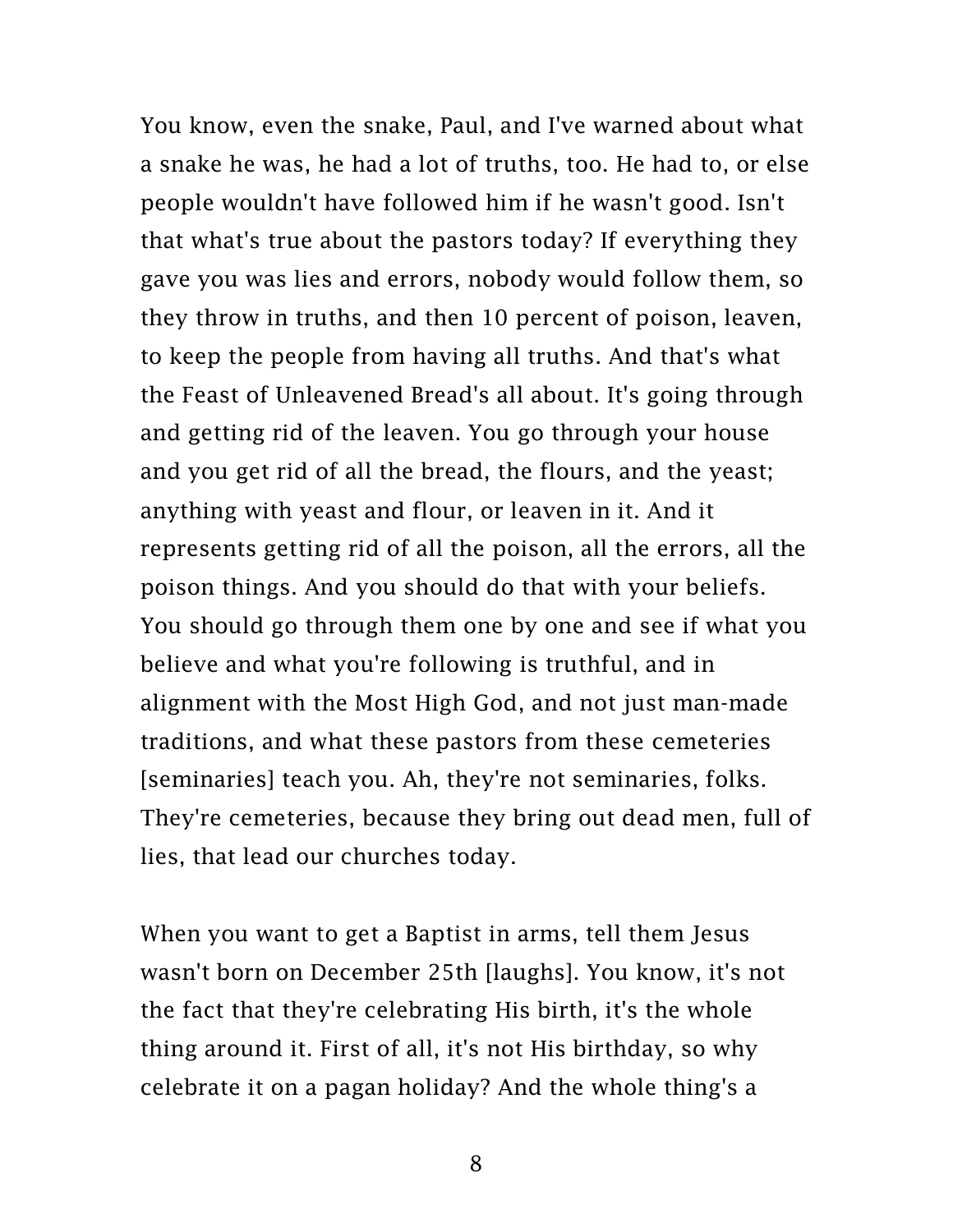marketing scheme for the corporations to make money, selling you their wares. Everybody's celebrating Christmas. Even Paul said, in 1 Corinthians 5:7-8, for those who like the snake, "for even Christ our passover sacrificed for us; Let us keep the feast." And they did. They all kept the feast of the Lord.

You know, the biblical feasts were instituted as a system for teaching and serving as a calendar for the people. They identified special times in the year for offerings, praise, thanksgiving, and honor unto our Father, for specific acts on behalf of His people. Every major event in biblical history occurred on a feast day. The precise dates of Noah's ark landing on Mount Ararat; the exodus of Israel from Egypt, which is what Passover's about; the giving of the law at Mount Sinai, the dedication of Solomon's temple; the birth of Jesus, His death, burial, and resurrection; the coming of the Holy Spirit, all were prime examples of God's faithfulness to the appointed times and seasons. I was reading this from an article called *Why Christians Celebrate Biblical Memorial Days*. Probably disappear in a while [laughs]. And it was His way of keeping time and keeping in a oneness with His own people. Five feasts, some say seven, a year you come together and you worship the Most High God, and you celebrate that time as a holiday, a feast for Him.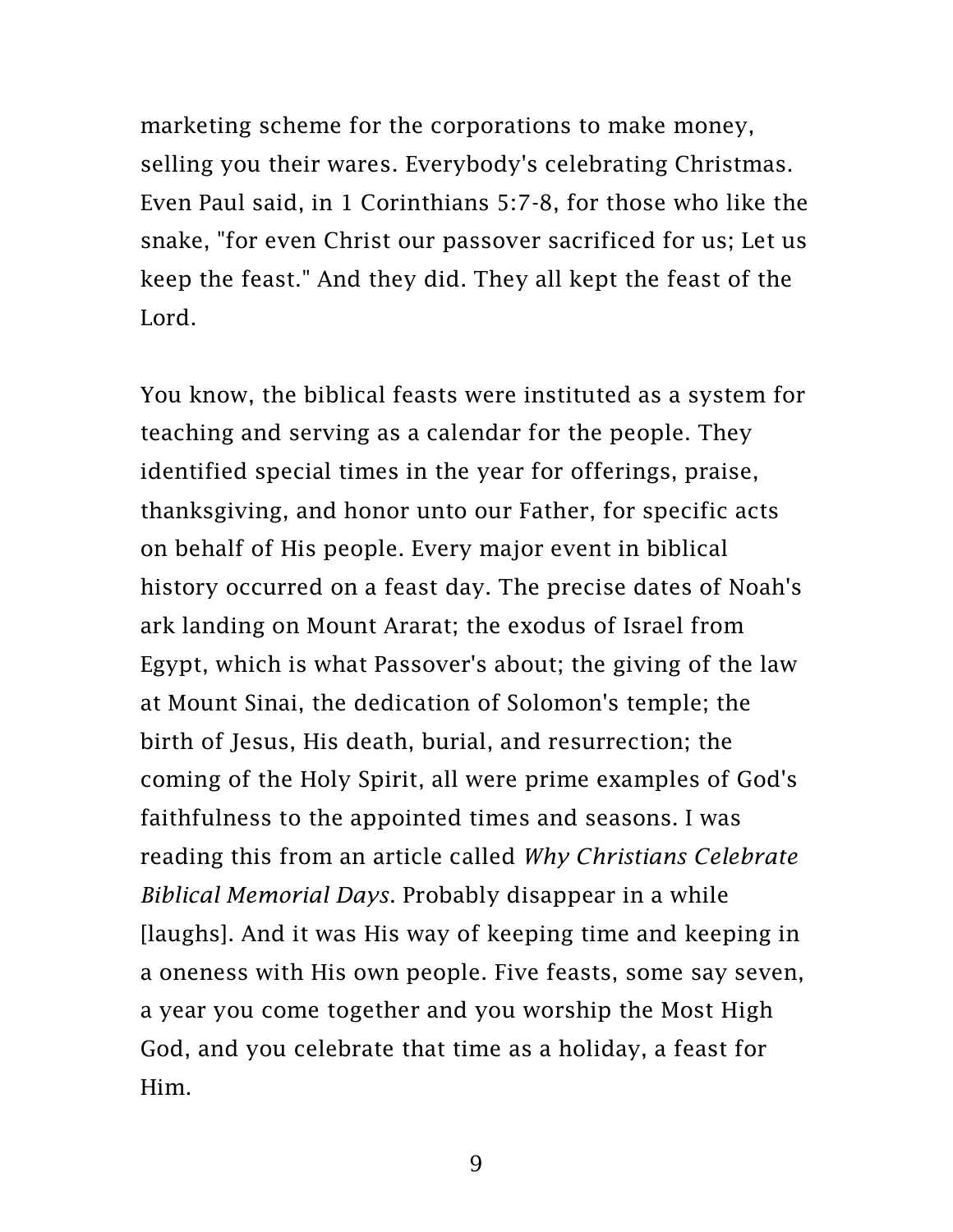You know, in Exodus 12, God said His holidays were to be celebrated forever. If He never changes, and He doesn't, then why would they stop somewhere around 100 A.D., and then go through this 2000-year apostate age, that they call the church age? I call it apostate age because all the truths died at about 100 A.D., and then on the churches just went into a downward spiral of apostasies and lies. But then, when He comes back, the second coming of Christ at the battle of Armageddon, and we enter into the Millennial Reign, what does He do, folks? He reestablishes His feasts. So if they were supposed to be stopped, like the churches teach that we don't have to do them, then why does He reestablish them in the Millennial Reign? Does it make sense to you that they were ever to stop, when He says His feasts were to be celebrated forever?

Christians take the total misunderstanding that Christ fulfilled the law and meaning that it was over, that nobody ever had to follow it. Does that make any sense to you? He fulfilled the law. He didn't end it. He didn't end it, He fulfilled it. He was the sacrificial lamb. He was the final and perfect sacrifice, which means we no longer have to take animals to the temple and have them sacrificed for our sins because the Lord was the final sacrifice. You know, and so as things within the law were completed, you no longer had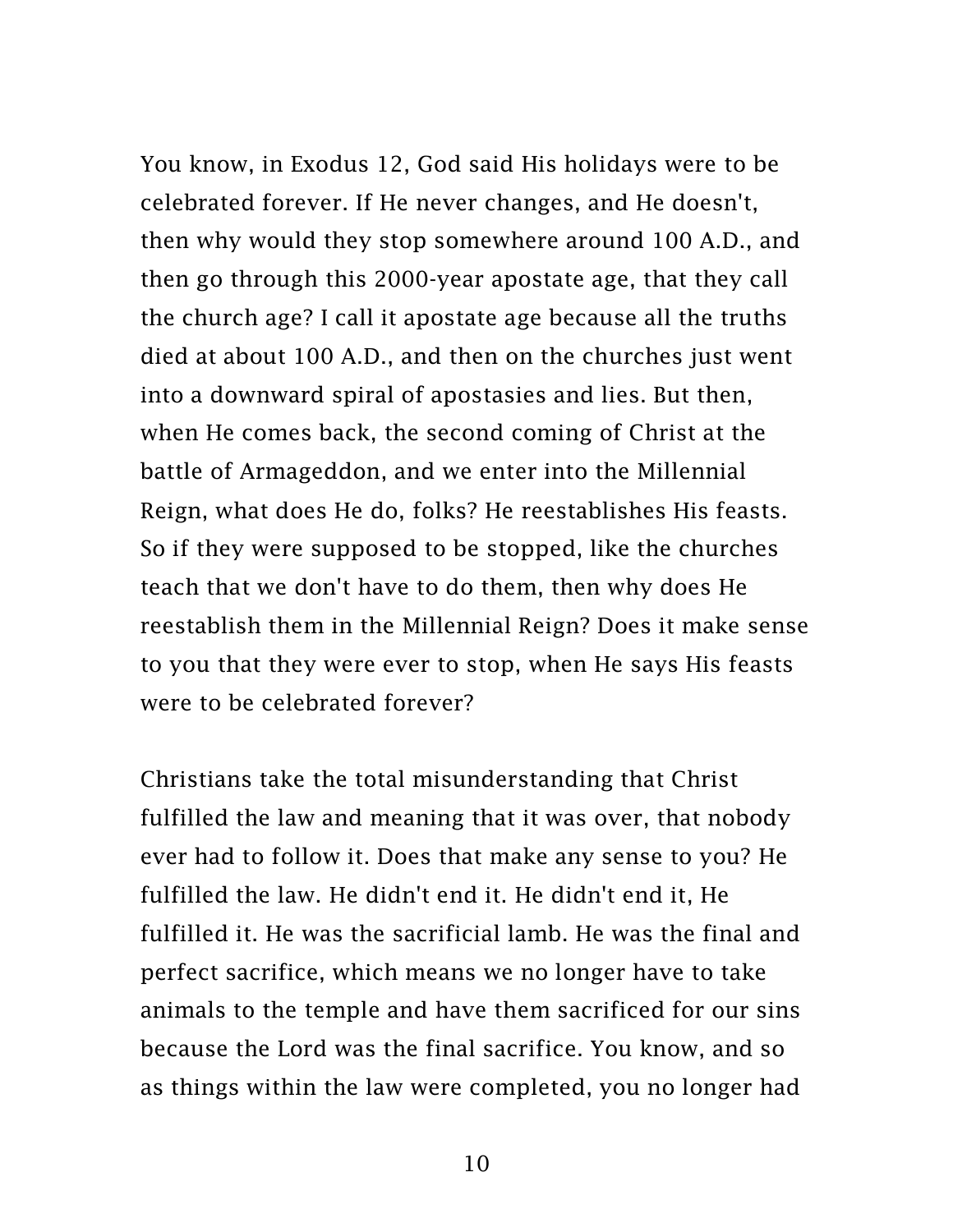to do. That has nothing to do with stopping the celebration of His feasts. That's like apples and oranges. Has nothing to do with that. But they use that as an excuse to stay in their lies and their hypocrasies.

If you want to read about Passover, you can read Exodus, chapter 12, and Leviticus, chapter 23, where they talk about the feasts and how they were established, and what we're to do, and when we're to honor them. Every Christian should read Exodus, chapter 12, and Leviticus, chapter 23, because that aligns you with Him. It aligns you as a believer and follower of Him. Now I don't know anybody that gets it all right, because most of us are scattered around the world, we don't go to Jewish temples, we don't go to Christian churches, we've been pulled out of all of them because they're all so apostate. And so, everybody just kind of gets knowledge of what the holiday is, the feast day is, and they just celebrate it quietly amongst themselves. And that's OK.

[light background static] You know, effort, putting effort into it shows your heart for the Lord. Doesn't matter how perfect it is. You know, I don't get into legalisms on stuff. Neither does the Lord. There's good ways to celebrate things. And if you had a lot of people, and a actual Levite, Rabbi priest to lead it, that would be awesome. I don't know where that is today. If you live in a major city, you might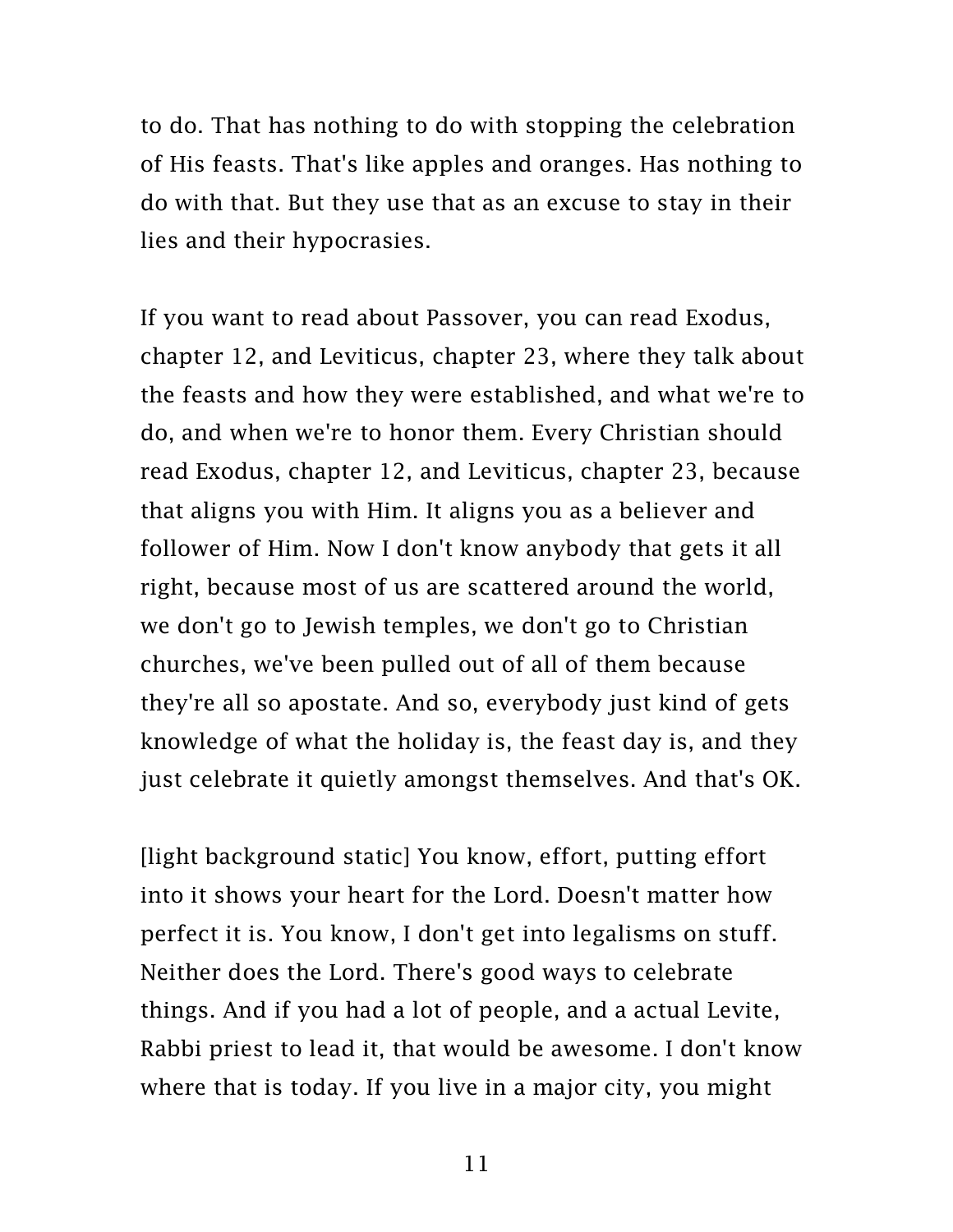find a Jewish temple that's, but I'll guarantee you that when you walk into these Jewish temples they're quoting Paul. That's the biggest problem I have with most of them. [heavy background static] You leave one snake church, and think the Jewish temples, Messianic temples might be truth, and then they're quoting Paul. They all celebrate and honor Paul more than they do the Most High.

My phone line's going ballistic [due to the static]. Wow. Didn't know talking about a Passover date and a feast would be so detrimental to them. Of utmost national security that they have to harass my radio show over it. Anyway, I'll sum it up this week on Passover, and it's on my websit[ewww.backtoyahweh.com.](http://www.backtoyahweh.com/) Passover celebrates the deliverance of the Jewish people from slavery in Egypt. And most Americans today, and Europeans, don't even realize it was their forefathers that were in Egypt as slaves that day. Most of you will never get it, that we ARE the lost tribes of Israel. We ARE the tribes of Israel. That it was our forefathers that were in Egypt as slaves. And here we are today as slaves to the Satanists who run our governments. But Passover celebrates their deliverance from slavery out of Egypt.

And one of the major requirements of this holiday is the prohibition against eating any leavened products and the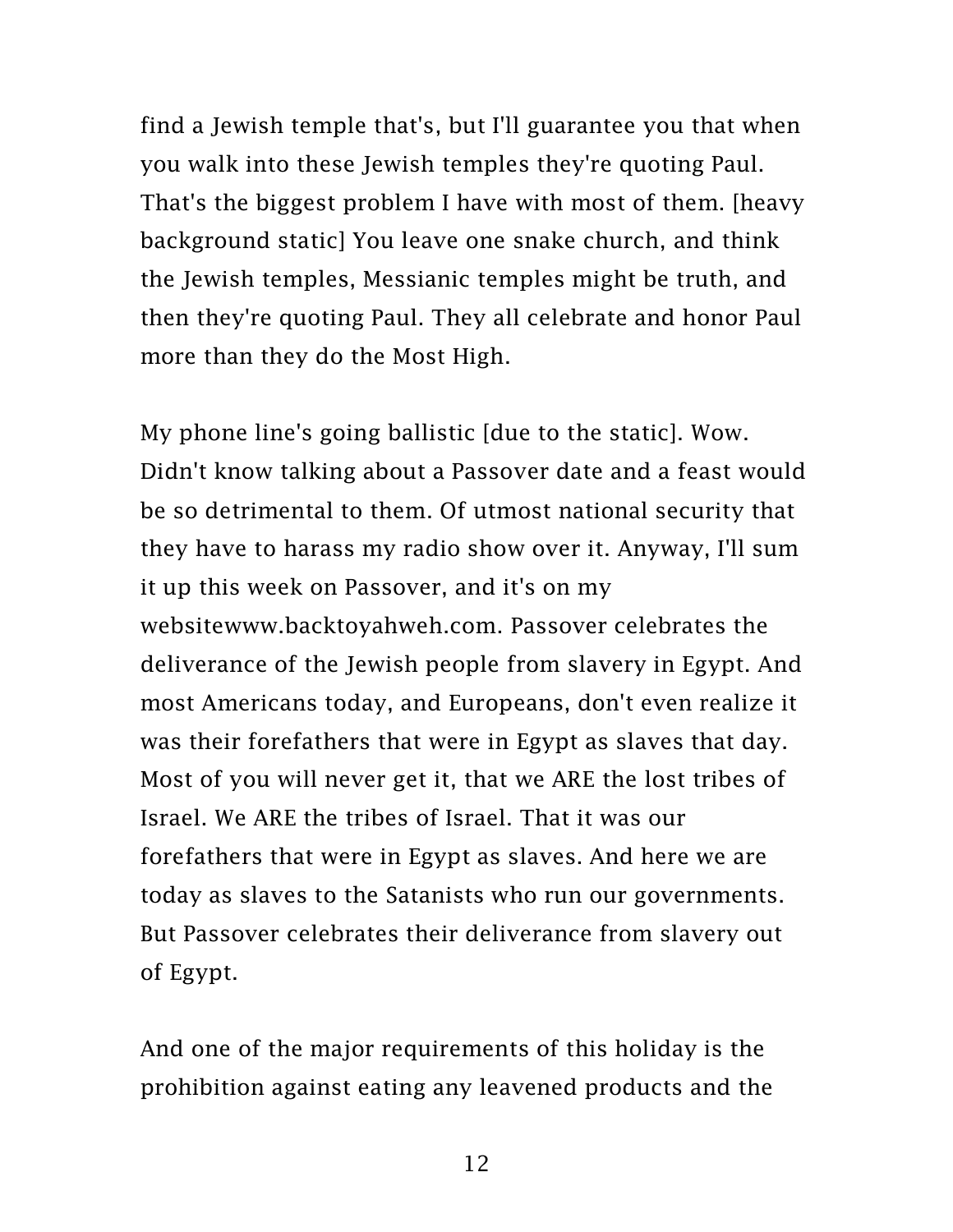commandment to eat Passover matzos, the traditional meal. I think the traditional meal is lamb, and herbs, and unleavened bread, and matzos. I typically make a beef roast or chicken because I live in a small town and we don't have lamb around here. We'd have to go to a fancy store to get lamb. So, I know some of you can probably get lamb chops or whatever in your stores.

But attempt to do something. Even if you screwed up, and you forgot today was Passover, you can start with the unleavened bread tomorrow. Seven days unleavened bread. Nothing with yeast, nothing with leaven. And clean out your kitchen. Go through and throw out anything, any flours, anything, sweets 'cause they have yeasts in them, or leaven in them. And so, start tomorrow if you messed it up today. Start somewhere. It's always better to start somewhere than never start at all.

Another thing I want to warn about. I want to talk a little bit about April 19 coming up, 'cause tomorrow, which is April 19, from April 19 to 25, in fact, during our week of Unleavened Bread, the Satanists have their rituals this month. And from the 19-25 they go into sacrifice preparation, which is kidnapping and holding, and their ceremonial preparation of a person for human sacrifice. So, keep your kids close to you. Keep an eye on your kids this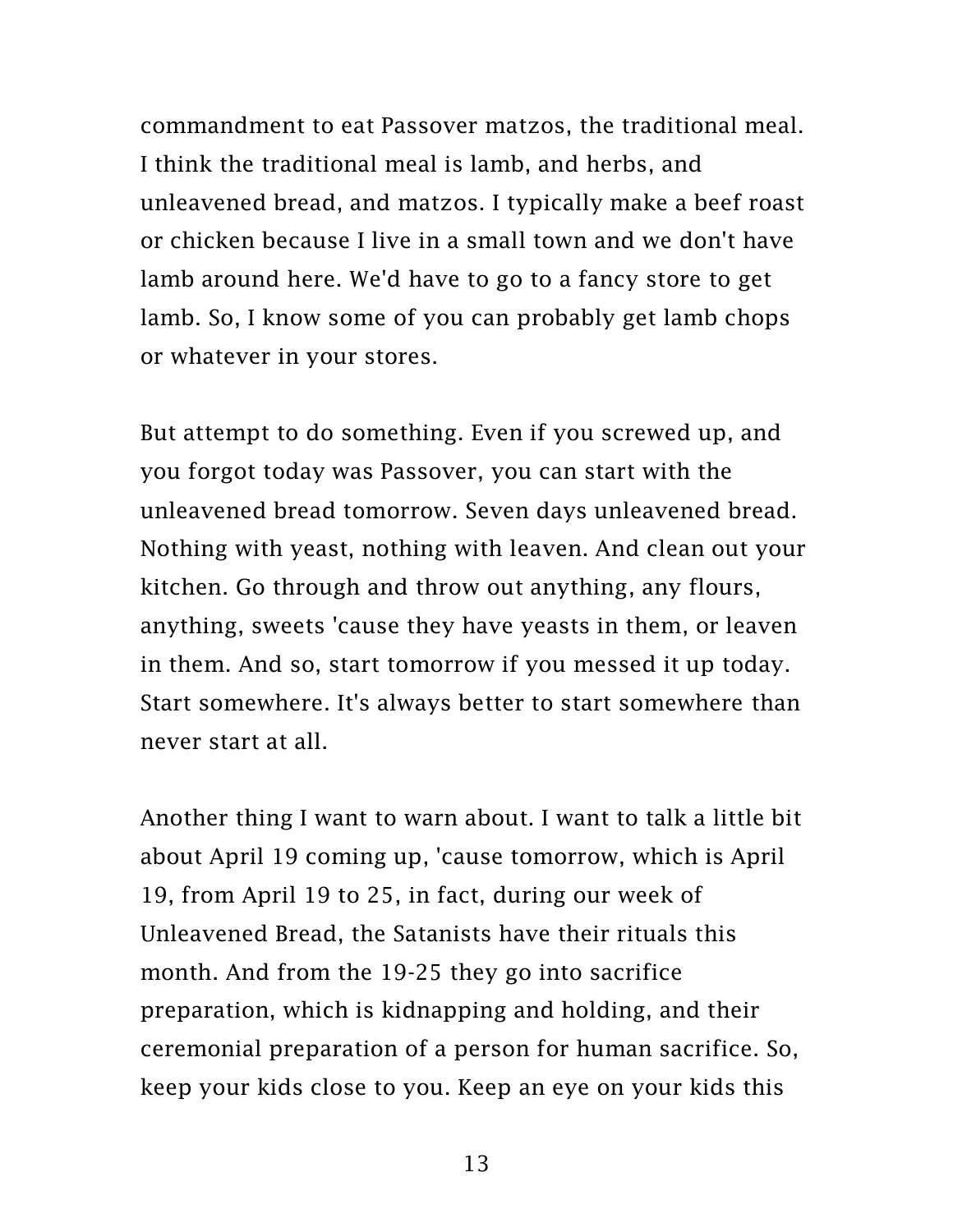week, folks, because they will be out trying to kidnap. They usually prefer young children, but adults will do if they can't get ahold of a child. So, watch yourselves this week. Just ask for the Lord's protection over you and your family.

April 25 is what they call the Da Muer ritual, the Grand Climax. It's sex rituals and sacrifice of a woman or young girl. And then April 30 is one of the most important nights on the satanic calendar. It's Walpurgis Night, Beltane; blood rituals and human sacrifice take place. And so, basically, from April 19 to May 1 is a important time for them. Blood sacrifices to the beast, Moloch. It's a thirteen-day period.

And a fire sacrifice is required on April 19. So, interesting that usually April 19 you'll see a lot of arson fires. And look for children and women, because they represent innocent victims to be harmed as collateral damage for the satanic holiday. Tomorrow is the 19th, look for them to become victims. So a lot of fires, and then during this week, kidnappings, because on the 30th is when the sacrifice them to the beast, Moloch, the god, Moloch. And so, you'll probably feel a lot of dark energy this week, the next 13 days leading up to April 30. A lot of fires, missing people, destructions caused by fire. It has to be fire, so. Anyway, just a heads up. I just wanted to give you what they do, alongside with what we do. April seems to be the worst time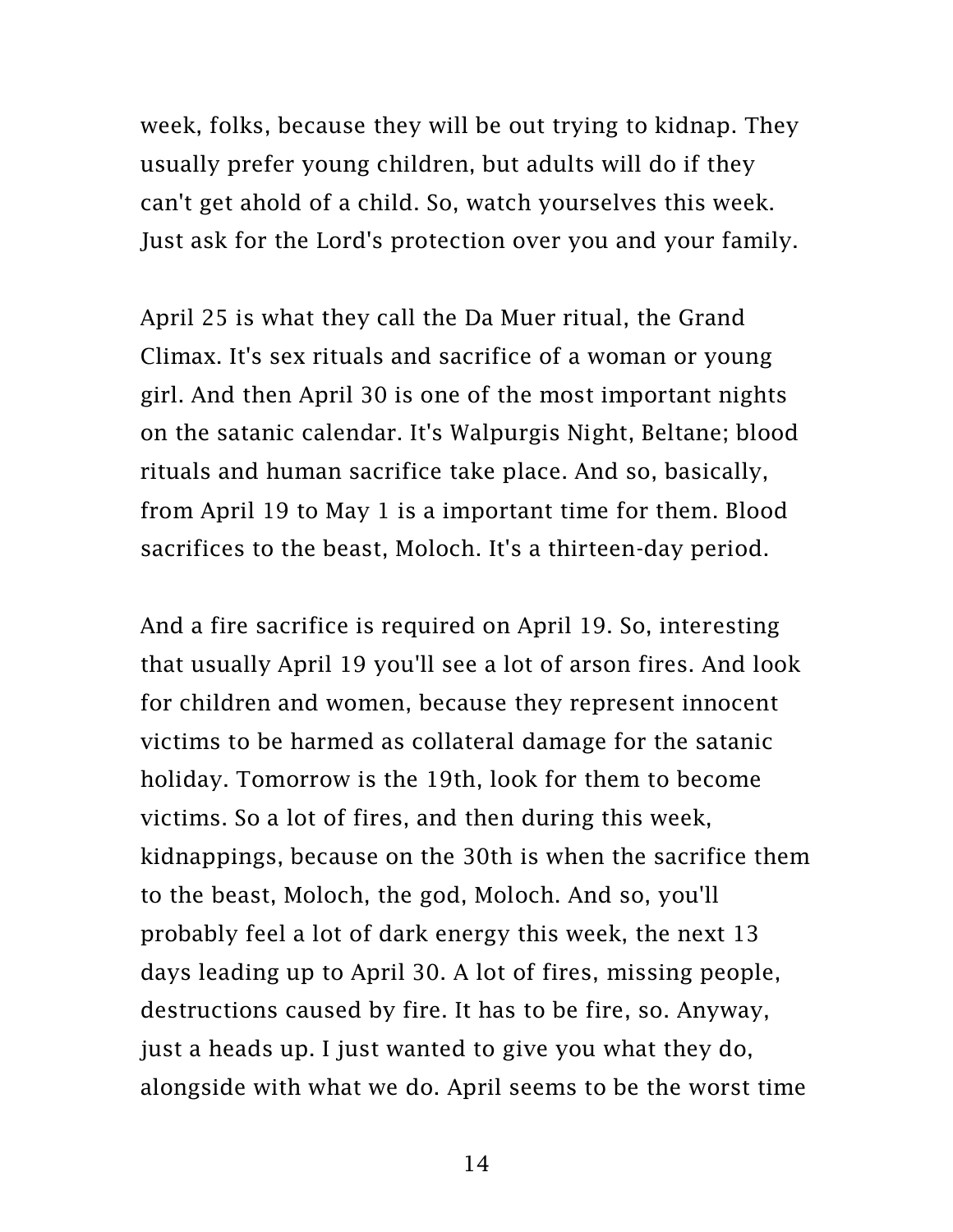of the year for them.

My favorite holiday is Passover. I enjoy Passover. I never get it all right, but it's fun. And there's a lot of suggestions on my website at [www.backtoyahweh.com](http://www.backtoyahweh.com/) on how to celebrate this feast day, this feast week.

Anyway, I'm gonna take callers and see what's happening. You can give me a call at 877-245-5648 if you have a question or comment for the show, folks.

SHERRY: Hello, caller, you're on the air.

CALLER: [no response]

SHERRY: Hello, caller.

CALLER: [no response]

SHERRY: Hello, caller, you're on the air.

CALLER: [no response]

SHERRY: [laughs] This thing is not cooperating. Hello, caller, you're on the air.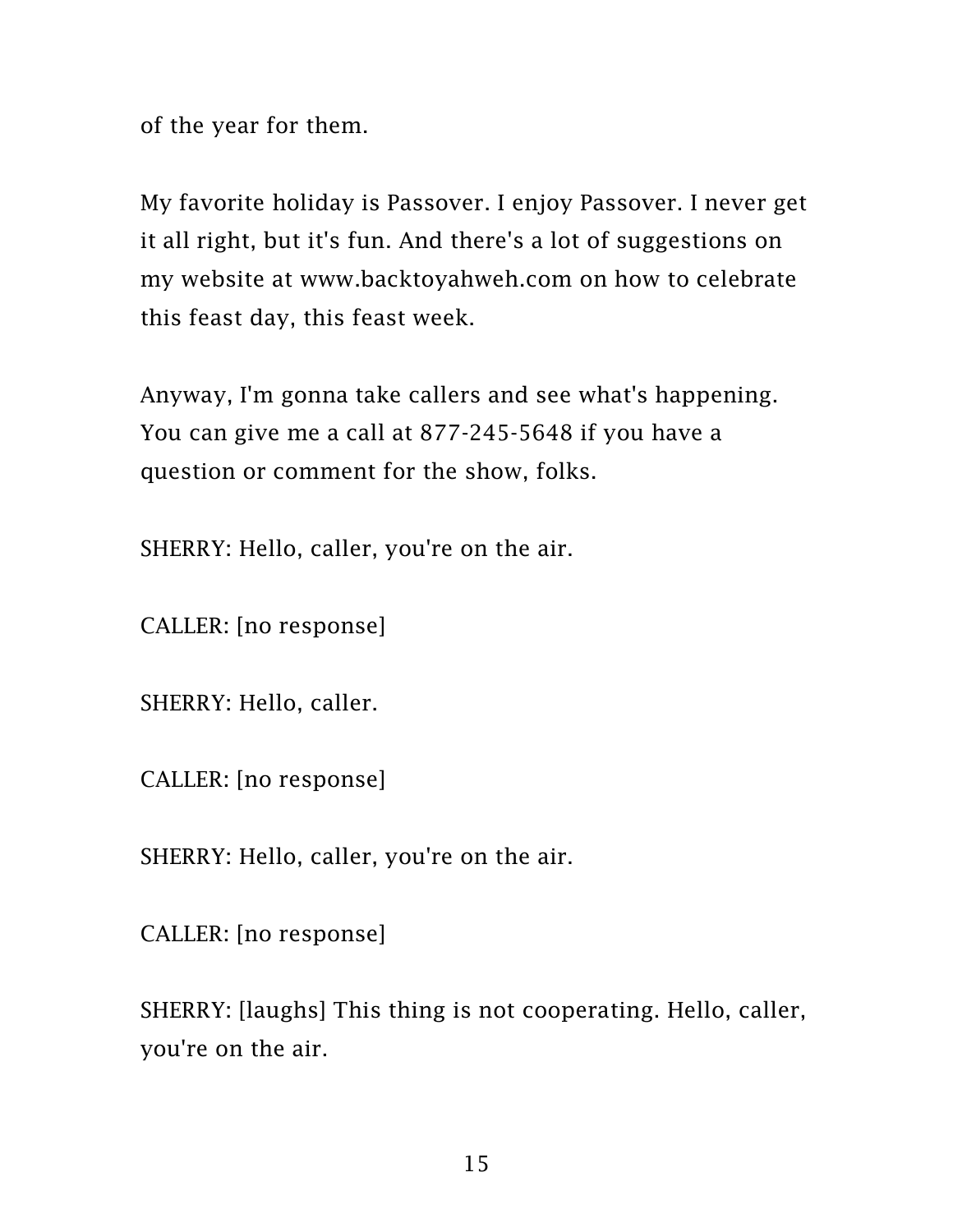CALLER: Sherry?

SHERRY: Yeah!

CALLER: Hey, how you doin'?

SHERRY: Good, how are you?

CALLER: I'm good. Calling from the land of the killer tornadoes; North Carolina.

SHERRY: North Carolina. Yeah, you guys really got pounded.

CALLER: Yeah. Did you look at the moon tonight? It looks like a super moon tonight.

SHERRY: It's the night of the new moon.

CALLER: Yeah. It looks really close.

SHERRY: [laughs] Yeah.

CALLER: Did you hear Lady Gaga's new song? It's called *Judah* [*Judas*].

SHERRY: I saw somebody post a link to it on my Facebook or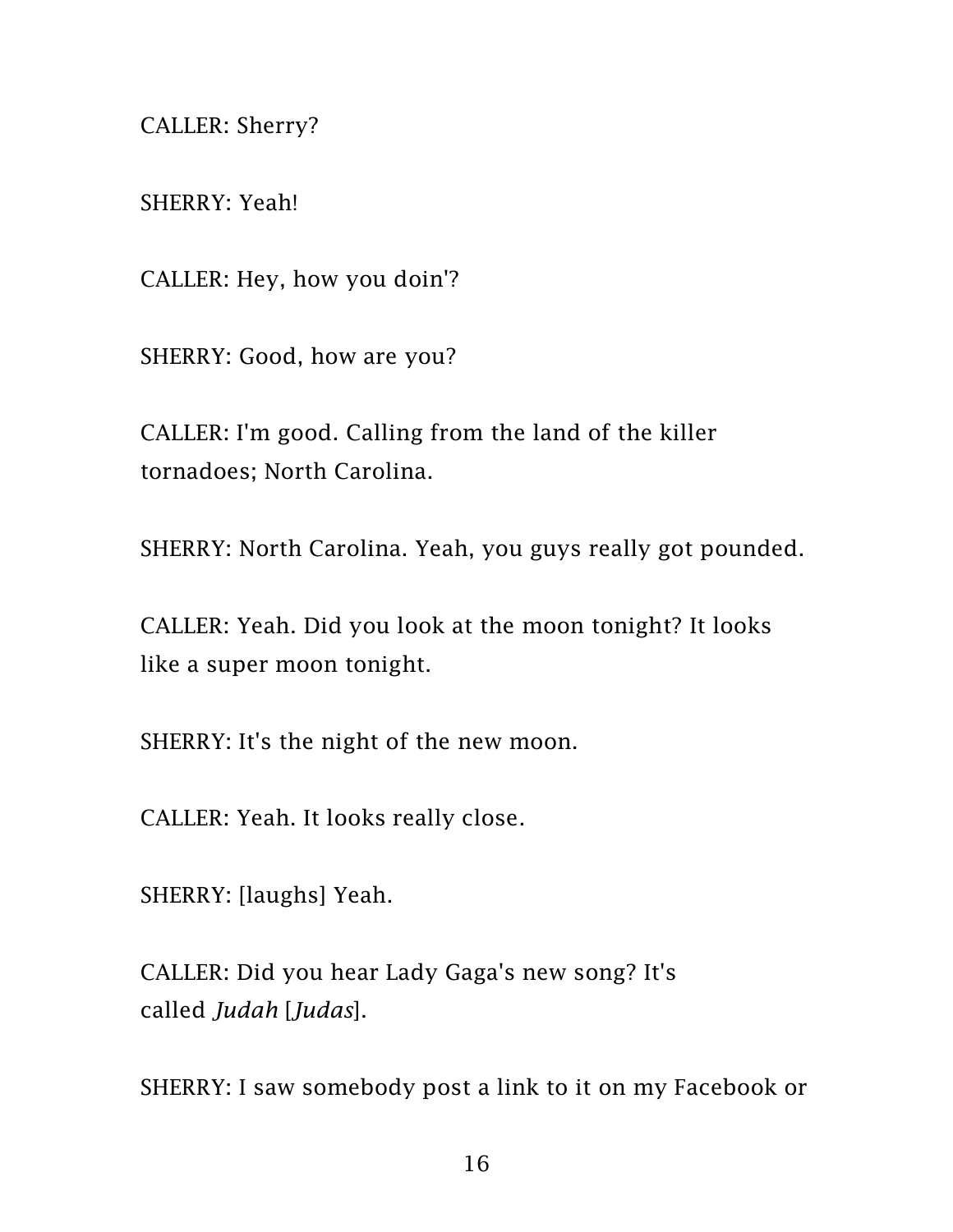something and I commented on it.

CALLER: Yeah, so, listening to the lyrics, she's like, telling how she loves Judah [Judas]. And Judah's [Judas is] supposed to be the betrayer of Jesus, right?

SHERRY: Right. Judas betrayed Yahushuah in the garden of Gethsemane when He was there praying. And the soldiers arrested Him and then got Him ready for His crucifixion. The New Agers hail Judas as a hero. They say he was wrongly treated by the Christians. That he wasn't a betrayer. And, you know, no one caused Judas to hang himself but Judas.

CALLER: Right.

SHERRY: Judas hung himself. You know, that was nobody's fault but his own. And so, you know, they hail him as a hero. And, obviously, they would, because he betrayed Yahushuah. And, to them, they don't believe in Yahushuah like we do.

CALLER: Right. Man, CIA is messing with your phone tonight [laughs].

SHERRY: Yeah, it's quite a mess. Been a mess.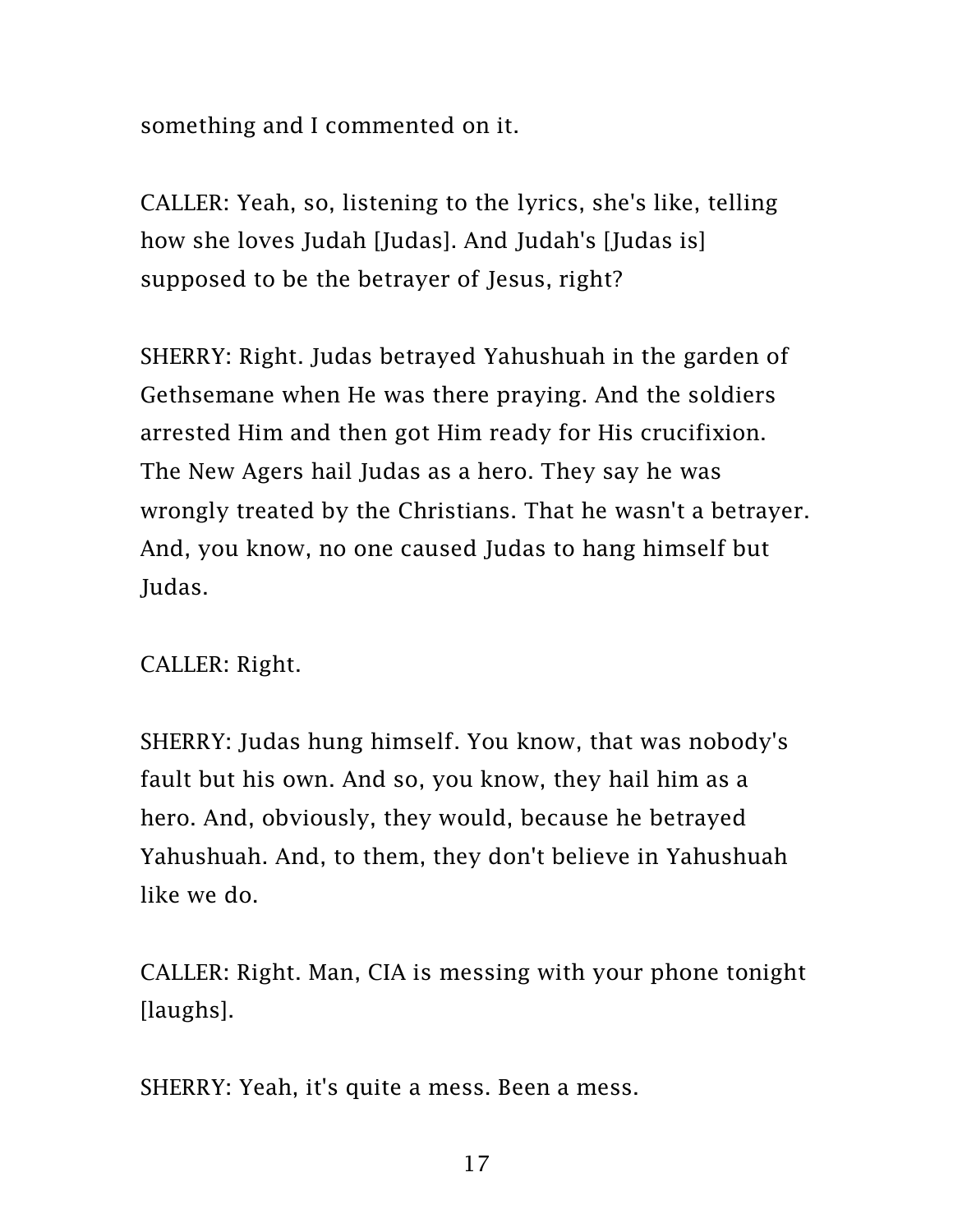CALLER: All right. That's all I had to say, so I'll let somebody else get on the air.

SHERRY: Yeah. Phone lines are quiet tonight.

CALLER: It is? Yeah?

SHERRY: Yeah, no calls from Nibiru coming in at all.

CALLER: Nibiru?

SHERRY: Nibiru [laughs].

CALLER: [laughs]

SHERRY: I always expect Nibiru and *Shema* to call in, but --

CALLER: Nibiru,

SHERRY: They must be busy tonight messing with my phone lines.

CALLER: , Planet X, the dwarf planet [laughs].

SHERRY: [laughs] You know, Planet X is red --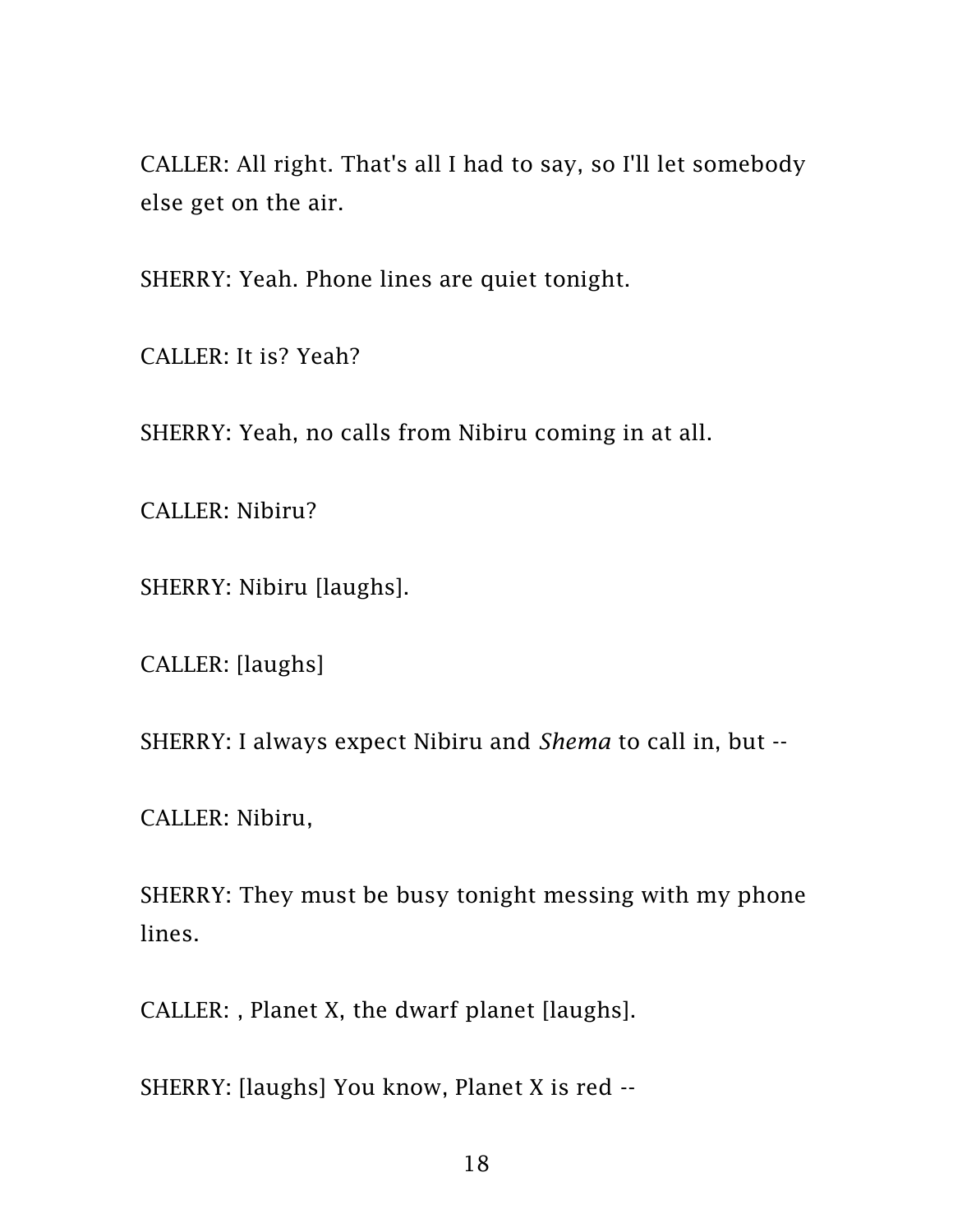CALLER: Now they call it, what? Comet, what is it? Comet Elenin?

SHERRY: Comet Elenin. Because it's not a planet. It's a comet with a tail. It's red. You know, it's not the second sun. They keep saying the second sun is Nibiru and it's not, because Nibiru's red, and it has a tail --

CALLER: Right.

SHERRY: Which is Comet Elenin. Yeah, there's a lot of things coming in. There's a lot of different things coming in, but it's gonna get interesting because orgone is gonna affect all of the things coming in. It's gonna cause Nibiru to crash, gonna cause their cube to crash, it's malfunctioned their *Shema,* gonna cause that to crash.

CALLER: I'll be the first one to put that on YouTube [laughs].

SHERRY: [laughs] I'll be the first one outside cheering it on, falling to Earth [laughs].

CALLER: Oh, did you see that video on YouTube? It was somewhere in Russia, where they discovered some alien body that was underneath the snow. But the guys were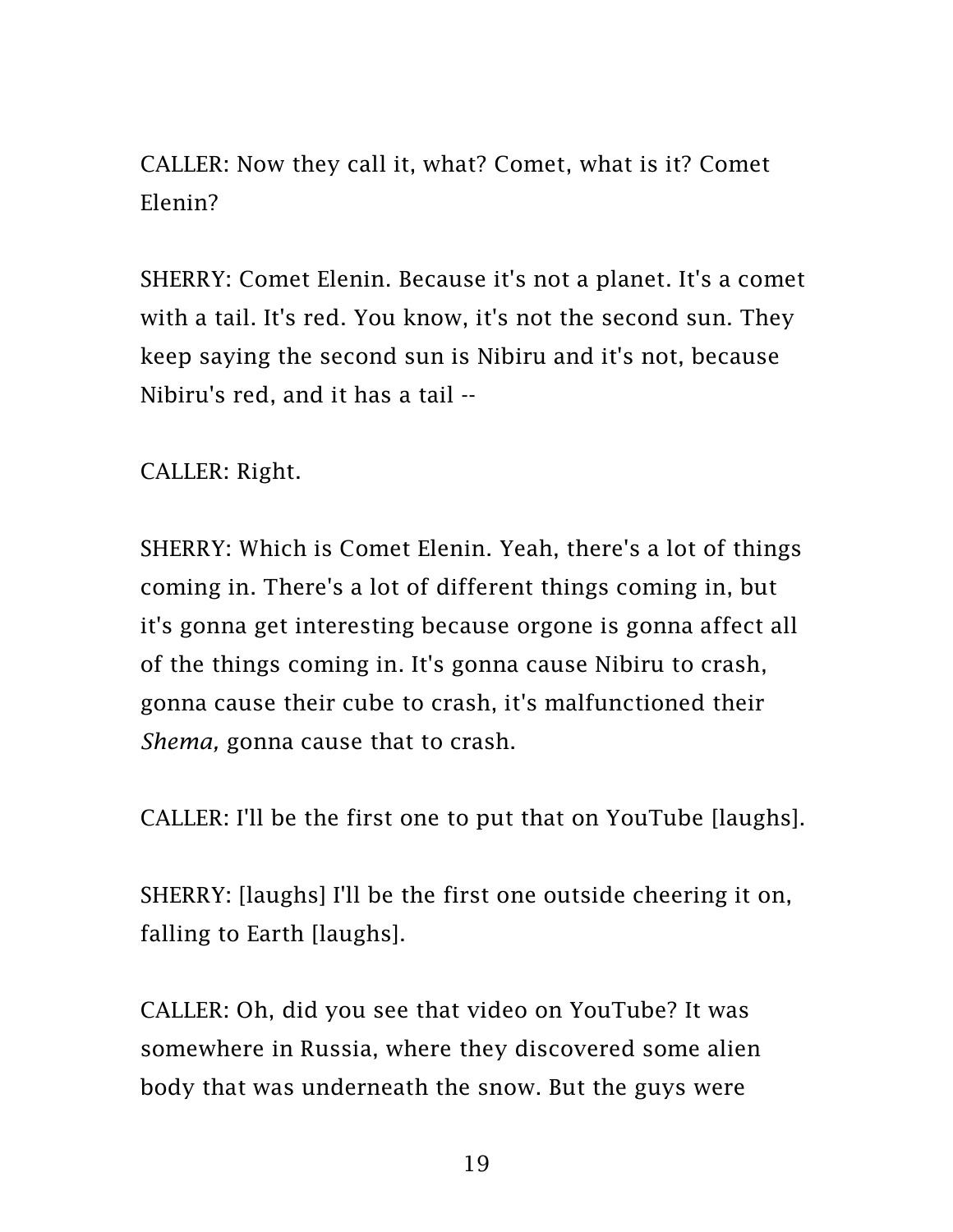speaking in Russian. They were trying to translate it on its [abovetopsecret].com and I guess some of the guys, they were saying that, one of the Russians was talking about their dog had dug it up. And they dug the rest of it up. Some people say it's fake. Some people say it's not.

SHERRY: Huh. You know, I've warned, so much more stuff's gonna start coming out. I mean, there was a fleet of UFOs in Chicago that was on the news. We're gonna start seeing more and more of them. It's just gonna start becoming more of what's going on. People are gonna start waking up, and, unfortunately, it's gonna be too little, too late for the majority, because they're not gonna be prepared for the oncoming chaos and slaughter by them.

CALLER: Hey, Sherry. I'm wondering, I'm wondering if you can play that crazy music. You ever watch that movie, uh, what was that? *Mars Attacks!*

SHERRY: Yeeaah.

CALLER: It's a great comedy.

SHERRY: That was so dumb.

CALLER: It's just playing that crazy, wacky old music, that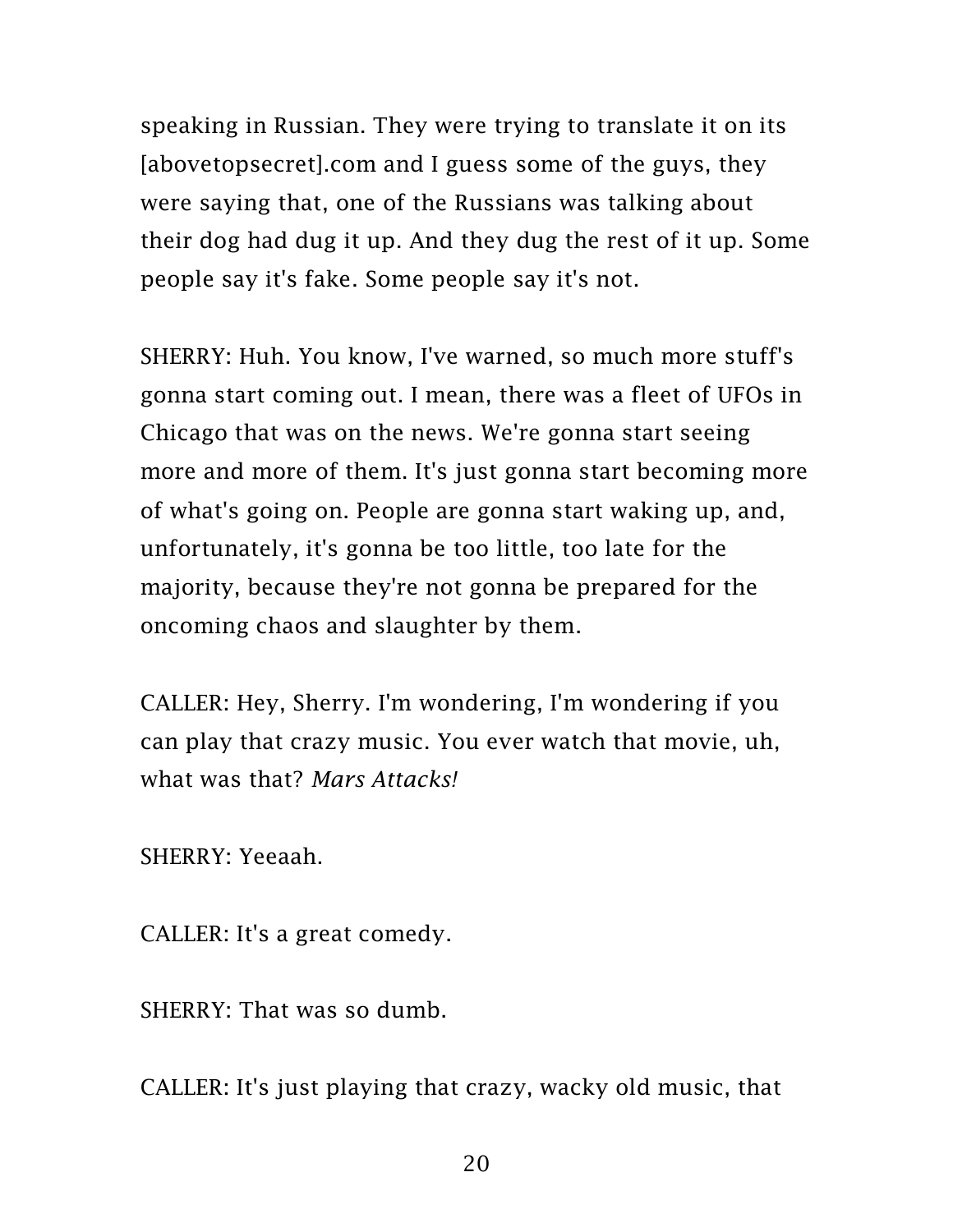was killing them.

SHERRY: *Mars Attacks!* I'll have to hunt down the intro to it or something, the music.

CALLER: Yeah [laughs]. Crazy.

SHERRY: People don't realize how true a lot of these movies are. Those things are gonna happen.

CALLER: What's going on with Nicolas Cage? He all drunk and,

SHERRY: I don't know. I saw that listed somewhere and, I don't know. I don't even watch it. You know. It's not easy being a star in Hollywood when you're half the time a Lizard, controlled by evil. I don't pity them. [pause] Anyway, well, thanks for calling in.

CALLER: All right. Watch out for the new storm systems coming up by the, um, HAARP.

SHERRY: Yeah. They've really been doing a number out here. It's been so windy over the weekend. All the tornadoes across the Midwest down to North Carolina.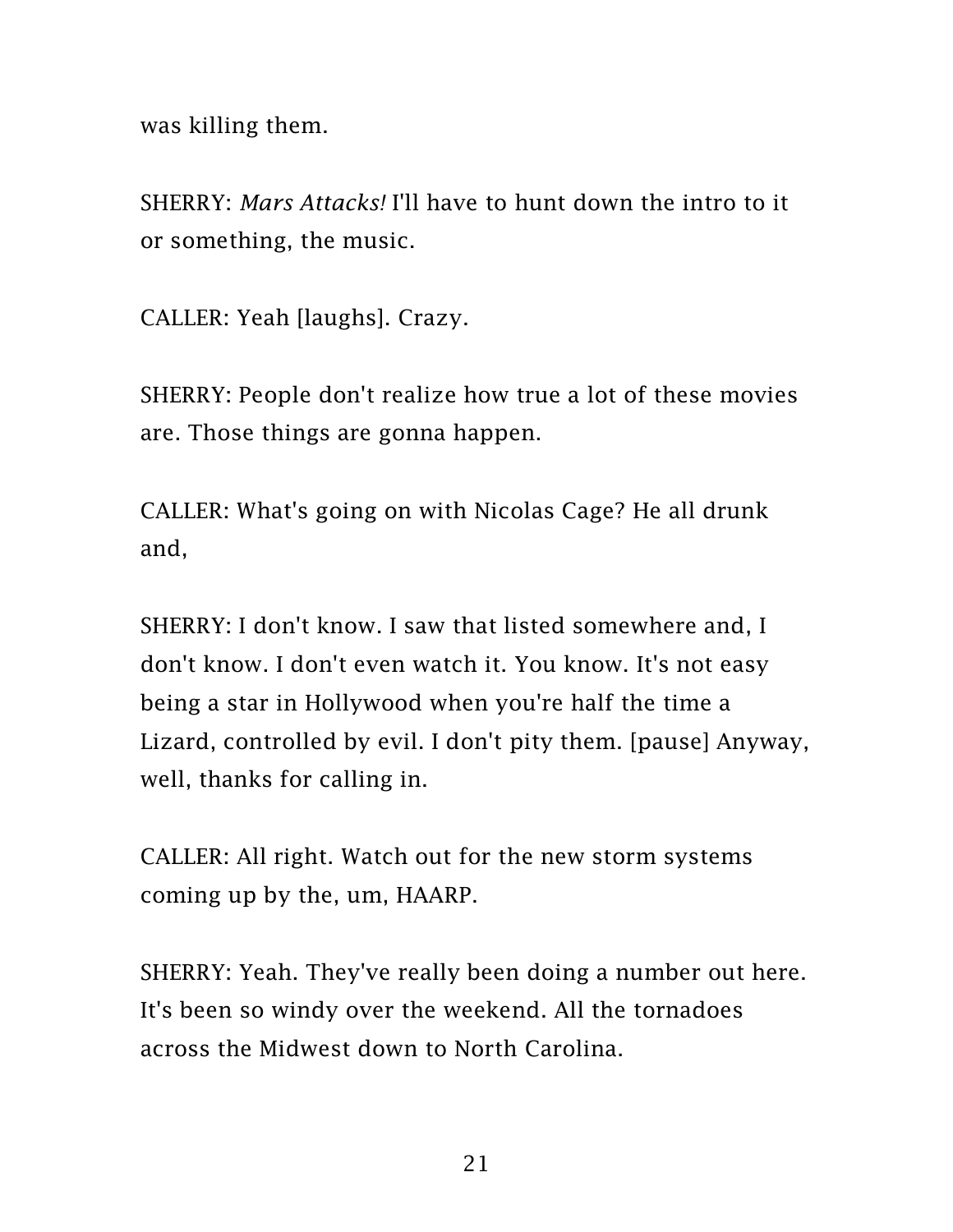CALLER: Mm-hmm.

SHERRY: You know, the whole Madrid Fault Zone from Chicago to Charleston, South Carolina.

CALLER: That New Madrid, I don't think they gon' shut that off. Then again, you've got some people saying that they're burying like, some small nuclear devices that's gonna set off these --

SHERRY: Yeah.

CALLER: Earthquakes. Um, I don't know.

SHERRY: All right. Well, thanks for calling in.

CALLER: All right, Sherry. I'll talk to you.

SHERRY: All right. Bye-bye.

CALLER: Bye.

If you have a question or comment for the show, folks. You can call in at 877-245-5648.

And, you know, New Madrid, it's a natural fault line, but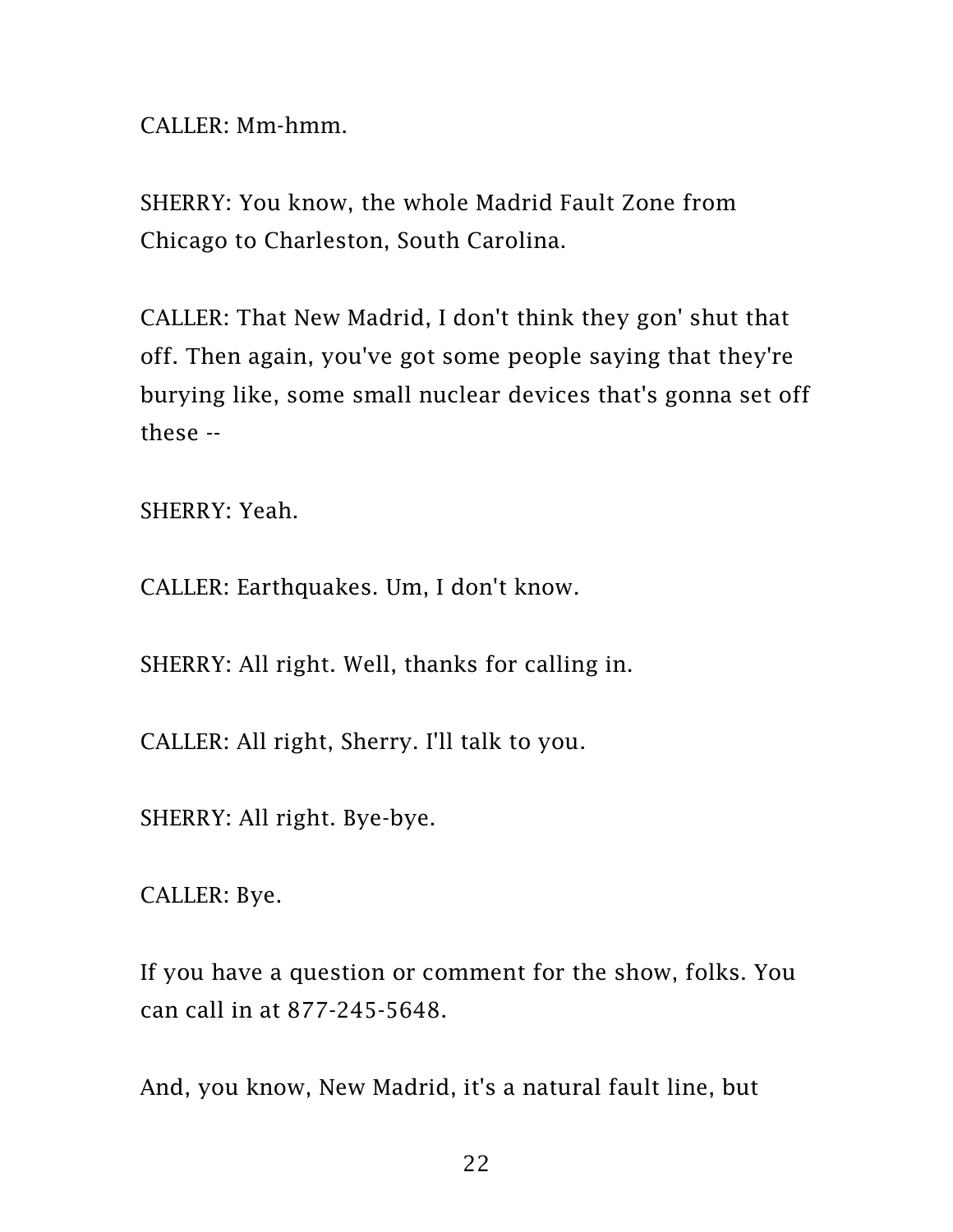when it goes, it's not going to be natural, because it's gonna, you know, they're helping it along with nuclear bombs, with the earthquake machines. They've got them on the ocean sea floors. And it's gonna be their revenge, their judgment on America when that does go off, because it's all man-made destructions. Remember I saw Chicago sliding in the water. Could possibly start from as high as Chicago, all the way down to Alabama, and all the way over to Charleston, South Carolina in the east coast. Be huge, massive destruction. And nobody would love to see it more than Obama. He hates America, folks. He's cheering on the Muslims and the Iranians.

SHERRY: Hello, caller, you're on the air.

CALLER: Hi, Sherry.

SHERRY: Hello, how are you?

CALLER: Just thought I'd call, 'cause I can [laughs].

SHERRY: What's that?

CALLER: I can't get in the chat room.

SHERRY: I can't either.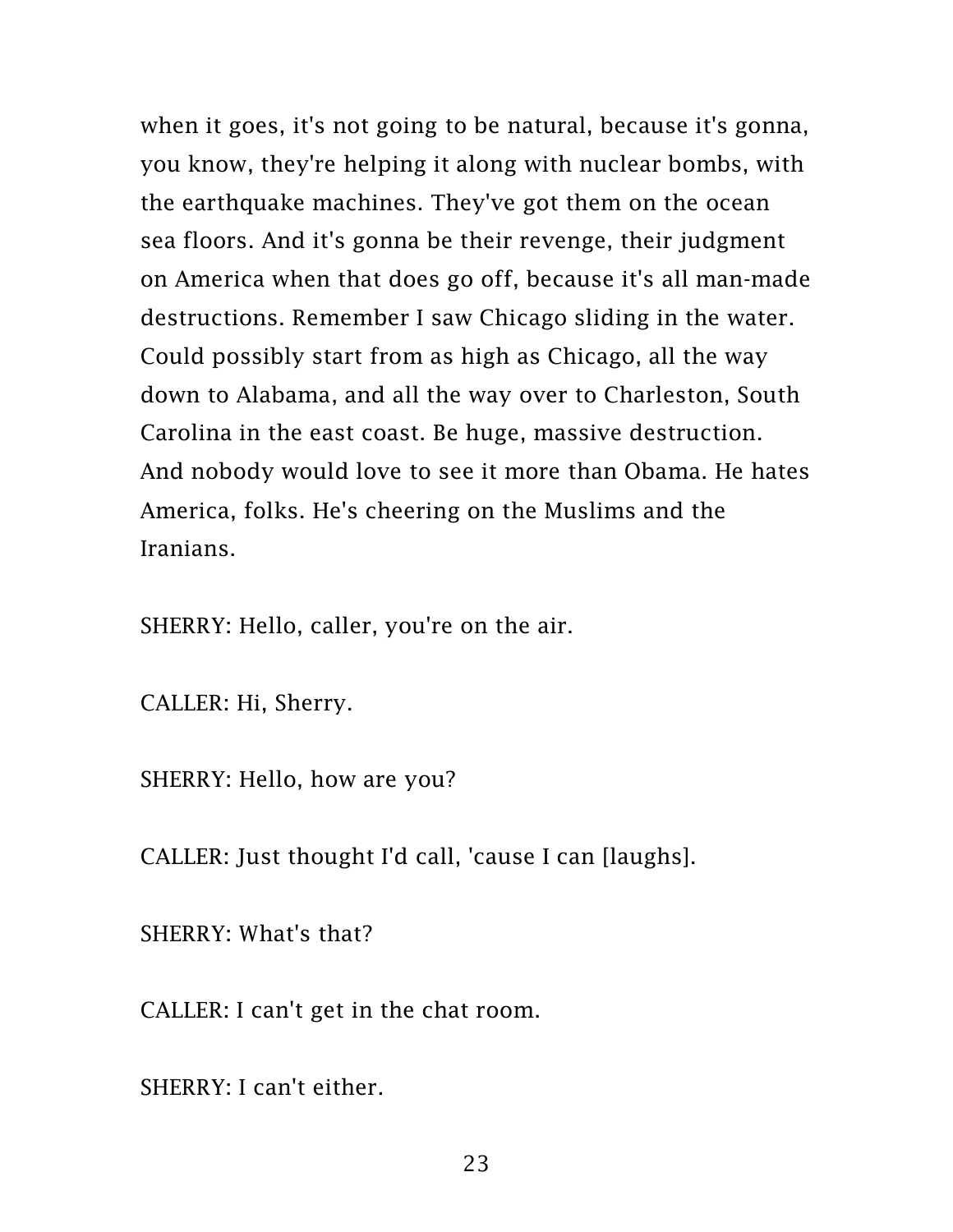CALLER: I was in there for a while, but I got kicked out.

SHERRY: I'll get in after the show. They never let me in before the show.

CALLER: This Passover thing, aren't you supposed to be giving something up, too, besides bread? Like sacrificing something of, like this is the time people would quit smoking if they still smoked. Something like that.

SHERRY: I think you're confusing that with Lent.

CALLER: Yeah, I am [laughs]. Sorry.

SHERRY: That's all right.

CALLER: Hey, might as well add that [unclear]. OK. So we're just giving up the leaven. I can handle that.

SHERRY: Yeah, no donuts, no Twinkies, no breads, --

CALLER: Good thing I had that --

SHERRY: No flours.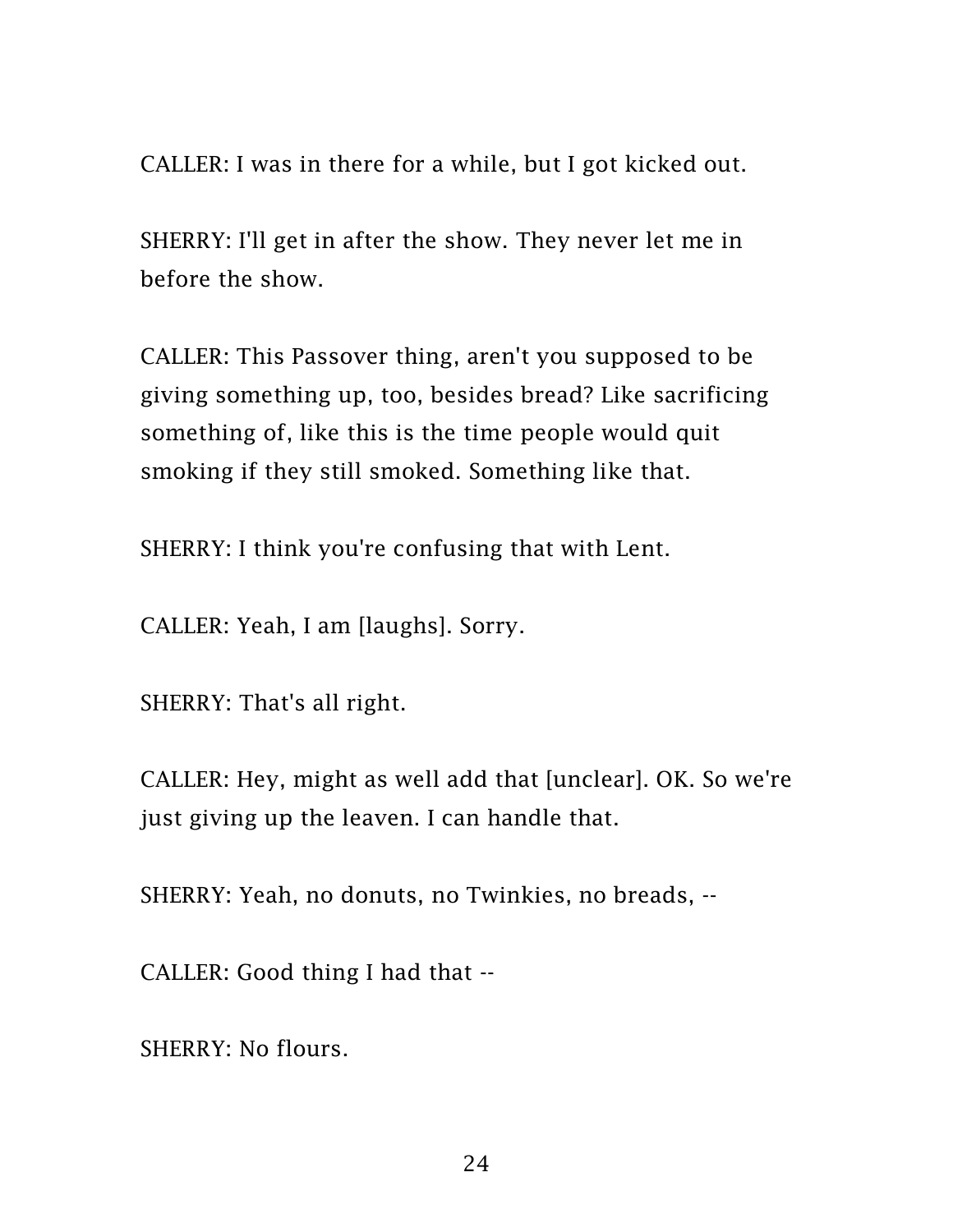CALLER: Last week.

SHERRY: [laughs]

CALLER: Yeah, I did have some Twinkies last week.

SHERRY: [laughs]

CALLER: OK. It snowed here a couple nights ago just a little bit in Indianapolis.

SHERRY: Oh, yeah?

CALLER: I've been wanting it to get warm enough to make some orgone.

SHERRY: I was out that way the other day, and it was so windy and cold.

CALLER: Mm-hmm.

SHERRY: I took a beating.

CALLER: I saw some HAARP today.

SHERRY: It actually warmed up today. It was actually a nice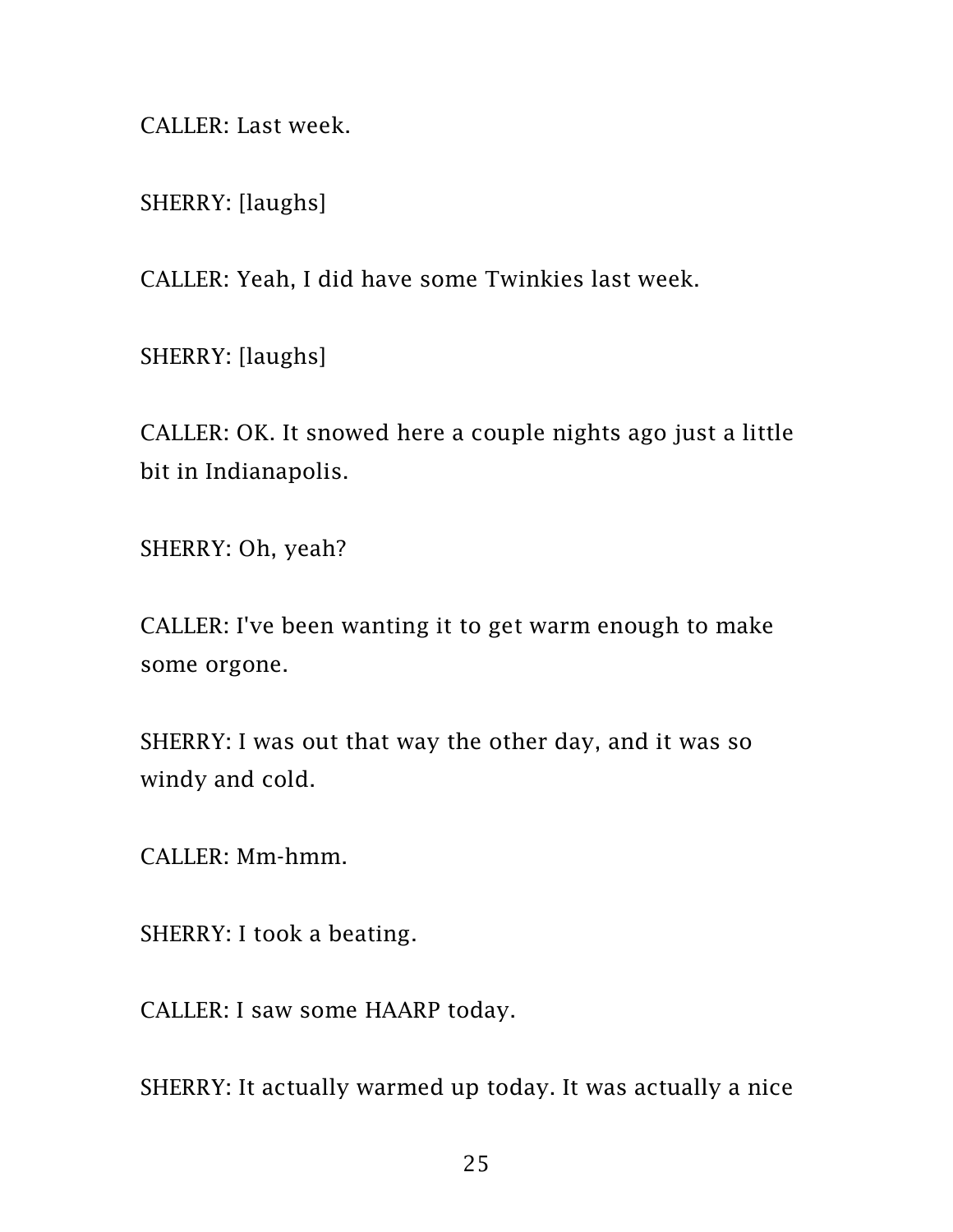day today.

CALLER: Yep. Well, if you ever come up to Indianapolis, let me know.

SHERRY: Yeah, Indianapolis, you know, I've actually been through there about four or five times.

CALLER: That's all?

SHERRY: Yeah. I've been through there more than most other places, probably [laughs].

CALLER: Yeah. Well, there's a lot of Men in Black, black choppers [helicopters] that like to chase you around if you gift orgone here.

SHERRY: Well, you've got that facility, that Amtrak facility there.

CALLER: Yeah. I already got that [laughs]. The day that I got that, three of those black helicopters followed me around, not just one.

SHERRY: Oh, really?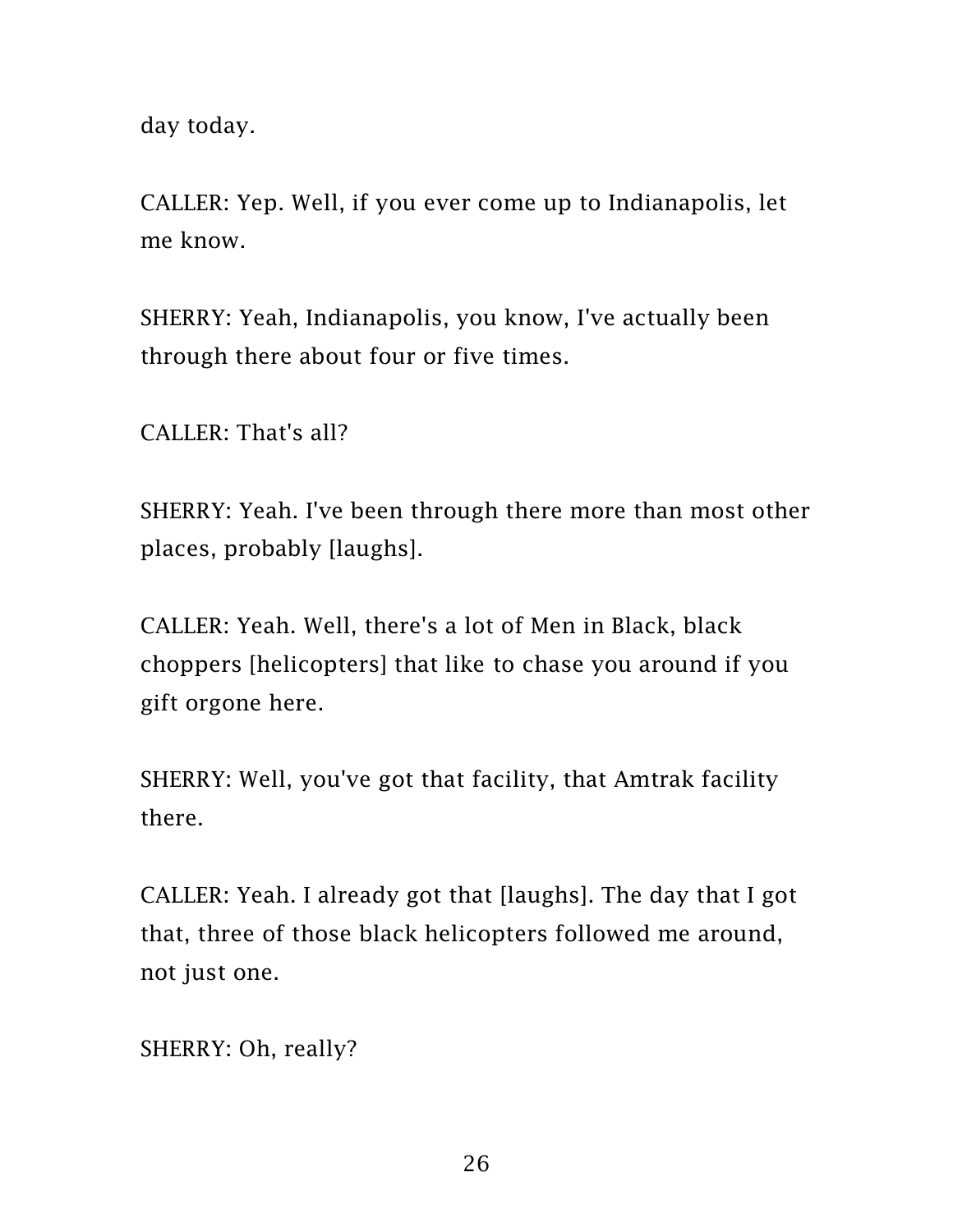CALLER: Yeah! And they stayed on me until I actually closed my garage door. I couldn't just leave and go in the house. They were circling me until I closed the garage door. That way they absolutely knew my car was in the garage.

SHERRY: Huh.

CALLER: And other people can't even see this kind of stuff's going on. And if you tell them, we're just so crazy.

SHERRY: Yeah.

CALLER: It IS happening. Well, I guess I'll let somebody else talk. I forgot what question I asked. I did have one little question, but now I can't remember it, so. Talk to you next time.

SHERRY: All right. Well, thanks for calling in. All right.

CALLER: OK. Bye-bye.

Yeah, supposedly they can track orgone on radar. I don't know how they do that. The aether energy that orgone produces, they can track it by radar. And so, they know where orgone energy is. And it can take them a while to locate it, and so. They can't pinpoint the orgone, itself, but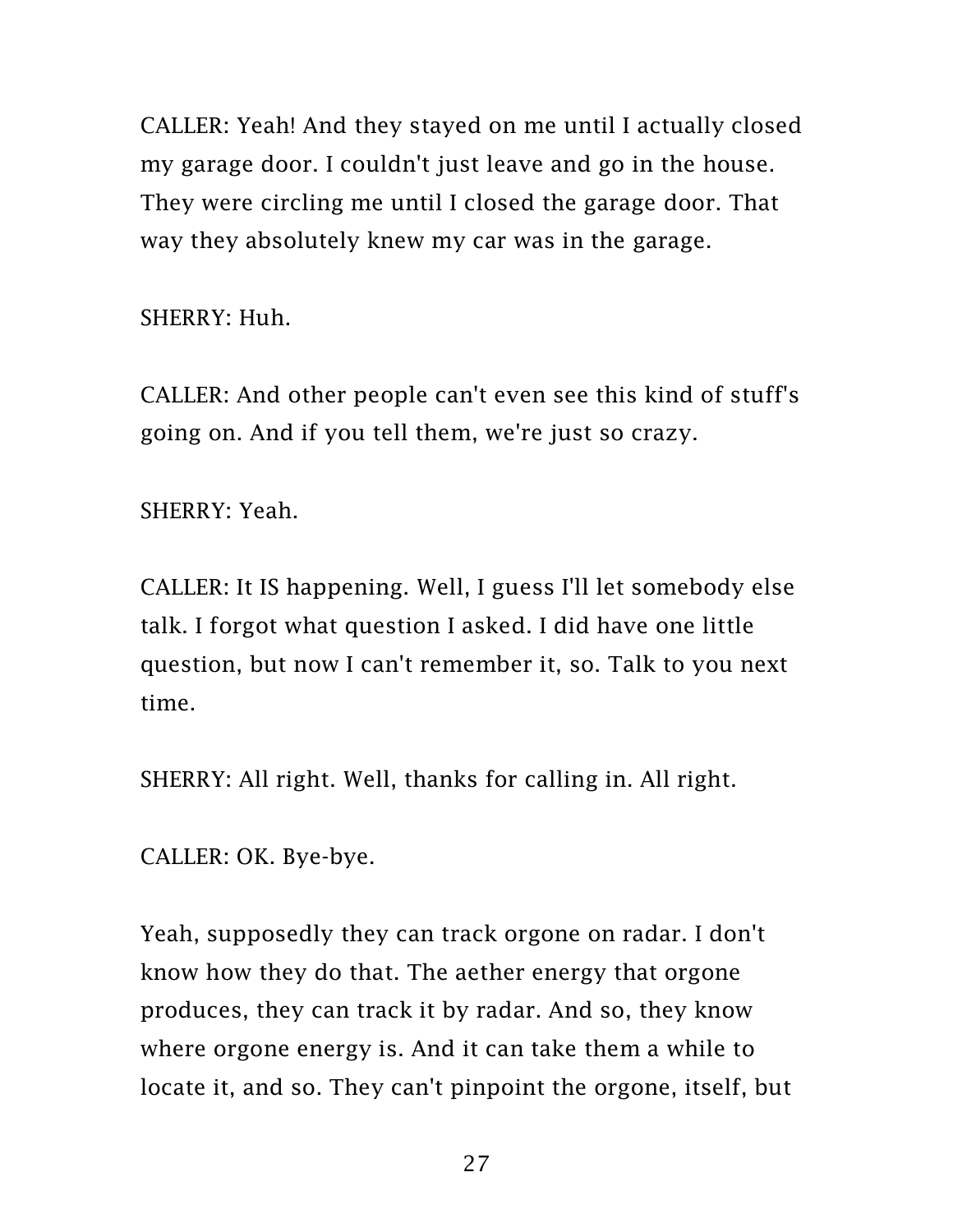they can find the people who are putting it out there. You know, they follow them online, they read your IM's, they read your e-mails, they listen to your phone conversations, they read your text messages on your cell phones. We're in a total surveillance state, folks. Everything we do, we're spied on. They put chips in our cable boxes, in our television sets, and they can listen to what you're saying, they can see what you're doing. There's no peace at all, folks.

Privacy is a facade. If they want to, they can cloak themselves, become invisible, and stand in your house all day and watch you. This is all stuff I've put up with for years, because this is stuff they do. And so, it just makes you more bolder for the Most High, I think. They haven't stopped me. They've never been able to stop anything. They can watch, listen to all they want, because they don't understand us. They can't even begin to understand us. A pagan, a Satanist, someone who's going along with the New World Order agenda, they can't even begin to imagine, or understand the relationship between Yahuah and a believer, one of His kids, one of His followers. They can't understand that connection that we have with Him. And so, the stuff we do is crazy, it's silly, they don't understand it. So that's why you get the constant surveillance. And it's for what? I'll sit down and give you my schedule for the next two years, next month. Go away. But they don't understand it.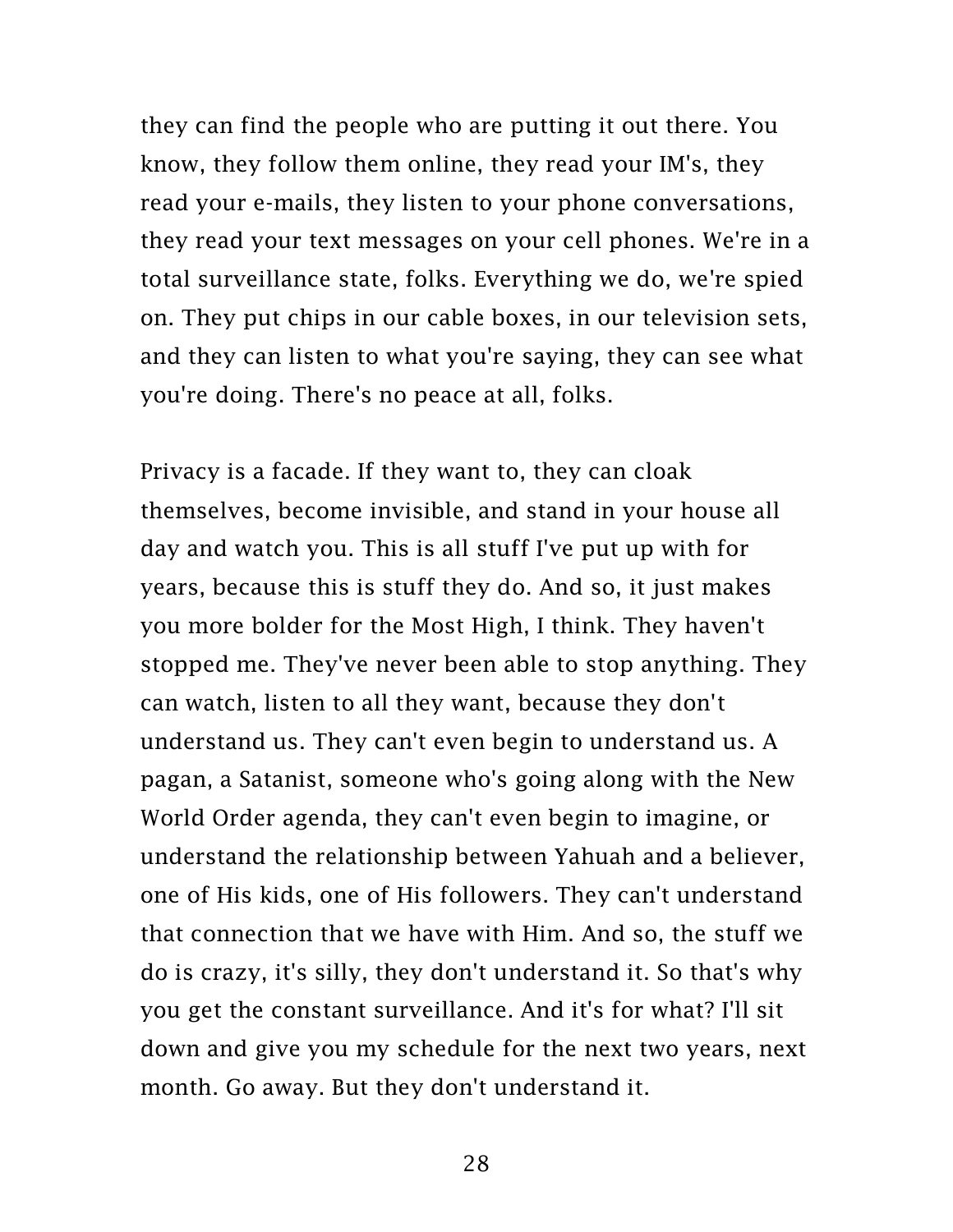Anyway, let's see what's going on.

SHERRY: Hello, caller, you're on the air.

CALLER: [no response, but radio show on in background]

SHERRY: Hello, caller.

CALLER: Sherry?

SHERRY: Yeah.

CALLER: Can you hear me?

SHERRY: Yep. Little bit.

CALLER: Oh, hold on. Let me turn the volume down. [pause] OK, there's a delay in your talking and your questions coming in. But I've got a question. Can you hear me?

SHERRY: Yeah, I can hear you somewhat. Yeah, go ahead.

CALLER: You said that Ron Paul is one of them. And…

SHERRY: Yeah. He's a White Knight politician.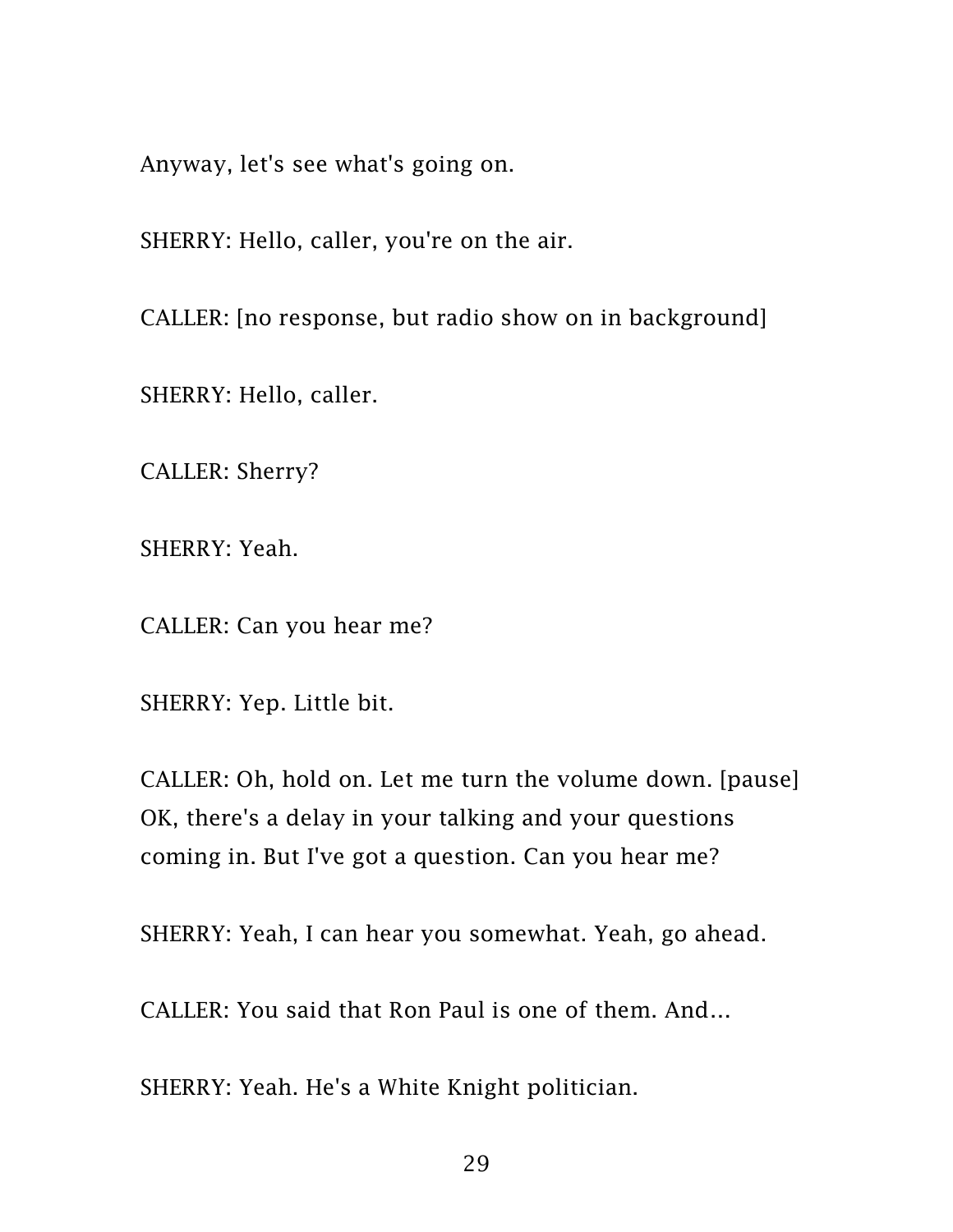## CALLER: Huh?

SHERRY: A White Knight politician.

CALLER: Yeah, and everything I hear, he's anti-New Age and he's just not, he seems like he's one of us.

SHERRY: That's because he says things you want to hear. "I want to end the Federal Reserve. I want to do this. I want to restore the Constitution." But, yeah. It sounds good, but it's a total New Age agenda, because they want to install their own fifth dimension facade here on Earth.

CALLER: Oh, OK.

SHERRY: They want to eliminate the New World Order so they can establish their own agenda here.

CALLER: Oh.

SHERRY: Then you wonder why people like David Icke, and Alex Jones, and Jesse Ventura, and Ron Paul, they say the right things and they're anti-New World Order, but they all fall as White Knight journalists, White Knight politicians for the whole New Age agenda. They work the alien New Age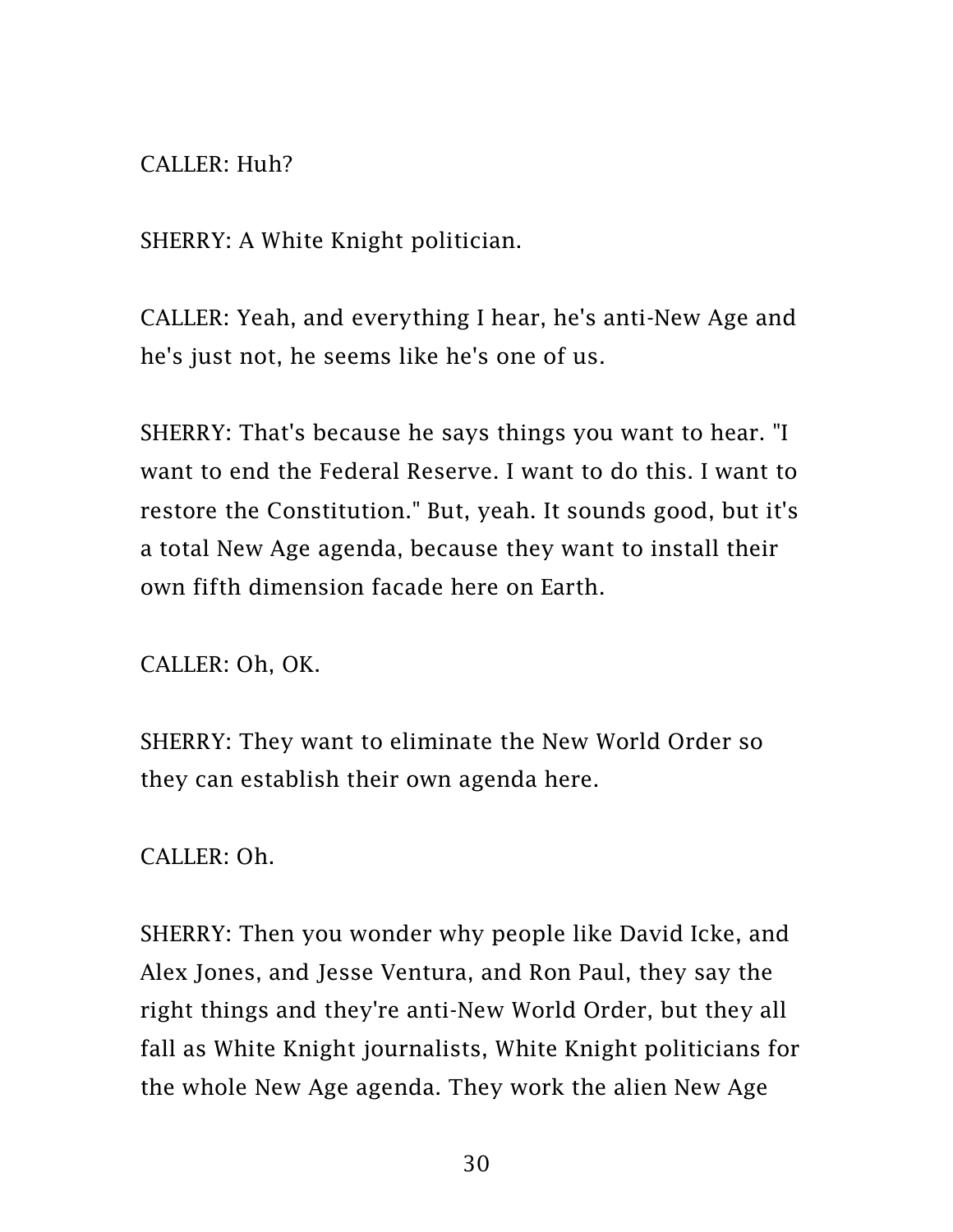agenda.

CALLER: Oh, wow.

SHERRY: Everybody works an agenda. Everybody has a purpose for what they do. I work and serve for the Most High God. They work and serve either for the New World Order or the alien New Age agenda.

CALLER: Ooh. That's wicked.

SHERRY: Yep.

CALLER: OK. That's all I wanted. This is Debbie from Texas. Rapture --

SHERRY: All right. Well, thanks for calling in [laughs].

CALLER: Rapture77 [online username]. OK, bye-bye.

SHERRY: Bye-bye.

This phone, I don't know if you guys hear half the static and buzzing that I hear on this phone. It's just obnoxious [laughs]. I'll have to tear my phone apart and see if they put some kind of new device inside of it. They had some kind of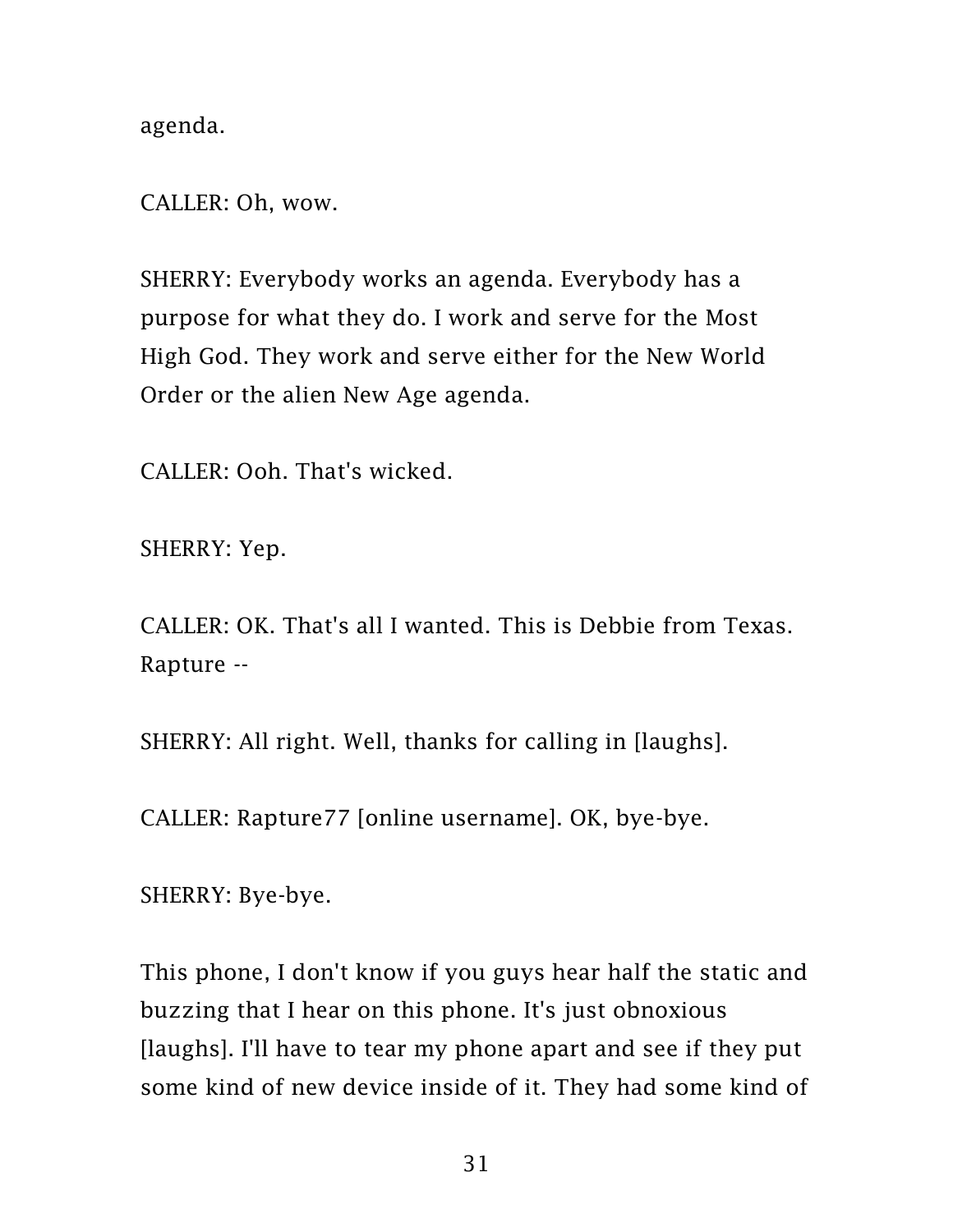electronics device on my lamp. And I thought one of the kids put it on the lamp. I'd noticed it, it was sitting here on my desk where I do my work. And my husband happened to pick it off my lamp and said, "What's this?" I said, "Oh, I think one of the kids put it there." It was some kind of device. It looked like it had some kind of microphone and possibly some kind of video thing inside of it so they could watch or even hear what I'm working on here as I do my work. They're always interested in the Codes I'm working on. Probably some kind of video device so they could see, as I'm working on the Codes, what I'm finding and stuff. Unreal lengths they go to, folks. And you just get bowled over by it at times. It just gets aggravating. And I have so much work to do.

Been busy getting ready for some upcoming orgone missions. And, I need your help and support to do that, folks. It's almost \$200 for a case of resin now, which is 4 gallons of resin. Crystals are almost \$20 a pound, including shipping. And it's just getting outrageous. The supplies and the costs. Gas, it costs me about \$130 just to fill up my beast. I have a '96 Suburban Chevrolet. Not a [Chevrolet], a GMC Suburban. And it costs about 130 bucks to fill that thing up. So, very costly just to hit the road, and go on missions, and get things done, in the limited amount of time that we have. But this is the time we have to do it, and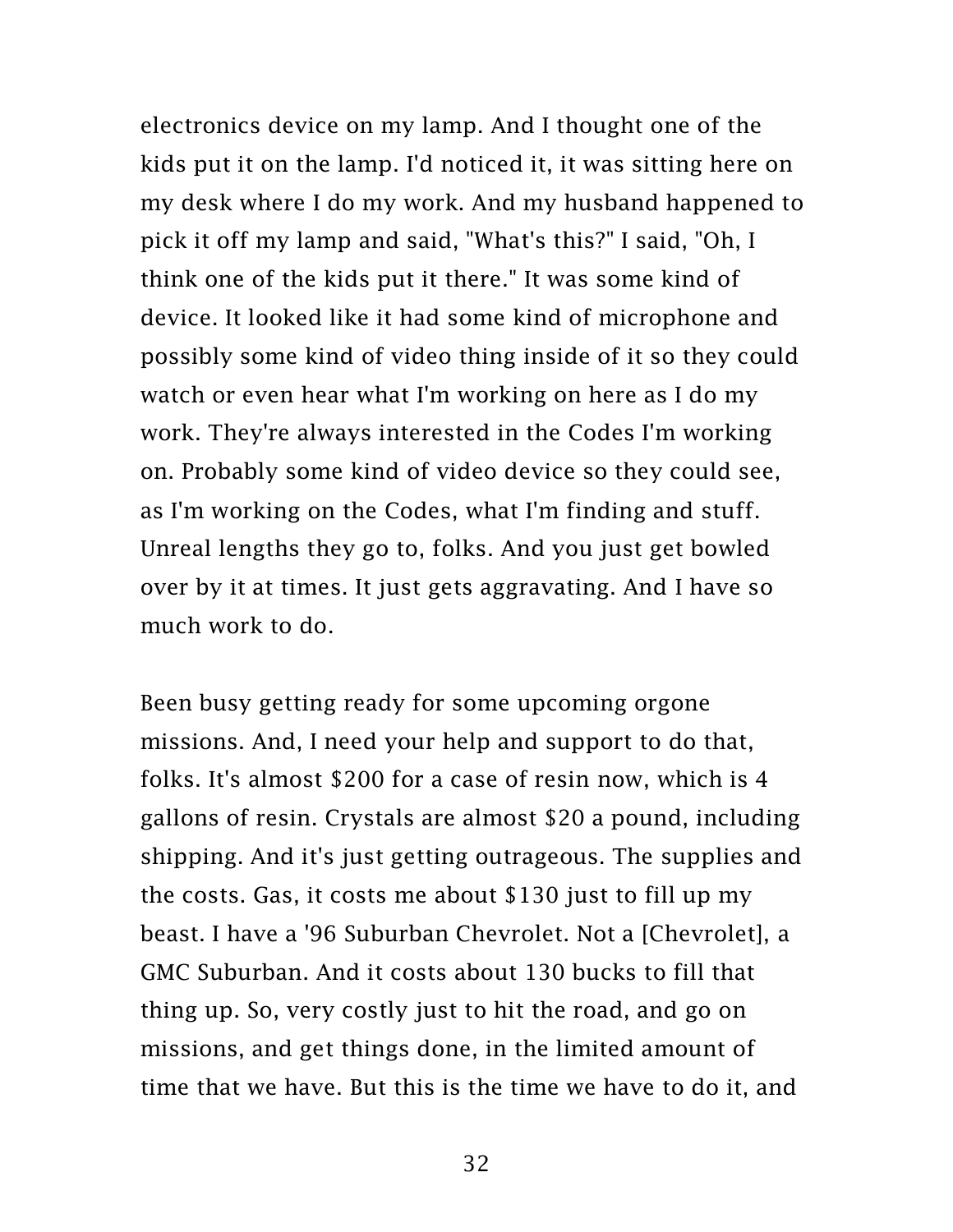we've gotta get out there and do it while we can, folks. Protecting our wheat fields, protecting our corn fields. The farms, our bread baskets across America. The water sources.

If anybody knows where any other bases are, let me know. I've got two that I know of. Golden Valley, North Carolina and the one in Lima, Ohio. And so, if anybody knows of any of the Giant bases, because they're bringing them in. Airplanes, 18-wheeler trucks, you name it. Underground subway system. They had to build a new one to accommodate 25-, 30-foot tall Giants. They're bringing them into these bases and hoarding them here, because there's going to be a literal invasion of them. One of these days they're all going to be coming out of the bases. And guess who their food supply is. Us. So, folks, we need to stop it before it gets started. We can take them out, we can make them sick, just with orgone. You couldn't possibly store up enough weapons and bullets. The orgone works 24/7. And so, if we can target these bases, we can weaken them and take them out. And so, that's what we've been doing.

So I need your support for this for this summer. I need financial contributions to make this happen. I need like, 5000 bucks yesterday just to get a bunch of supplies and get orgone made, so I can send it out and people can get busy. I can't get everywhere, you know, but I can send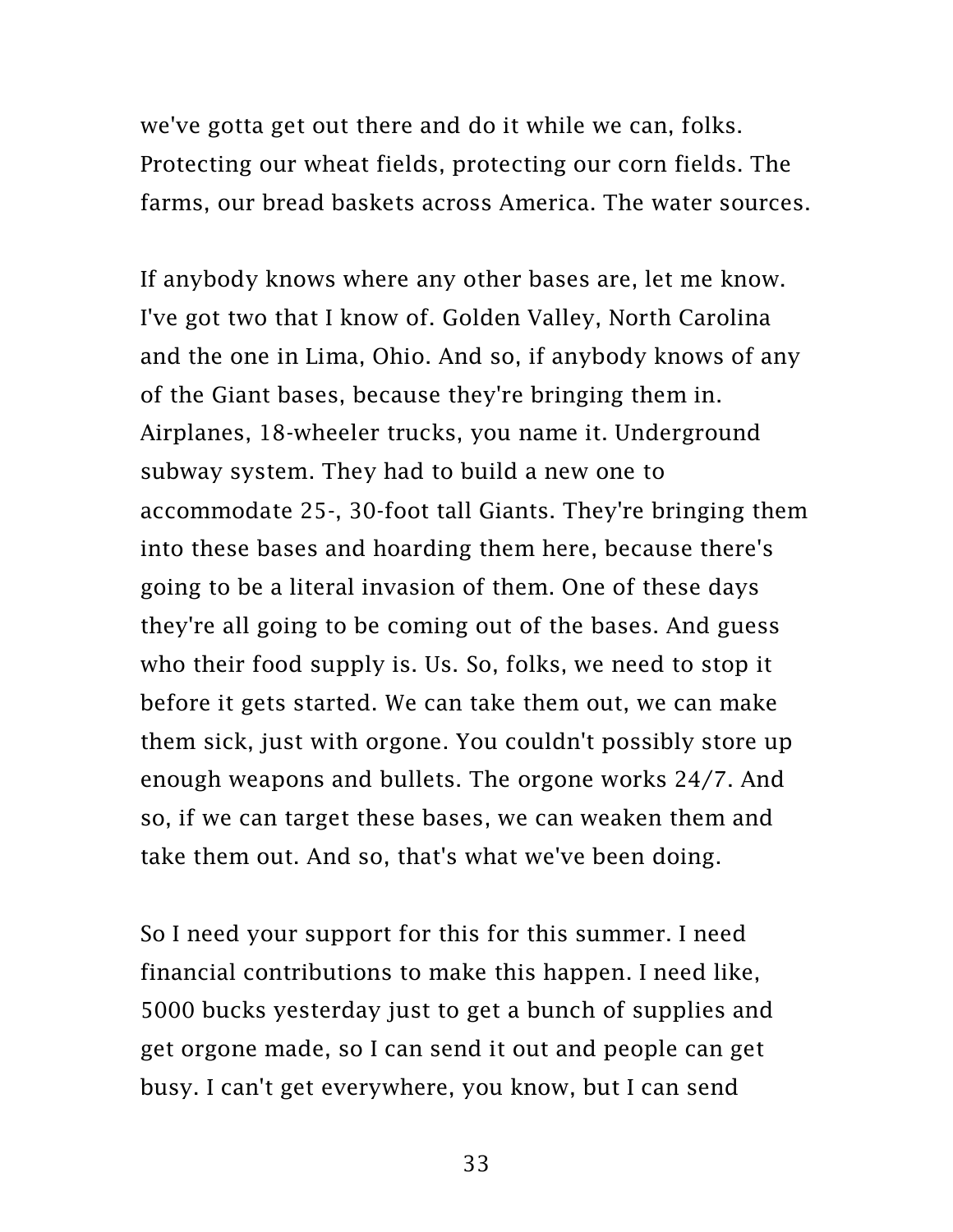orgone to Warriors who live in certain areas and they can get what needs to be done. And I can't do that unless I can make up all the orgone in advance. And to do that I need a lot of supplies. And to do that I need money, folks. I need money. And so, I need your help. I need your help so we can get, almost feels like the last push coming upon us, because, you know, if this is the year everything's gonna come to a head, then this could possibly be the last spring, the last summer we have to get things done before all hell breaks loose, so.

Anyway, I'll be back on Thursday with *Aliens in the News* at 1 o'clock. And, enjoy your Passover week, folks. Unleavened Bread starts tomorrow, the 19th to the 25th. And you can read about the feasts and the fact that we are to honor these feasts in Exodus 12 and Leviticus 23. You can read it in those chapters.

Anyway, folks. Until Thursday. I'll see you then. Yah bless. it starts to warm up, and so. See, I'm still waiting for global warming to hit. It's April 18 and we still don't even have leaves on the trees. They probably won't even arrive until May, and so. You know, that gives us, if you really think about it, five months out of twelve, depending on where you live. I live in Ohio. And this state is getting so cold and frigid anymore. Five months out of the year you're gonna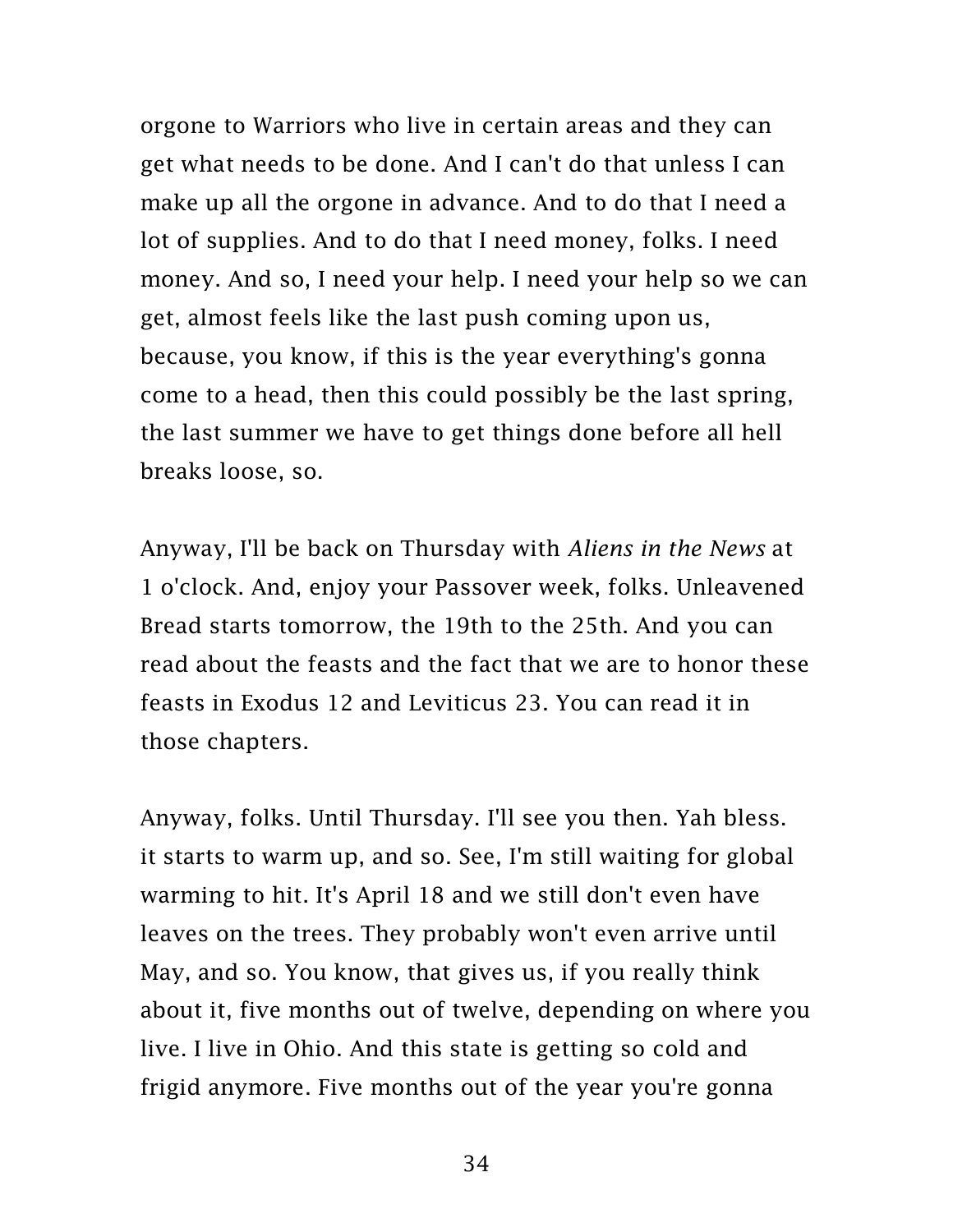have leaves on your trees and green grass. Five. Five months out of twelve. The other twelve, it's barren, er, the other seven, it's barren and cold. Love that, huh? Can't wait for global warming.

I was looking at the schedule of feasts for this year. Get asked about this all the time from people. And I updated it at my site at [www.backtoyahweh.com](http://www.backtoyahweh.com/) about a week or two ago. Passover this year begins Tuesday, April 18, and runs to the 25. And there's scripture on there to help you. There's actual recipes which you can make unleavened bread and different types of the matzo bread that they have that's traditional during Passover. And ideas to help you celebrate the holiday at home.

Feast of Unleavened Bread is April 19 to 25. And it's no breads for 7 days, folks. Nothing with leaven in it; leaven or yeast. And so, say goodbye to all your sweets, all your Twinkies, all your Ho Hos, all your Subways, the fast foods, the fried chickens. You have to say goodbye to all of that, because all of it has yeast or leaven in it. Flatbread's OK, 'cause there's no leaven in it. So flatbreads are fine. Burrito bread is really flat. And corn tortilla bread. Mexican food is usually OK, 'cause it doesn't have yeast or leaven in it.

The day of Pentecost, also known as Shavuot, it's also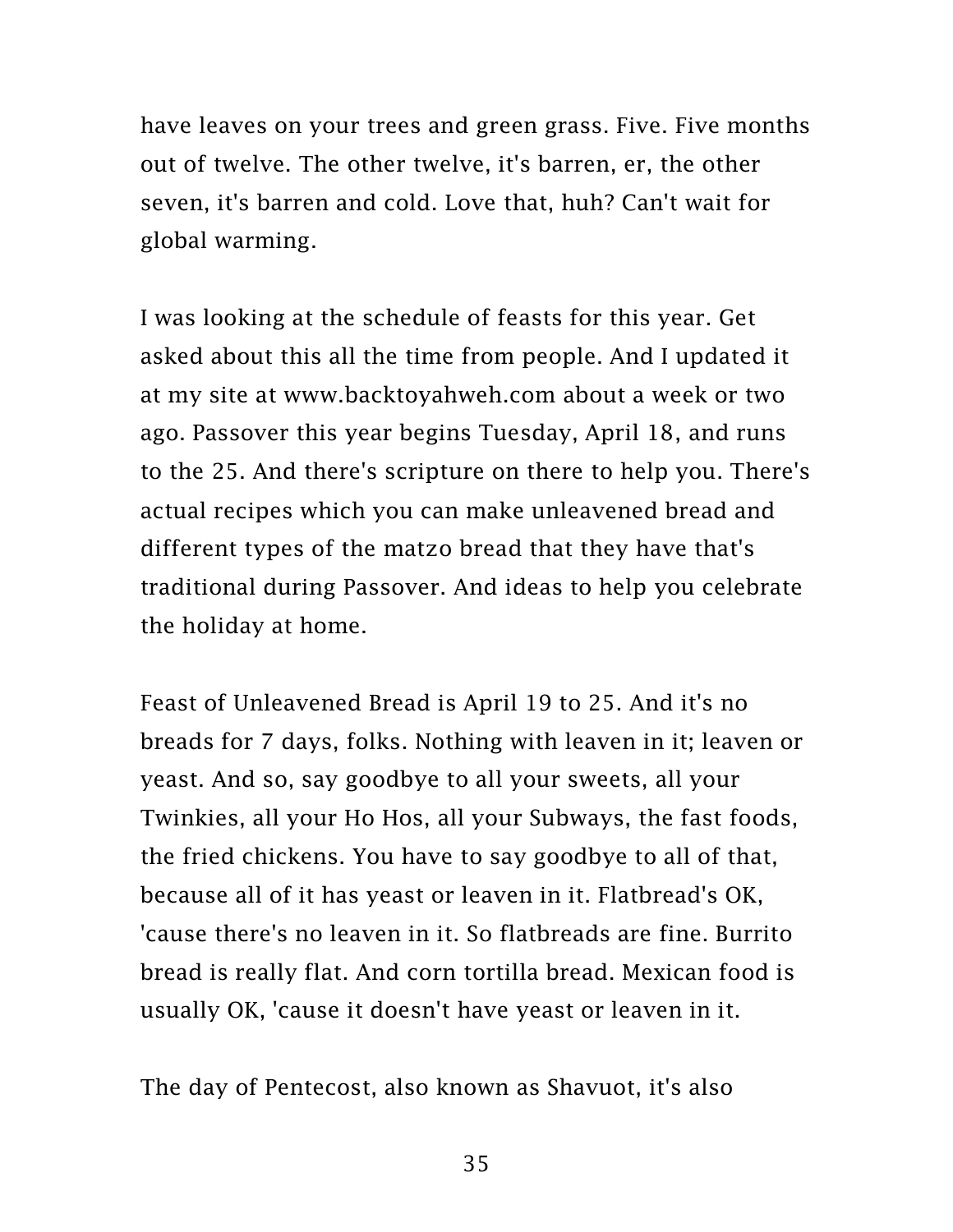known as First Fruits Festival, the Feast of Weeks Festival, reaping of the first harvest, that's June 12th of this year; begins June 12.

And then we have Rosh Hashanah, the Festival of Trumpets, begins September 30. And that could be why I see Sananda coming towards the end of September this year. Usually, he follows around the Feast of Trumpets. And sometimes you'll find this holiday, all of them shift, every year they're on different days. Sometimes they'll be like two weeks earlier. They'll begin like September 14; that's not unusual to see Rosh Hashanah during the, around the 20 of the month or the 15, and so. This year it's on the 30, which could also be why October comes up so much, because it runs into October this year. And those are the dates Sananda's gonna target to make his false entrance onto the world's scene as the messiah, as the Christian's Christ.

Yom Kippur's October 9 this year. That's the Jewish new year (or one of them), and the Festival of Ingathering is, most of us know it as Feast of Tabernacles, that begins October 14 to the 20, and so. [counting to herself] One, two, three, four, five. It's actually, I think, five or seven appointed feasts. I have five of them. Some people say seven. Others say five, and that's usually the one I follow the most. So I've got the dates of the biblical holidays for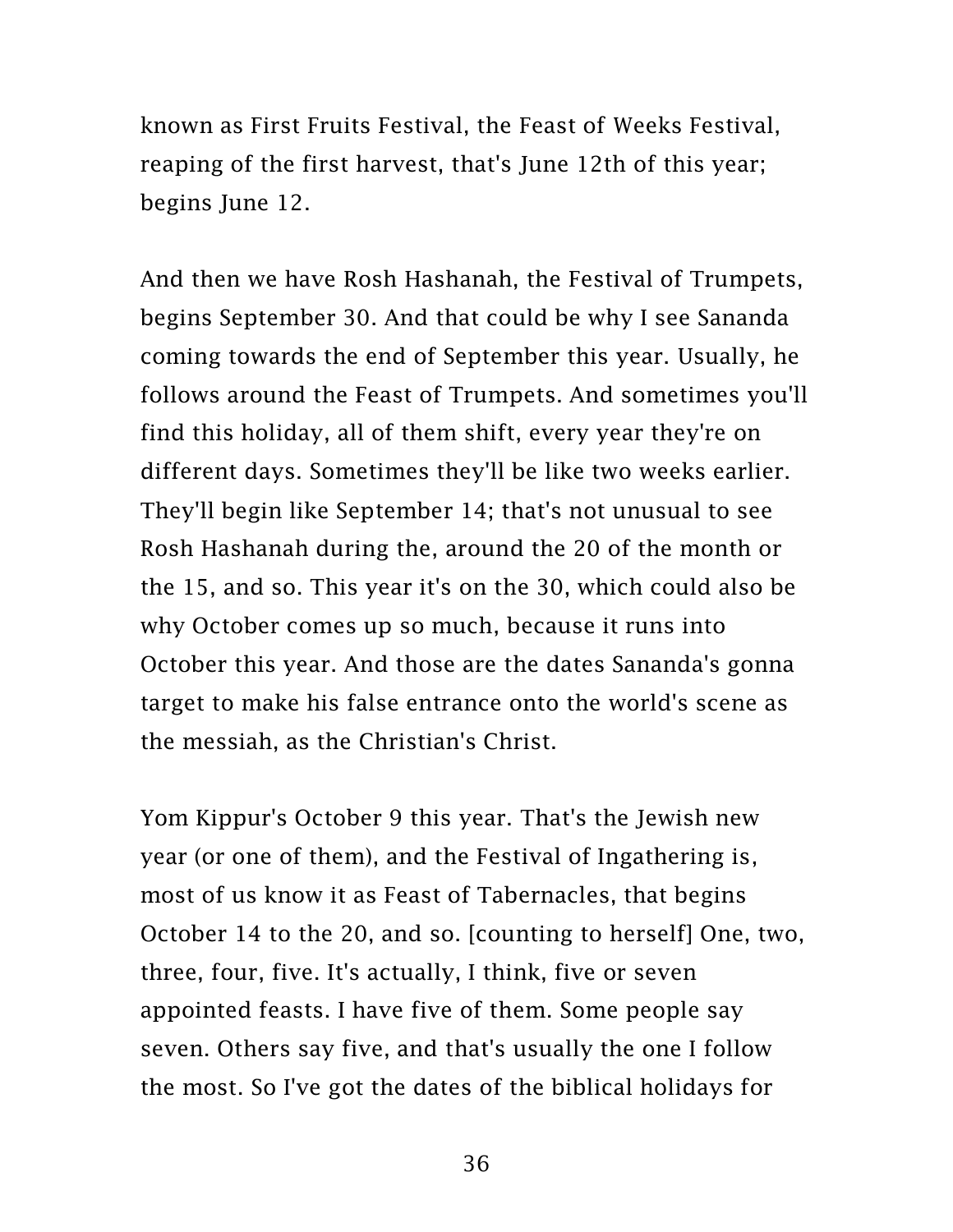this year.

And, what I find interesting most of the time is that most Christians who believe that we're not to follow the Jewish holidays. Really? Says who? The Lord? Well, the Lord tells us to follow the holidays. So who are you listening to? The pastors who don't know anything about the Lord. The one they go to the cemeteries [seminaries] to learn the Bible, then they come out preaching Easters, Easter bunnies, eggs? For what? Do they really think they're celebrating the Lord's death and resurrection by a pagan goddess fertility eggs? Easter. Another name for Ishtar who was a goddess of fertility. And all they can come up with is mistranslations in the KJV. And why? 'Cause [Roman emperor] Constantine hated the holy days. Constantine didn't want anyone speaking anything of real Jewish truths.

See, when the Lord died, and He rose again, we were no longer Jewish and Gentile. We were His believers. We were His followers. It was a new covenant He made with man. And everyone was to follow His example, and the apostles' examples, of keeping His holy days. And they weren't wiped out until after the persecutions. And then Constantine got ahold of the KJV and started mistranslating everything. Deciding what he was gonna put in it and what he wasn't. He wasn't even a Christian, but he made sure what went in the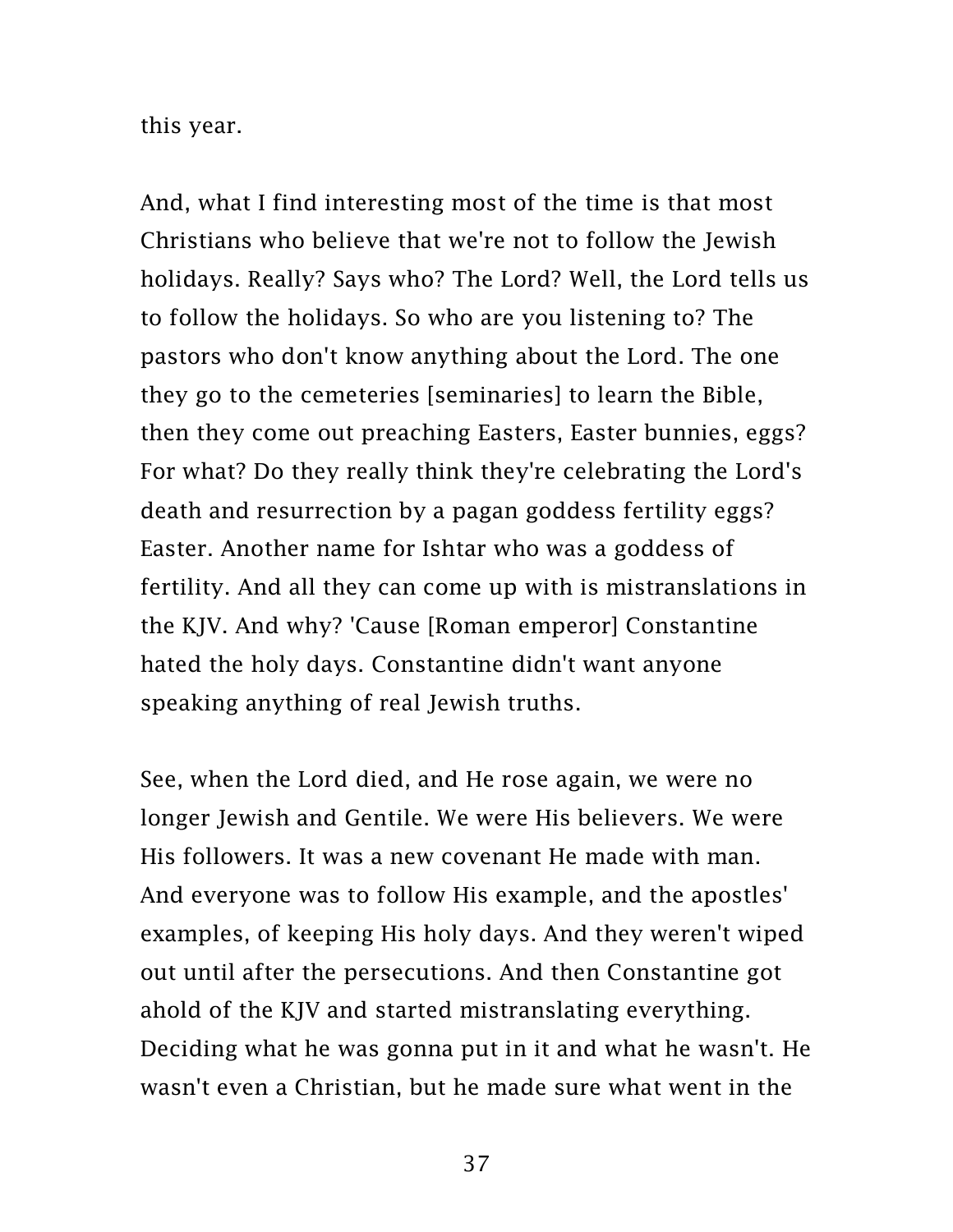Christian Bible? Come on, folks.

Even Christians today who sit in the churches know something's wrong. Because when you start praying [for] the truth in all things, something hits your heart that you need to be celebrating the Jewish feasts, the Jewish holidays. Because they're not just Jewish feasts, they're believer feasts. If you're a believer of the Most High, then you're supposed to be celebrating His appointed times with man. We're all together. We're all put together under one roof; His followers, His believers. But it's man who puts divisions and divides the truth, and then the other side's fiction. And they feed that to the sheeples. They feed them fiction.

You know, in Leviticus 23, the Lord spoke to Moses saying, "Speak to the children of Israel." And that includes all of us. Everyone who believes and follows Yahushuah. And it says, Speak to the children of Israel, and say to them, the feasts of the Lord, which ye shall proclaim to be holy convocations, these are my feasts. He didn't say they were the feasts of the Jews or the feasts of the Christians, but the feasts of the Lord. They're HIS feasts. They are memorial days that both Christians and Jews have good cause to celebrate, because they were instituted by our Father, Yahuah, in the first testament, in the Old Testament, and then reaffirmed by Him, by Yahushuah, in the New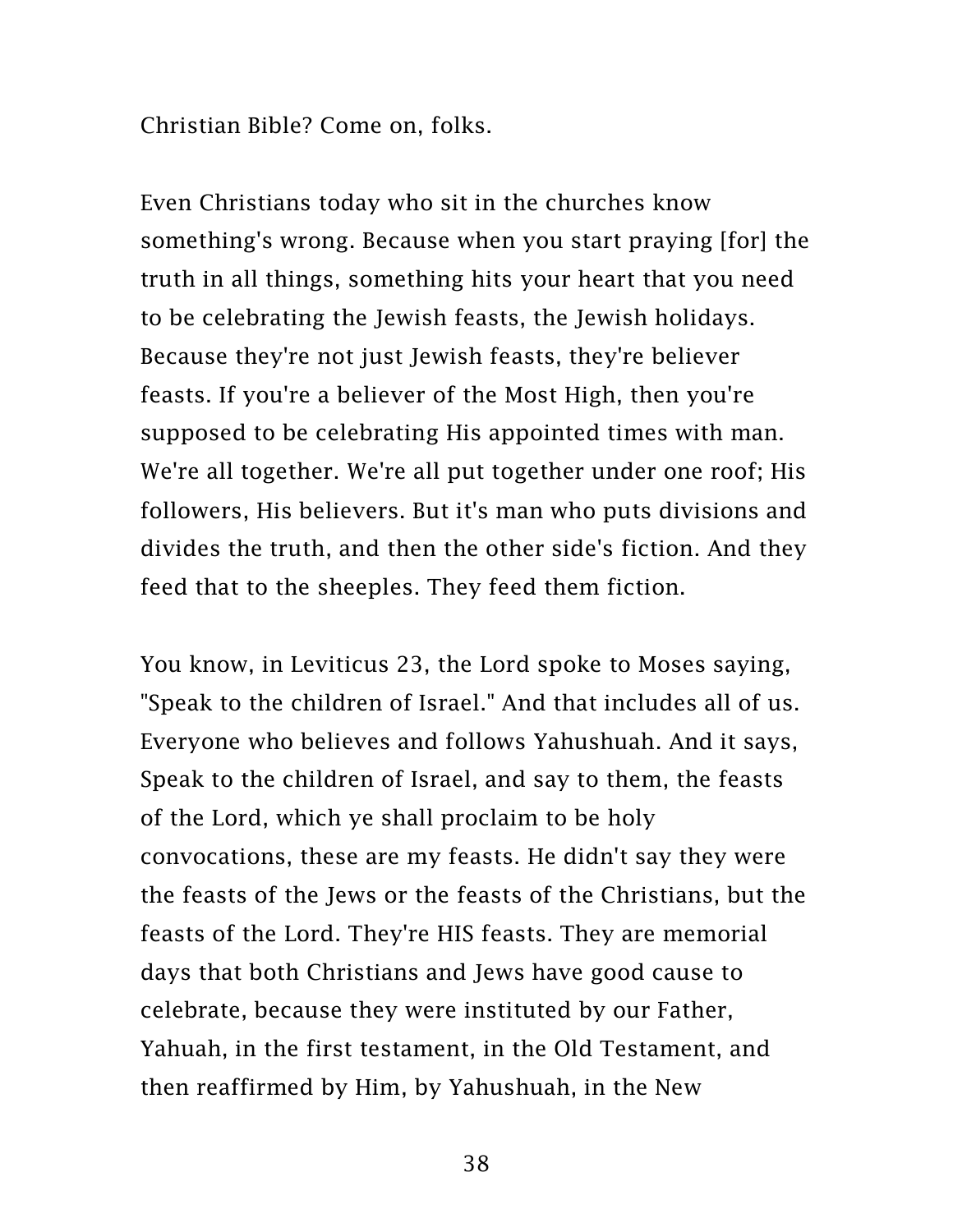## Testament.

They're HIS feasts. The Jews just happened to keep them. The Christians shun them for Easter bunnies, for Halloweens, for Christmas trees that Jeremiah called pagan. It was a pagan tradition where the Gentiles would take trees and hang them with lights and decorations. Jeremiah even talks about it. This isn't something new.

And people always say, "Oh, we're celebrating the birth of Jesus." Really? Well, His birthday was on 9/11, at the end of the B.C., uh, I can't even remember what year. Towards the end of the B.C. reign, era. But I can't give you the exact year. But His birthday was on 9/11. So why are we celebrating it on December 25 because that's the birthday of Mithra the sun god? It's 'cause Constantine wanted to celebrate the sun god. And all the Christians fall in line with this pagan, Constantine, who wrote the KJV. Actually, he had Shakespeare write it. So you have British English KJV Bible, written by a British poet. [Unknown] by a pagan emperor, Roman emperor, who wasn't even a Christian.

And all the Christians think this is, this book is just without error. Really? 'Cause there's translation problems all over the KJV. There's understanding problems all over the KJV. If you read the KJV, beginning with the first chapter, you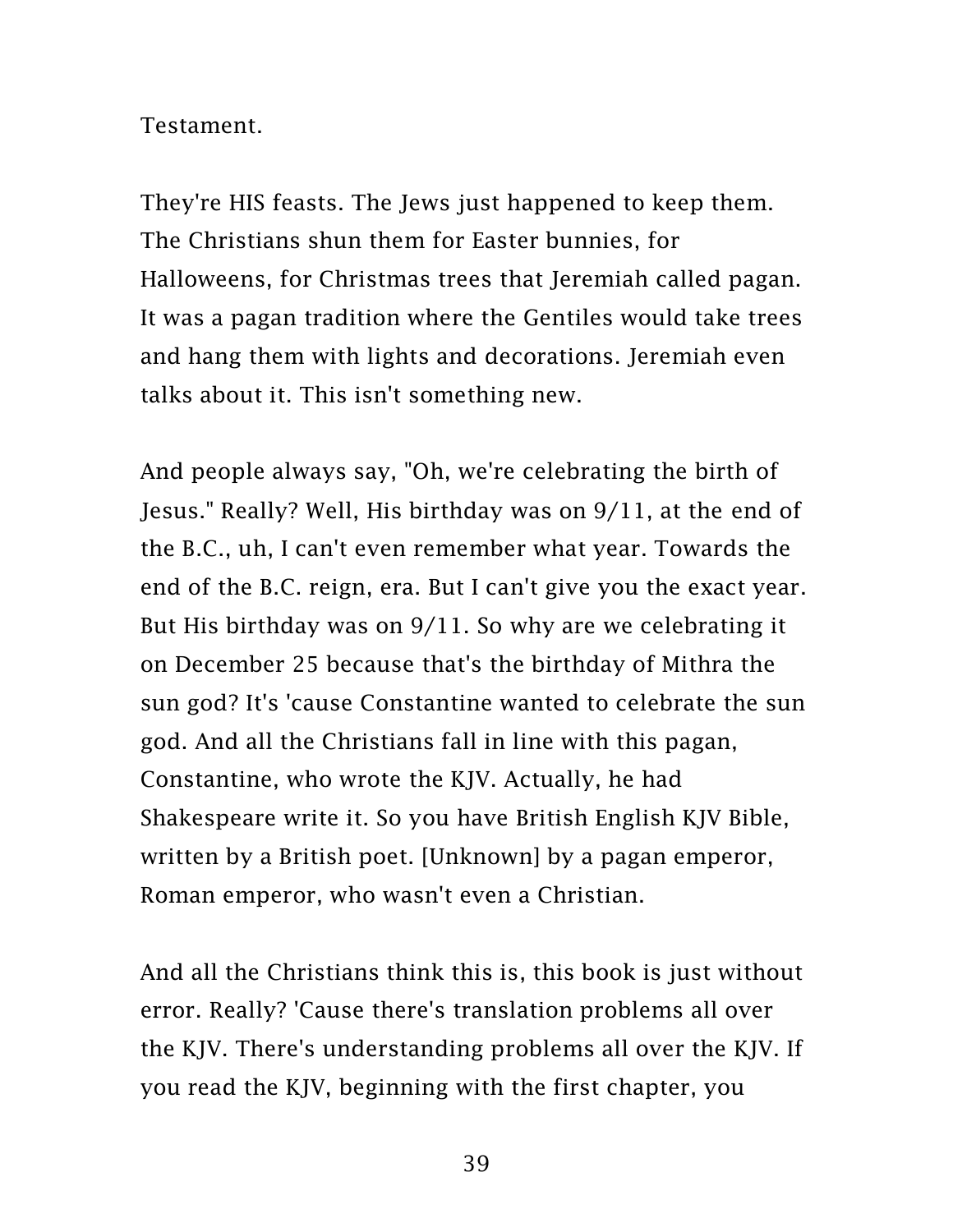would think the day begins at nighttime. The evening and the morning were the first day. Really? 'Cause when I asked the Lord when the day starts, He said, "I'm the God of the day, not of the night." He's the God of the day. Sunrise to sunset is a day. That's when the day starts, that's when the day ends, and then we have the night.

And you know what I find even more appalling is that the Christian Torah-believing Jews who live in Israel, who try to teach these truths to American Christians, they get hunted down, imprisoned, and killed by the Satanists who dominate Israel. You talk about persecution here in America where you can't even take your kids to the park and not have the FBI there to spy on you cause you're such a threat. Really? [laughs] 'Cause I experience this all the time [laughs]. Yeah, America's bad, but you should try being a believer in the Most High in Israel. They've got the Mossad following them around, tailing them. And eventually their websites go down and they disappear.

I don't know how many links I have on my [www.backtoyahweh.com](http://www.backtoyahweh.com/) site of good, truthful articles on celebrating the feasts of the Lord, and then these websites disappear. Had a website that had found the actual calendar kept by the Christians. It's called the Qumran calendar. The one they based on the Dead Sea Scrolls. And,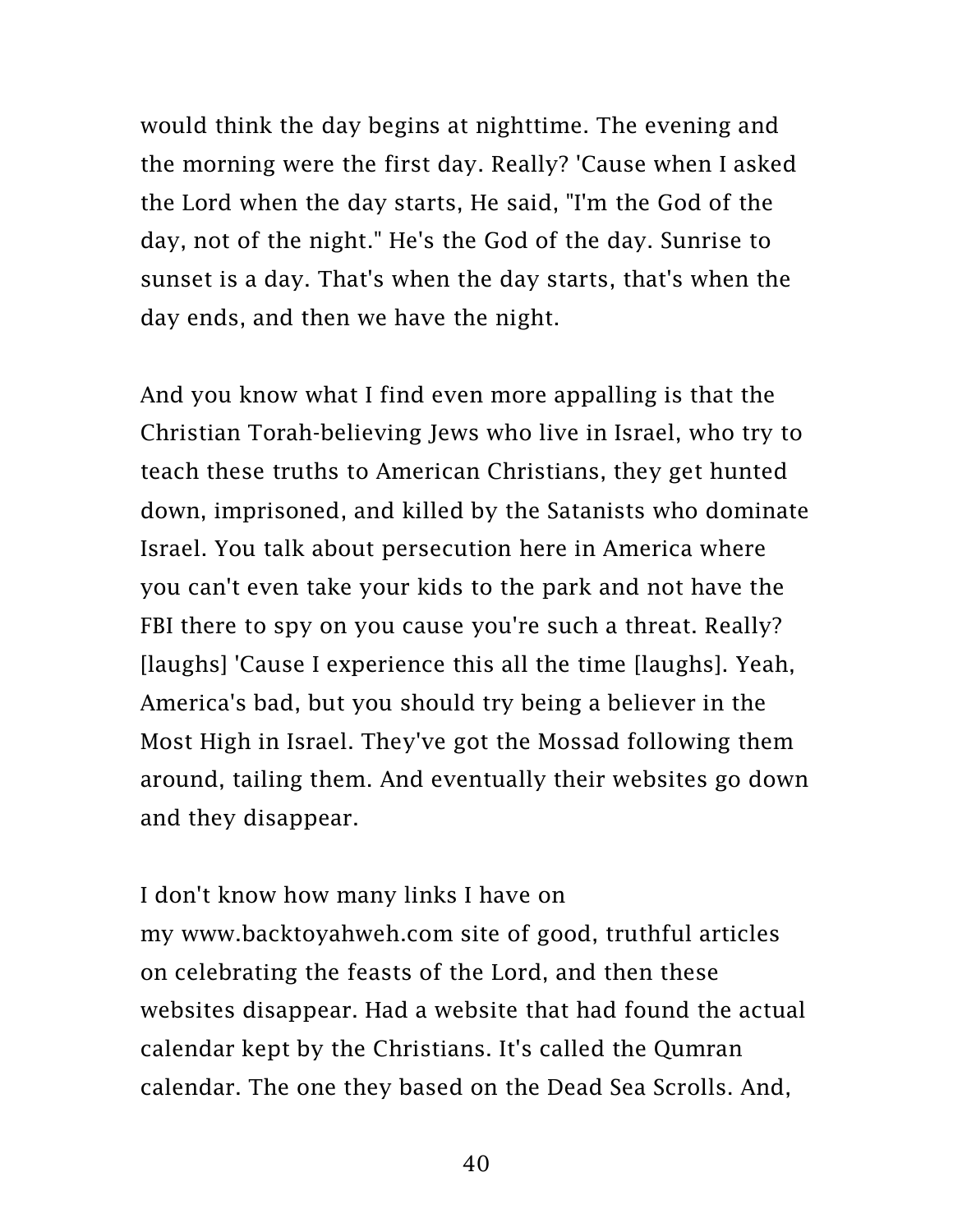of course, all those disappear offline. You know, they try to hide the truth. They try to keep it from people. But there'll always be a remnant that has it somewhere. You just have to hang onto what you know, and ask Him direct.

You know, even the snake, Paul, and I've warned about what a snake he was, he had a lot of truths, too. He had to, or else people wouldn't have followed him if he wasn't good. Isn't that what's true about the pastors today? If everything they gave you was lies and errors, nobody would follow them, so they throw in truths, and then 10 percent of poison, leaven, to keep the people from having all truths. And that's what the Feast of Unleavened Bread's all about. It's going through and getting rid of the leaven. You go through your house and you get rid of all the bread, the flours, and the yeast; anything with yeast and flour, or leaven in it. And it represents getting rid of all the poison, all the errors, all the poison things. And you should do that with your beliefs. You should go through them one by one and see if what you believe and what you're following is truthful, and in alignment with the Most High God, and not just man-made traditions, and what these pastors from these cemeteries [seminaries] teach you. Ah, they're not seminaries, folks. They're cemeteries, because they bring out dead men, full of lies, that lead our churches today.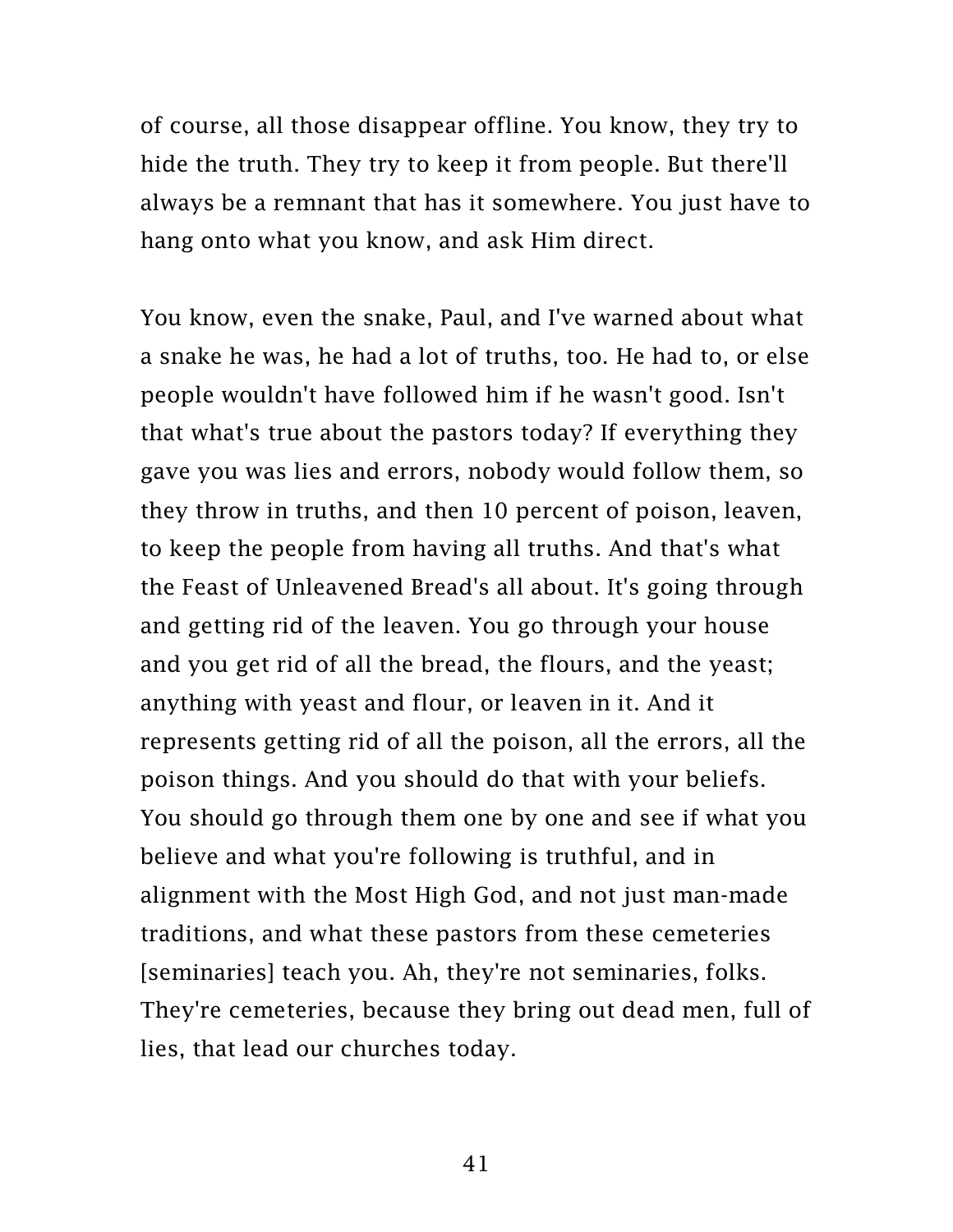When you want to get a Baptist in arms, tell them Jesus wasn't born on December 25th [laughs]. You know, it's not the fact that they're celebrating His birth, it's the whole thing around it. First of all, it's not His birthday, so why celebrate it on a pagan holiday? And the whole thing's a marketing scheme for the corporations to make money, selling you their wares. Everybody's celebrating Christmas. Even Paul said, in 1 Corinthians 5:7-8, for those who like the snake, "for even Christ our passover sacrificed for us; Let us keep the feast." And they did. They all kept the feast of the Lord.

You know, the biblical feasts were instituted as a system for teaching and serving as a calendar for the people. They identified special times in the year for offerings, praise, thanksgiving, and honor unto our Father, for specific acts on behalf of His people. Every major event in biblical history occurred on a feast day. The precise dates of Noah's ark landing on Mount Ararat; the exodus of Israel from Egypt, which is what Passover's about; the giving of the law at Mount Sinai, the dedication of Solomon's temple; the birth of Jesus, His death, burial, and resurrection; the coming of the Holy Spirit, all were prime examples of God's faithfulness to the appointed times and seasons. I was reading this from an article called *Why Christians Celebrate Biblical Memorial Days*. Probably disappear in a while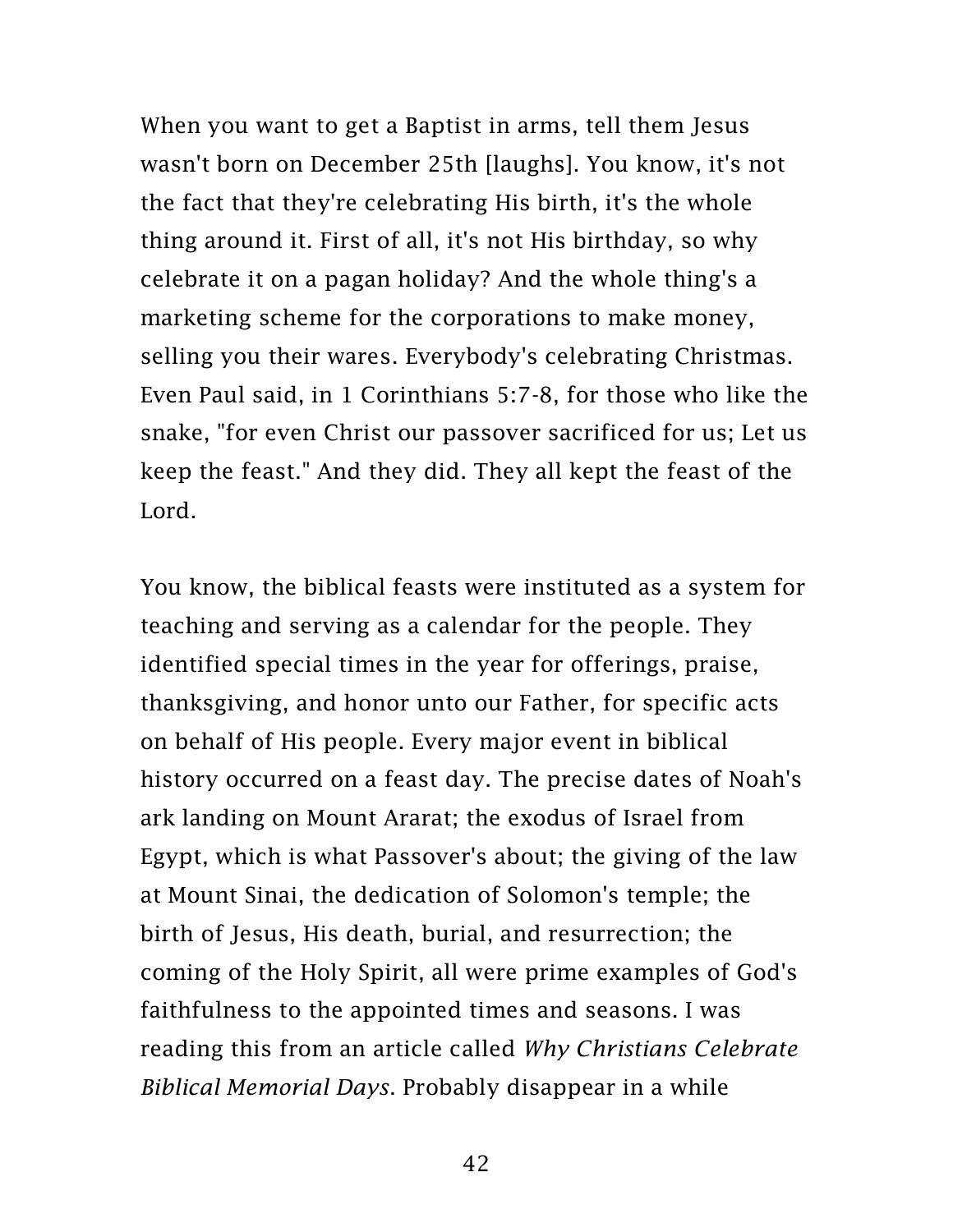[laughs]. And it was His way of keeping time and keeping in a oneness with His own people. Five feasts, some say seven, a year you come together and you worship the Most High God, and you celebrate that time as a holiday, a feast for Him.

You know, in Exodus 12, God said His holidays were to be celebrated forever. If He never changes, and He doesn't, then why would they stop somewhere around 100 A.D., and then go through this 2000-year apostate age, that they call the church age? I call it apostate age because all the truths died at about 100 A.D., and then on the churches just went into a downward spiral of apostasies and lies. But then, when He comes back, the second coming of Christ at the battle of Armageddon, and we enter into the Millennial Reign, what does He do, folks? He reestablishes His feasts. So if they were supposed to be stopped, like the churches teach that we don't have to do them, then why does He reestablish them in the Millennial Reign? Does it make sense to you that they were ever to stop, when He says His feasts were to be celebrated forever?

Christians take the total misunderstanding that Christ fulfilled the law and meaning that it was over, that nobody ever had to follow it. Does that make any sense to you? He fulfilled the law. He didn't end it. He didn't end it, He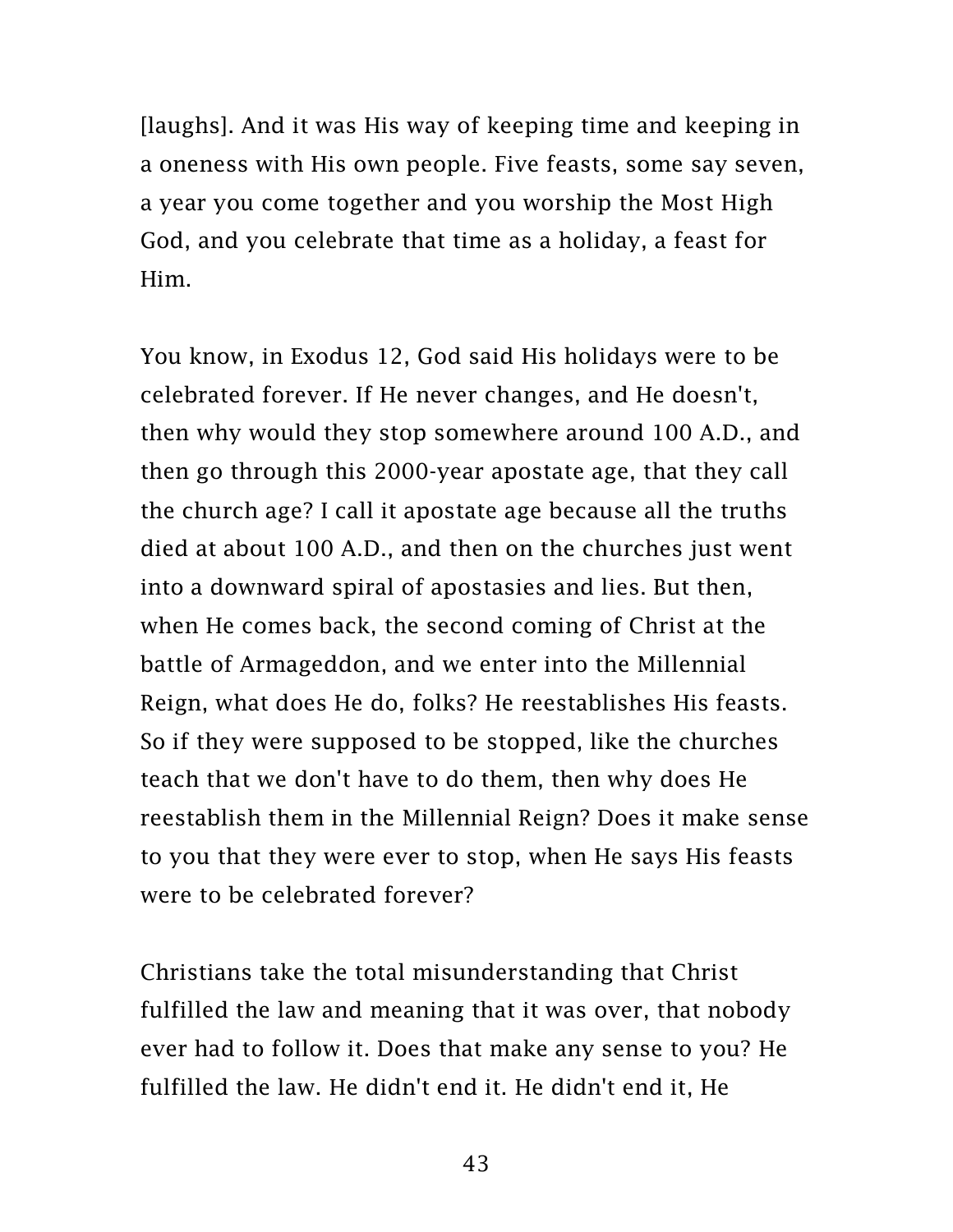fulfilled it. He was the sacrificial lamb. He was the final and perfect sacrifice, which means we no longer have to take animals to the temple and have them sacrificed for our sins because the Lord was the final sacrifice. You know, and so as things within the law were completed, you no longer had to do. That has nothing to do with stopping the celebration of His feasts. That's like apples and oranges. Has nothing to do with that. But they use that as an excuse to stay in their lies and their hypocrasies.

If you want to read about Passover, you can read Exodus, chapter 12, and Leviticus, chapter 23, where they talk about the feasts and how they were established, and what we're to do, and when we're to honor them. Every Christian should read Exodus, chapter 12, and Leviticus, chapter 23, because that aligns you with Him. It aligns you as a believer and follower of Him. Now I don't know anybody that gets it all right, because most of us are scattered around the world, we don't go to Jewish temples, we don't go to Christian churches, we've been pulled out of all of them because they're all so apostate. And so, everybody just kind of gets knowledge of what the holiday is, the feast day is, and they just celebrate it quietly amongst themselves. And that's OK.

[light background static] You know, effort, putting effort into it shows your heart for the Lord. Doesn't matter how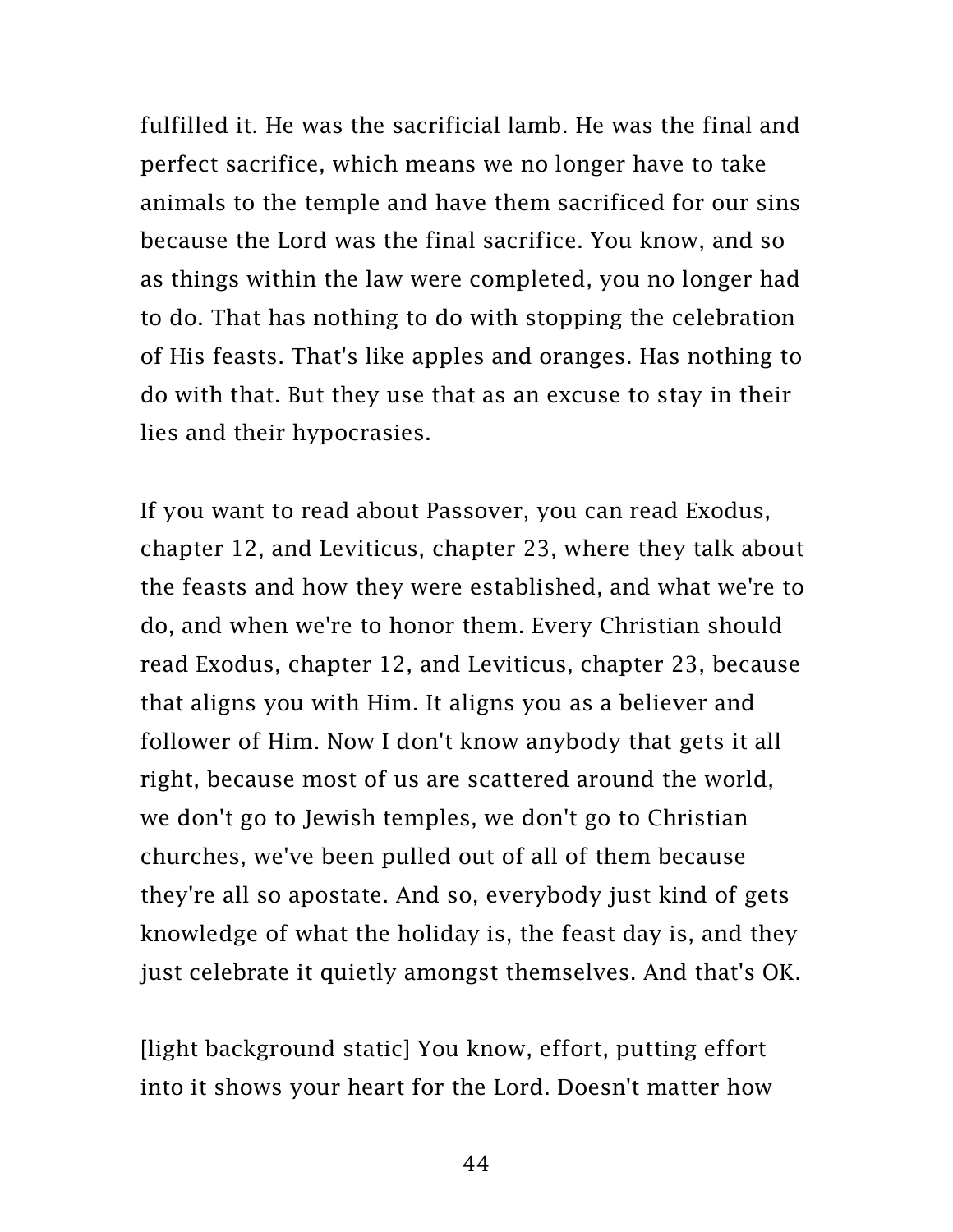perfect it is. You know, I don't get into legalisms on stuff. Neither does the Lord. There's good ways to celebrate things. And if you had a lot of people, and a actual Levite, Rabbi priest to lead it, that would be awesome. I don't know where that is today. If you live in a major city, you might find a Jewish temple that's, but I'll guarantee you that when you walk into these Jewish temples they're quoting Paul. That's the biggest problem I have with most of them. [heavy background static] You leave one snake church, and think the Jewish temples, Messianic temples might be truth, and then they're quoting Paul. They all celebrate and honor Paul more than they do the Most High.

My phone line's going ballistic [due to the static]. Wow. Didn't know talking about a Passover date and a feast would be so detrimental to them. Of utmost national security that they have to harass my radio show over it. Anyway, I'll sum it up this week on Passover, and it's on my websit[ewww.backtoyahweh.com.](http://www.backtoyahweh.com/) Passover celebrates the deliverance of the Jewish people from slavery in Egypt. And most Americans today, and Europeans, don't even realize it was their forefathers that were in Egypt as slaves that day. Most of you will never get it, that we ARE the lost tribes of Israel. We ARE the tribes of Israel. That it was our forefathers that were in Egypt as slaves. And here we are today as slaves to the Satanists who run our governments.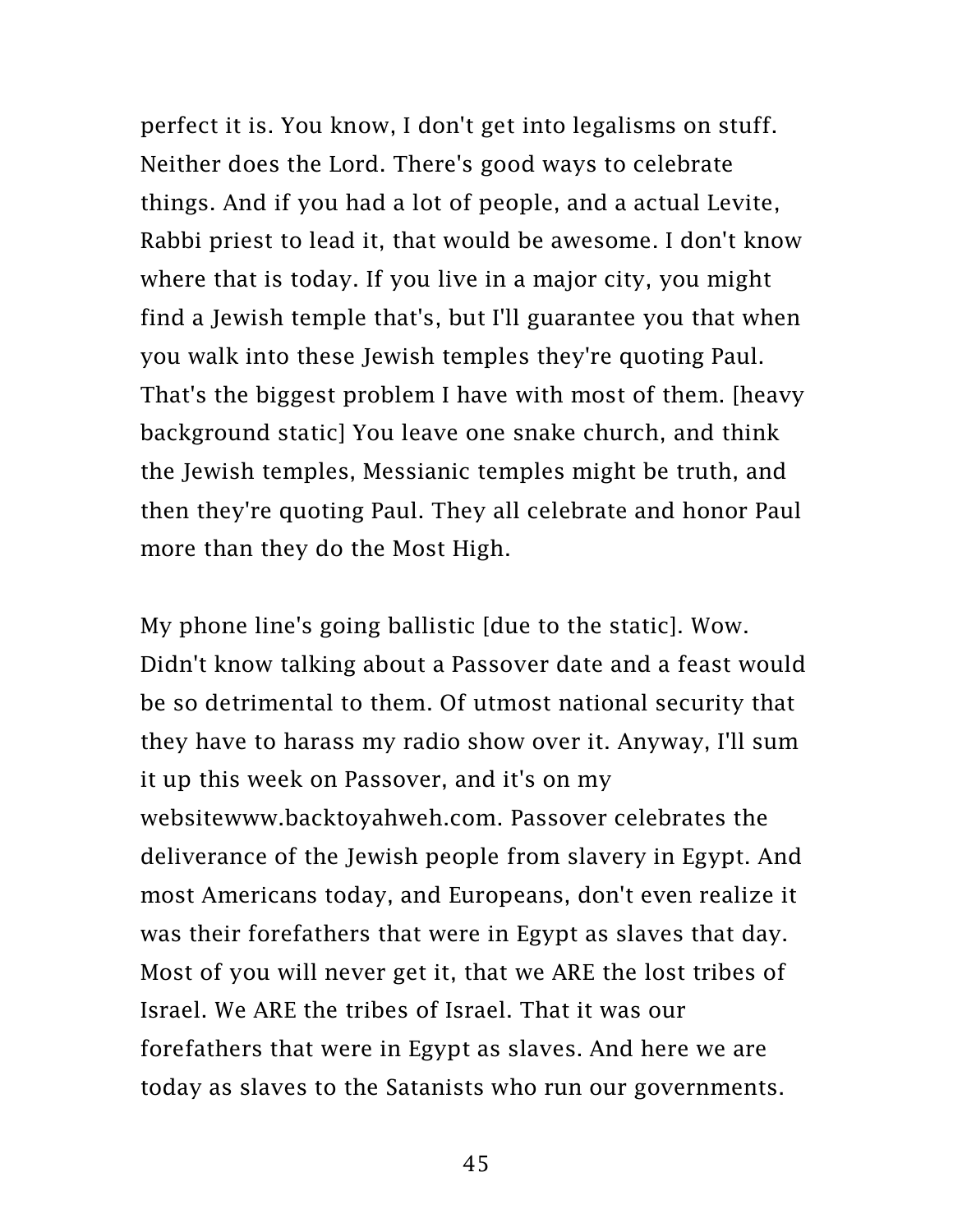But Passover celebrates their deliverance from slavery out of Egypt.

And one of the major requirements of this holiday is the prohibition against eating any leavened products and the commandment to eat Passover matzos, the traditional meal. I think the traditional meal is lamb, and herbs, and unleavened bread, and matzos. I typically make a beef roast or chicken because I live in a small town and we don't have lamb around here. We'd have to go to a fancy store to get lamb. So, I know some of you can probably get lamb chops or whatever in your stores.

But attempt to do something. Even if you screwed up, and you forgot today was Passover, you can start with the unleavened bread tomorrow. Seven days unleavened bread. Nothing with yeast, nothing with leaven. And clean out your kitchen. Go through and throw out anything, any flours, anything, sweets 'cause they have yeasts in them, or leaven in them. And so, start tomorrow if you messed it up today. Start somewhere. It's always better to start somewhere than never start at all.

Another thing I want to warn about. I want to talk a little bit about April 19 coming up, 'cause tomorrow, which is April 19, from April 19 to 25, in fact, during our week of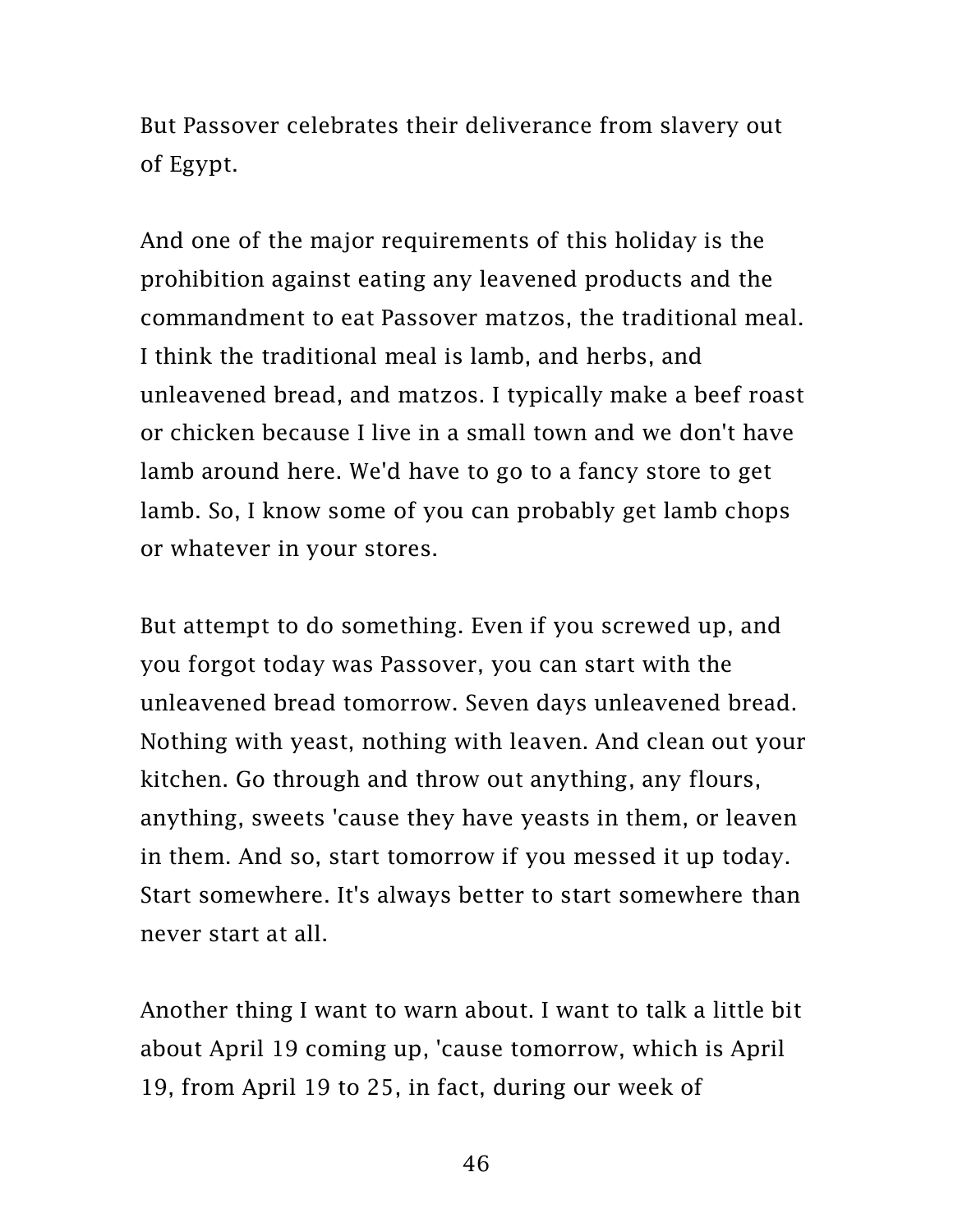Unleavened Bread, the Satanists have their rituals this month. And from the 19-25 they go into sacrifice preparation, which is kidnapping and holding, and their ceremonial preparation of a person for human sacrifice. So, keep your kids close to you. Keep an eye on your kids this week, folks, because they will be out trying to kidnap. They usually prefer young children, but adults will do if they can't get ahold of a child. So, watch yourselves this week. Just ask for the Lord's protection over you and your family.

April 25 is what they call the Da Muer ritual, the Grand Climax. It's sex rituals and sacrifice of a woman or young girl. And then April 30 is one of the most important nights on the satanic calendar. It's Walpurgis Night, Beltane; blood rituals and human sacrifice take place. And so, basically, from April 19 to May 1 is a important time for them. Blood sacrifices to the beast, Moloch. It's a thirteen-day period.

And a fire sacrifice is required on April 19. So, interesting that usually April 19 you'll see a lot of arson fires. And look for children and women, because they represent innocent victims to be harmed as collateral damage for the satanic holiday. Tomorrow is the 19th, look for them to become victims. So a lot of fires, and then during this week, kidnappings, because on the 30th is when the sacrifice them to the beast, Moloch, the god, Moloch. And so, you'll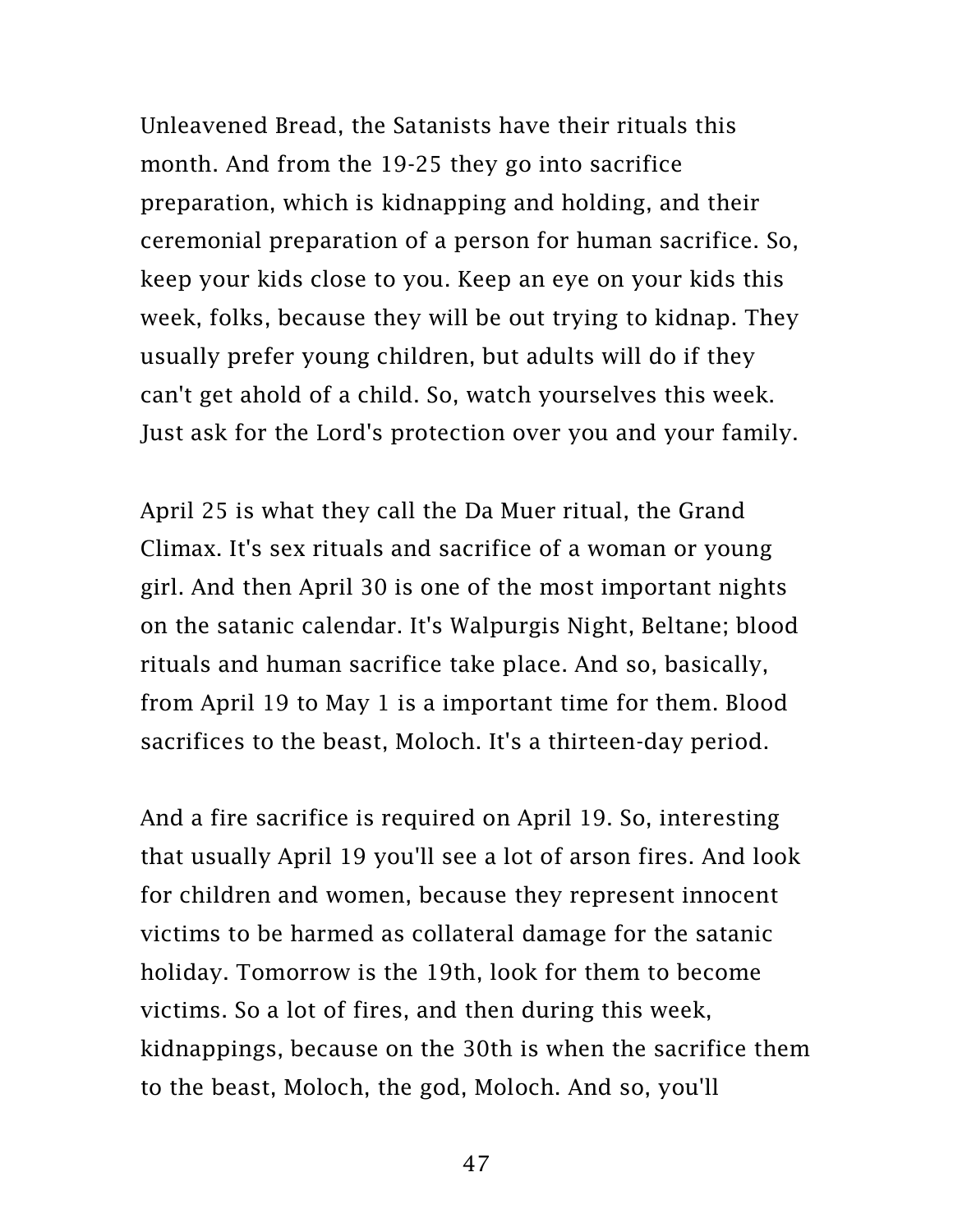probably feel a lot of dark energy this week, the next 13 days leading up to April 30. A lot of fires, missing people, destructions caused by fire. It has to be fire, so. Anyway, just a heads up. I just wanted to give you what they do, alongside with what we do. April seems to be the worst time of the year for them.

My favorite holiday is Passover. I enjoy Passover. I never get it all right, but it's fun. And there's a lot of suggestions on my website at [www.backtoyahweh.com](http://www.backtoyahweh.com/) on how to celebrate this feast day, this feast week.

Anyway, I'm gonna take callers and see what's happening. You can give me a call at 877-245-5648 if you have a question or comment for the show, folks.

SHERRY: Hello, caller, you're on the air.

CALLER: [no response]

SHERRY: Hello, caller.

CALLER: [no response]

SHERRY: Hello, caller, you're on the air.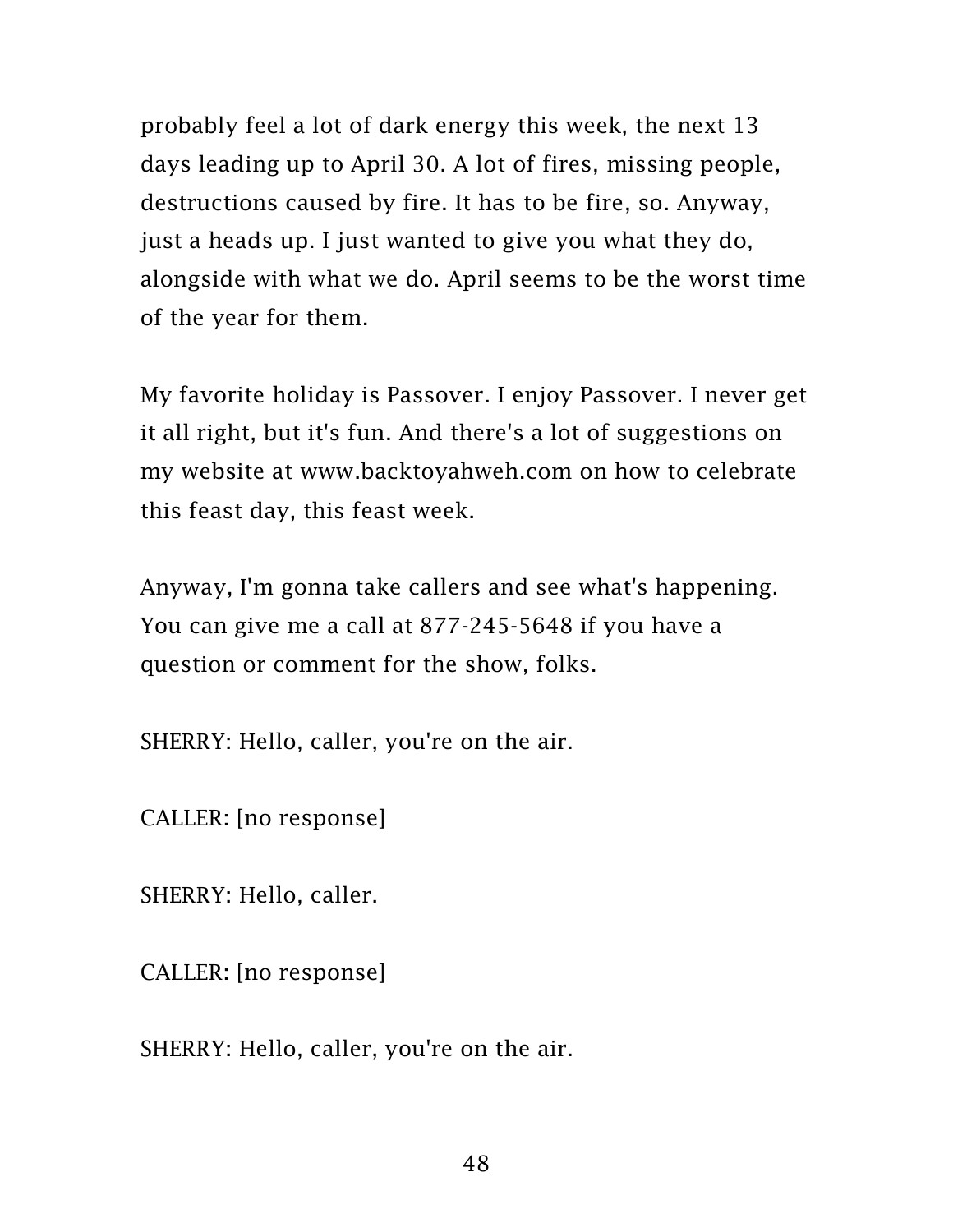CALLER: [no response]

SHERRY: [laughs] This thing is not cooperating. Hello, caller, you're on the air.

CALLER: Sherry?

SHERRY: Yeah!

CALLER: Hey, how you doin'?

SHERRY: Good, how are you?

CALLER: I'm good. Calling from the land of the killer tornadoes; North Carolina.

SHERRY: North Carolina. Yeah, you guys really got pounded.

CALLER: Yeah. Did you look at the moon tonight? It looks like a super moon tonight.

SHERRY: It's the night of the new moon.

CALLER: Yeah. It looks really close.

SHERRY: [laughs] Yeah.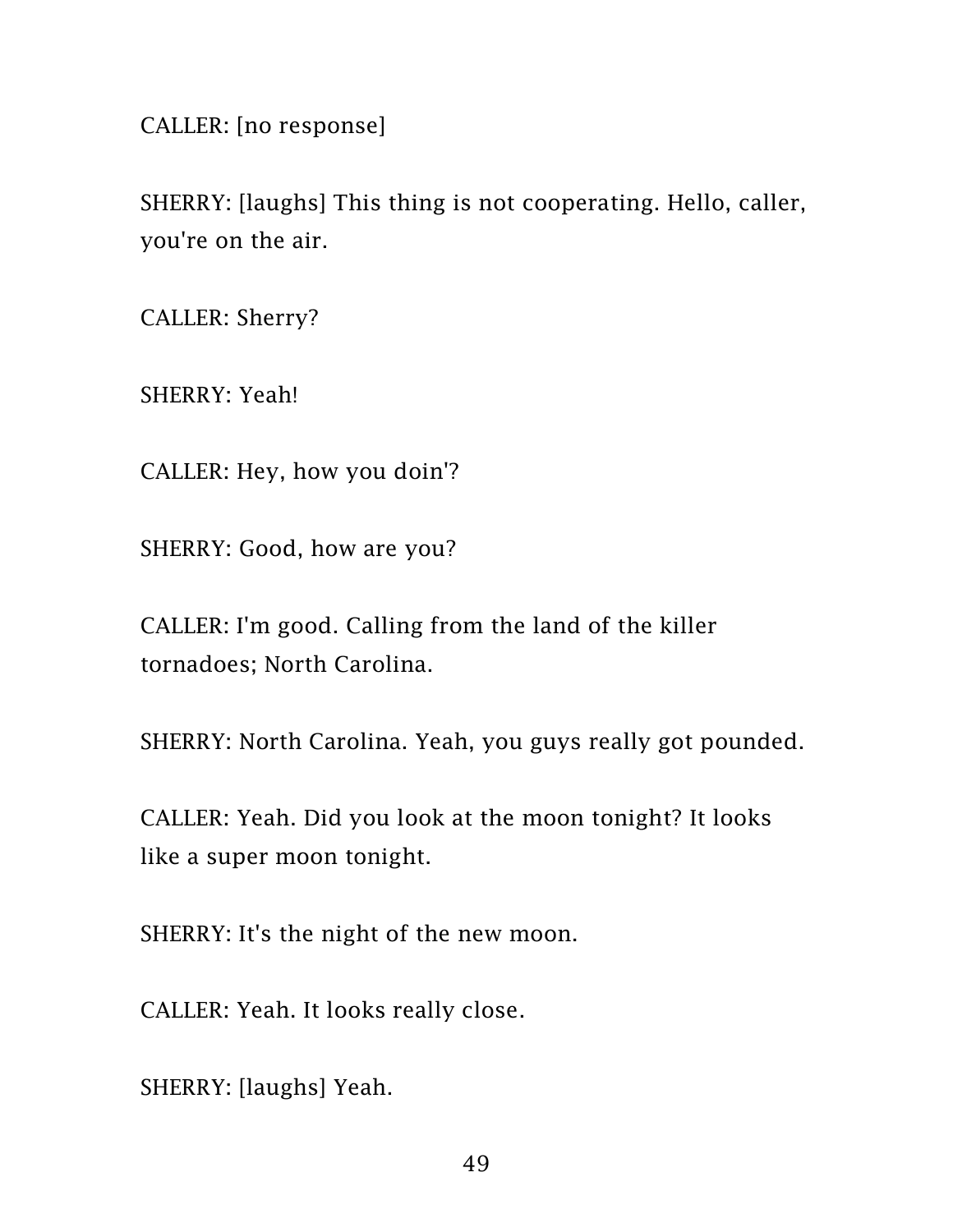CALLER: Did you hear Lady Gaga's new song? It's called *Judah* [*Judas*].

SHERRY: I saw somebody post a link to it on my Facebook or something and I commented on it.

CALLER: Yeah, so, listening to the lyrics, she's like, telling how she loves Judah [Judas]. And Judah's [Judas is] supposed to be the betrayer of Jesus, right?

SHERRY: Right. Judas betrayed Yahushuah in the garden of Gethsemane when He was there praying. And the soldiers arrested Him and then got Him ready for His crucifixion. The New Agers hail Judas as a hero. They say he was wrongly treated by the Christians. That he wasn't a betrayer. And, you know, no one caused Judas to hang himself but Judas.

CALLER: Right.

SHERRY: Judas hung himself. You know, that was nobody's fault but his own. And so, you know, they hail him as a hero. And, obviously, they would, because he betrayed Yahushuah. And, to them, they don't believe in Yahushuah like we do.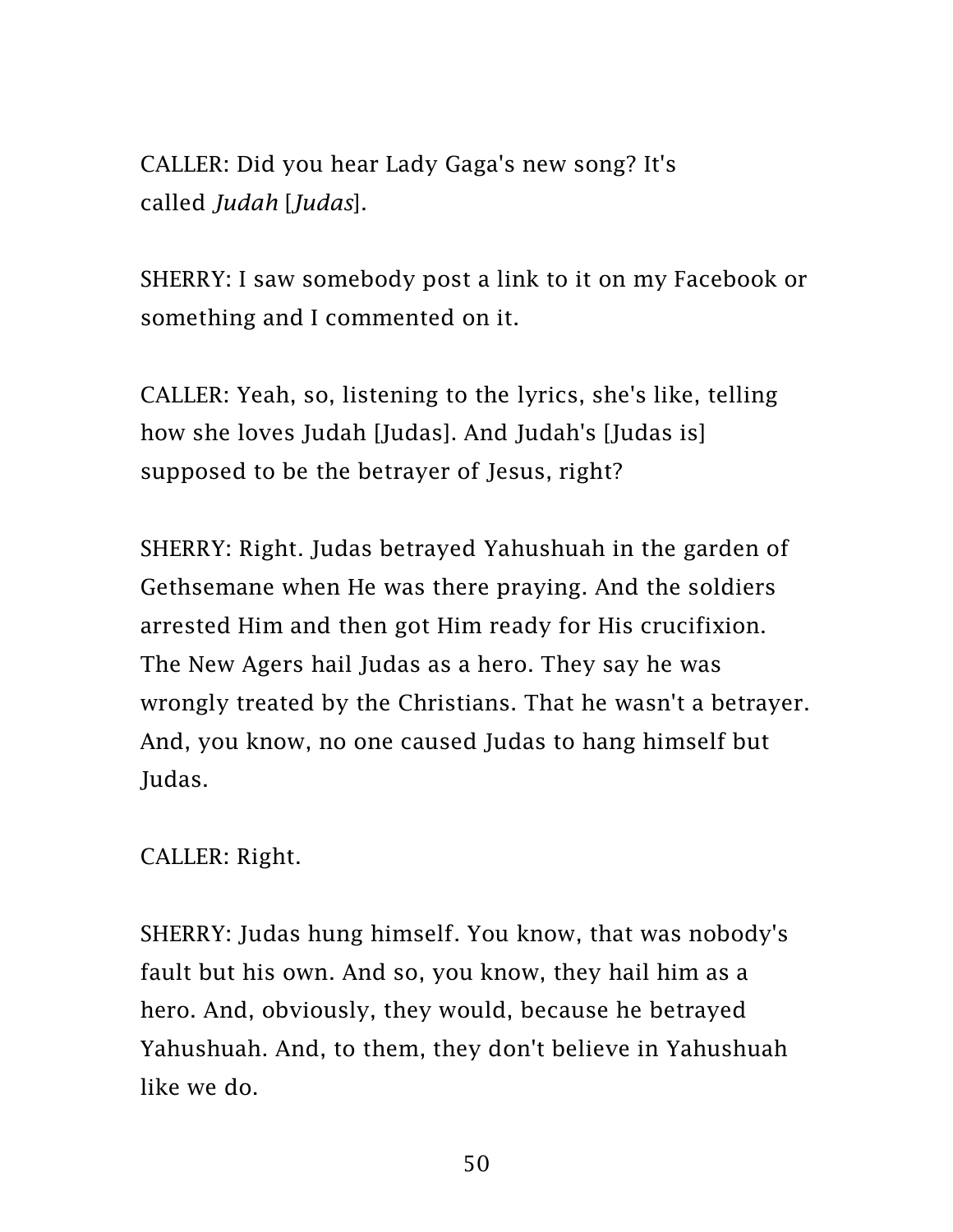CALLER: Right. Man, CIA is messing with your phone tonight [laughs].

SHERRY: Yeah, it's quite a mess. Been a mess.

CALLER: All right. That's all I had to say, so I'll let somebody else get on the air.

SHERRY: Yeah. Phone lines are quiet tonight.

CALLER: It is? Yeah?

SHERRY: Yeah, no calls from Nibiru coming in at all.

CALLER: Nibiru?

SHERRY: Nibiru [laughs].

CALLER: [laughs]

SHERRY: I always expect Nibiru and *Shema* to call in, but --

CALLER: Nibiru,

SHERRY: They must be busy tonight messing with my phone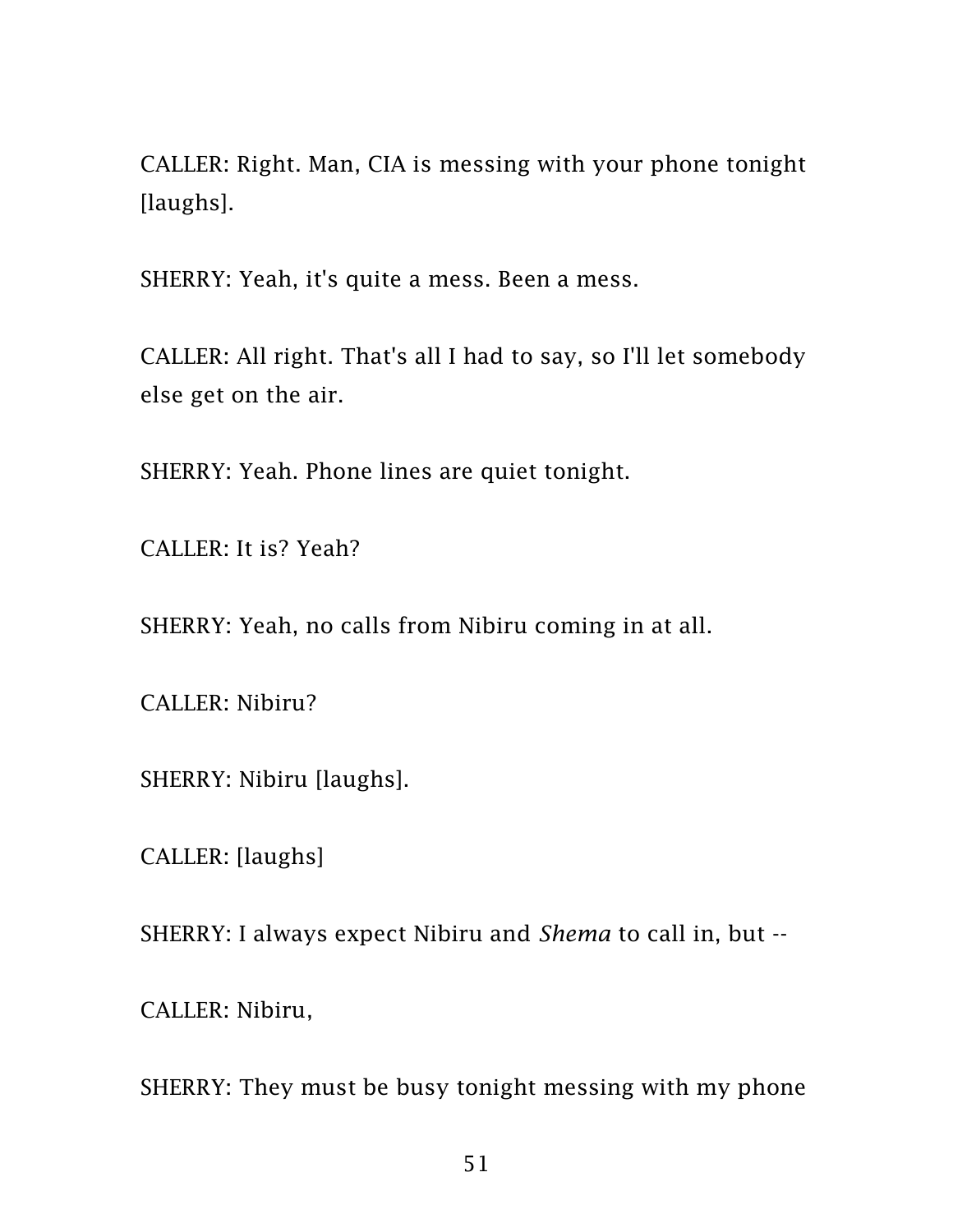lines.

CALLER: , Planet X, the dwarf planet [laughs].

SHERRY: [laughs] You know, Planet X is red --

CALLER: Now they call it, what? Comet, what is it? Comet Elenin?

SHERRY: Comet Elenin. Because it's not a planet. It's a comet with a tail. It's red. You know, it's not the second sun. They keep saying the second sun is Nibiru and it's not, because Nibiru's red, and it has a tail --

CALLER: Right.

SHERRY: Which is Comet Elenin. Yeah, there's a lot of things coming in. There's a lot of different things coming in, but it's gonna get interesting because orgone is gonna affect all of the things coming in. It's gonna cause Nibiru to crash, gonna cause their cube to crash, it's malfunctioned their *Shema,* gonna cause that to crash.

CALLER: I'll be the first one to put that on YouTube [laughs].

SHERRY: [laughs] I'll be the first one outside cheering it on,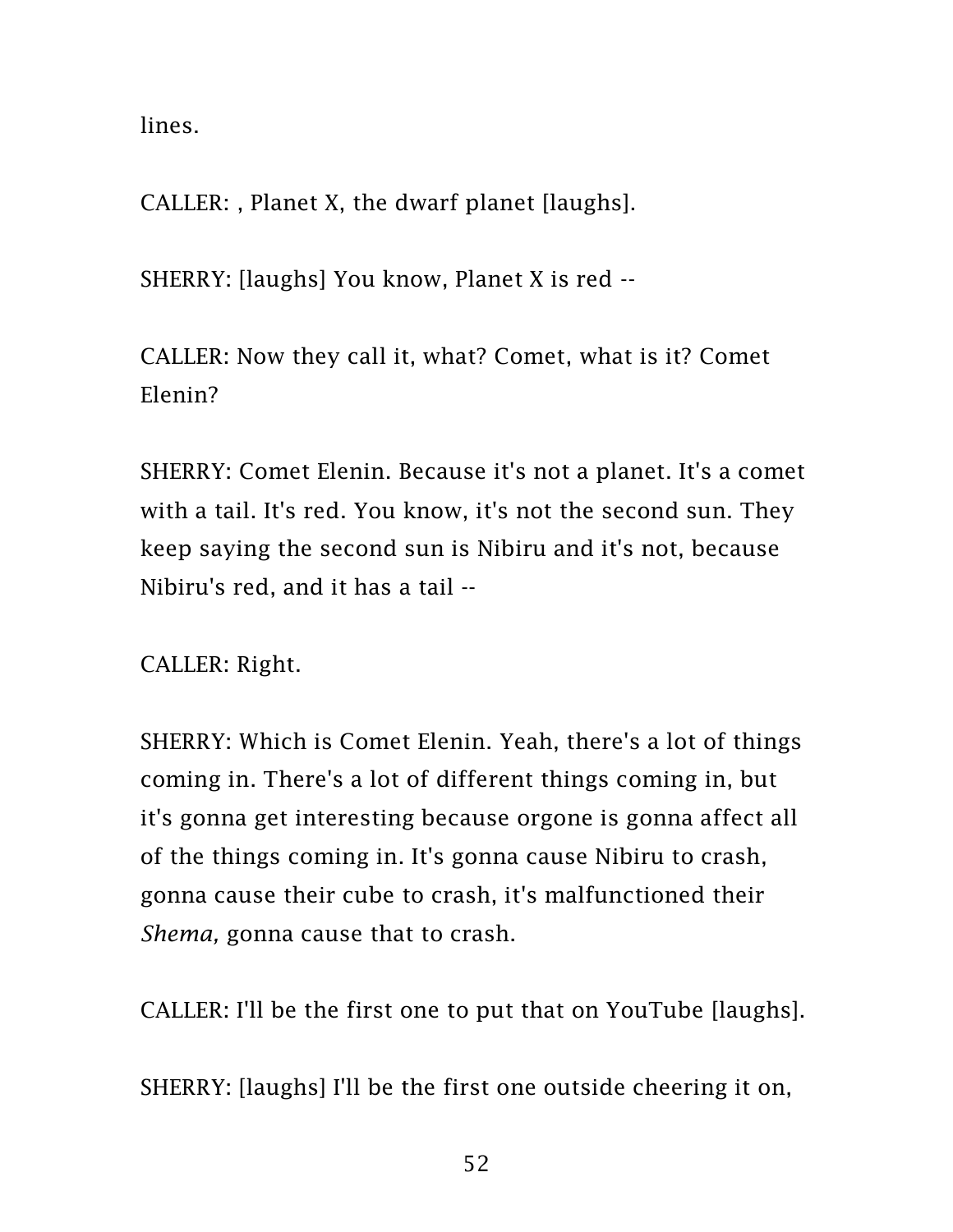falling to Earth [laughs].

CALLER: Oh, did you see that video on YouTube? It was somewhere in Russia, where they discovered some alien body that was underneath the snow. But the guys were speaking in Russian. They were trying to translate it on its [abovetopsecret].com and I guess some of the guys, they were saying that, one of the Russians was talking about their dog had dug it up. And they dug the rest of it up. Some people say it's fake. Some people say it's not.

SHERRY: Huh. You know, I've warned, so much more stuff's gonna start coming out. I mean, there was a fleet of UFOs in Chicago that was on the news. We're gonna start seeing more and more of them. It's just gonna start becoming more of what's going on. People are gonna start waking up, and, unfortunately, it's gonna be too little, too late for the majority, because they're not gonna be prepared for the oncoming chaos and slaughter by them.

CALLER: Hey, Sherry. I'm wondering, I'm wondering if you can play that crazy music. You ever watch that movie, uh, what was that? *Mars Attacks!*

SHERRY: Yeeaah.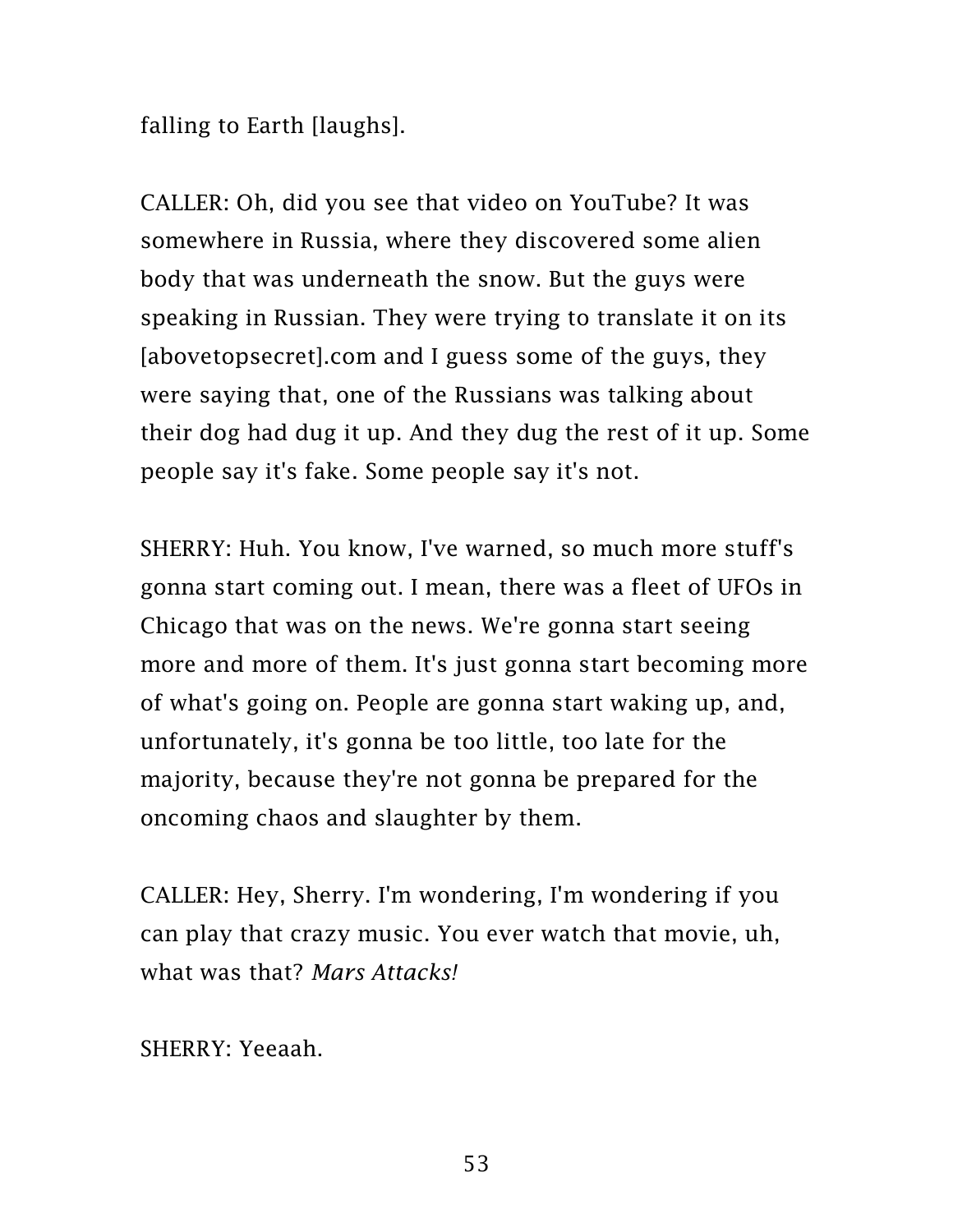CALLER: It's a great comedy.

SHERRY: That was so dumb.

CALLER: It's just playing that crazy, wacky old music, that was killing them.

SHERRY: *Mars Attacks!* I'll have to hunt down the intro to it or something, the music.

CALLER: Yeah [laughs]. Crazy.

SHERRY: People don't realize how true a lot of these movies are. Those things are gonna happen.

CALLER: What's going on with Nicolas Cage? He all drunk and,

SHERRY: I don't know. I saw that listed somewhere and, I don't know. I don't even watch it. You know. It's not easy being a star in Hollywood when you're half the time a Lizard, controlled by evil. I don't pity them. [pause] Anyway, well, thanks for calling in.

CALLER: All right. Watch out for the new storm systems coming up by the, um, HAARP.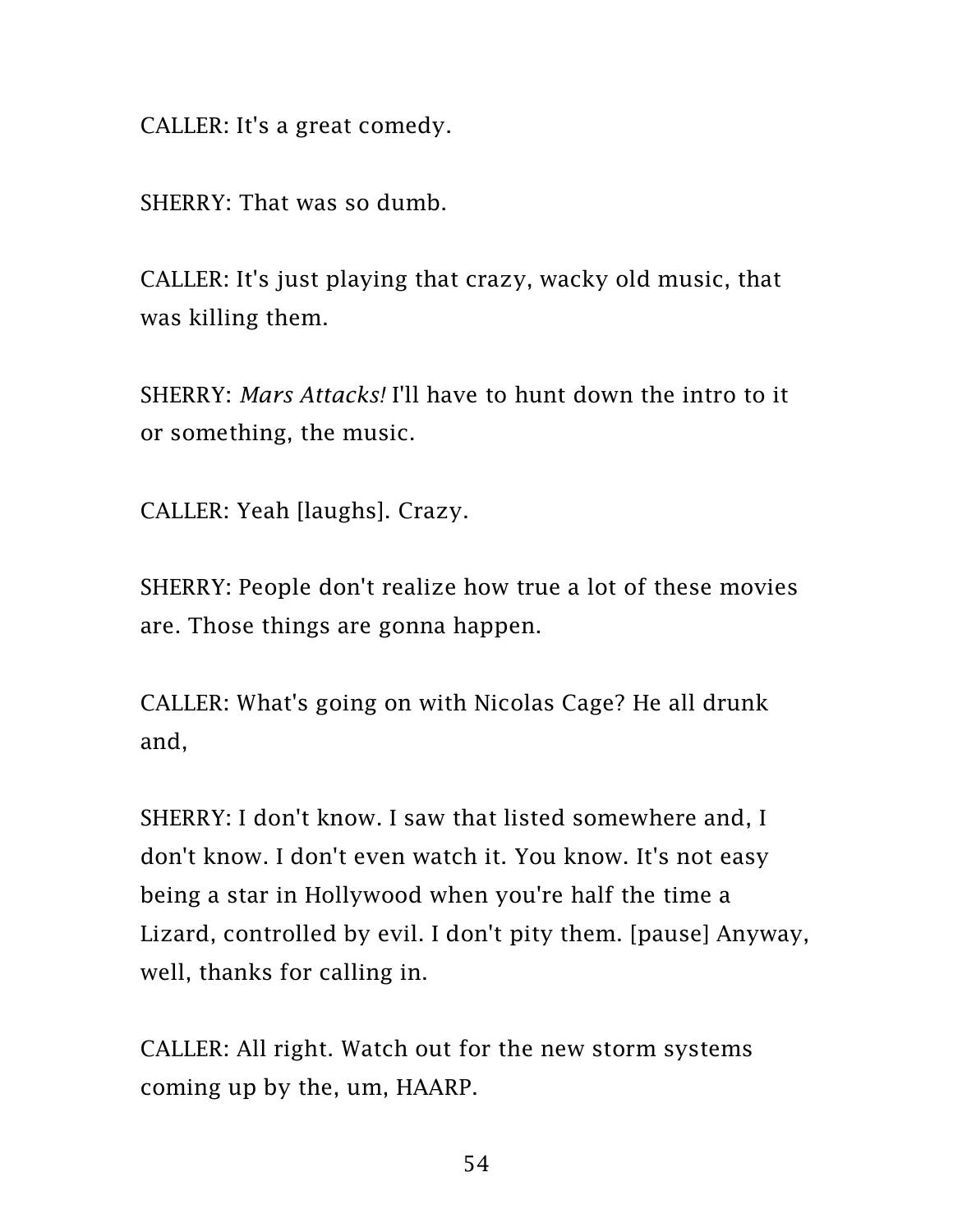SHERRY: Yeah. They've really been doing a number out here. It's been so windy over the weekend. All the tornadoes across the Midwest down to North Carolina.

CALLER: Mm-hmm.

SHERRY: You know, the whole Madrid Fault Zone from Chicago to Charleston, South Carolina.

CALLER: That New Madrid, I don't think they gon' shut that off. Then again, you've got some people saying that they're burying like, some small nuclear devices that's gonna set off these --

SHERRY: Yeah.

CALLER: Earthquakes. Um, I don't know.

SHERRY: All right. Well, thanks for calling in.

CALLER: All right, Sherry. I'll talk to you.

SHERRY: All right. Bye-bye.

CALLER: Bye.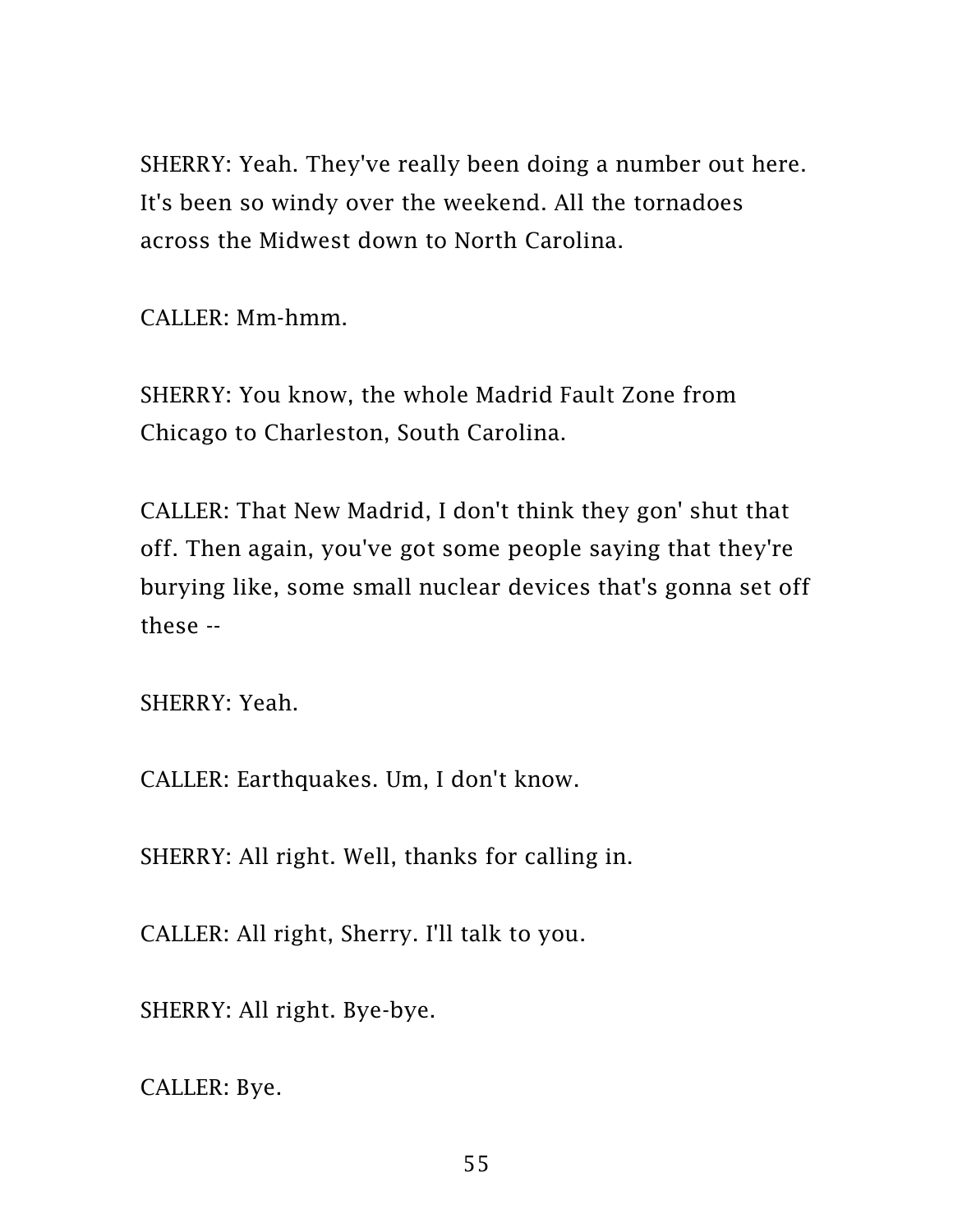If you have a question or comment for the show, folks. You can call in at 877-245-5648.

And, you know, New Madrid, it's a natural fault line, but when it goes, it's not going to be natural, because it's gonna, you know, they're helping it along with nuclear bombs, with the earthquake machines. They've got them on the ocean sea floors. And it's gonna be their revenge, their judgment on America when that does go off, because it's all man-made destructions. Remember I saw Chicago sliding in the water. Could possibly start from as high as Chicago, all the way down to Alabama, and all the way over to Charleston, South Carolina in the east coast. Be huge, massive destruction. And nobody would love to see it more than Obama. He hates America, folks. He's cheering on the Muslims and the Iranians.

SHERRY: Hello, caller, you're on the air.

CALLER: Hi, Sherry.

SHERRY: Hello, how are you?

CALLER: Just thought I'd call, 'cause I can [laughs].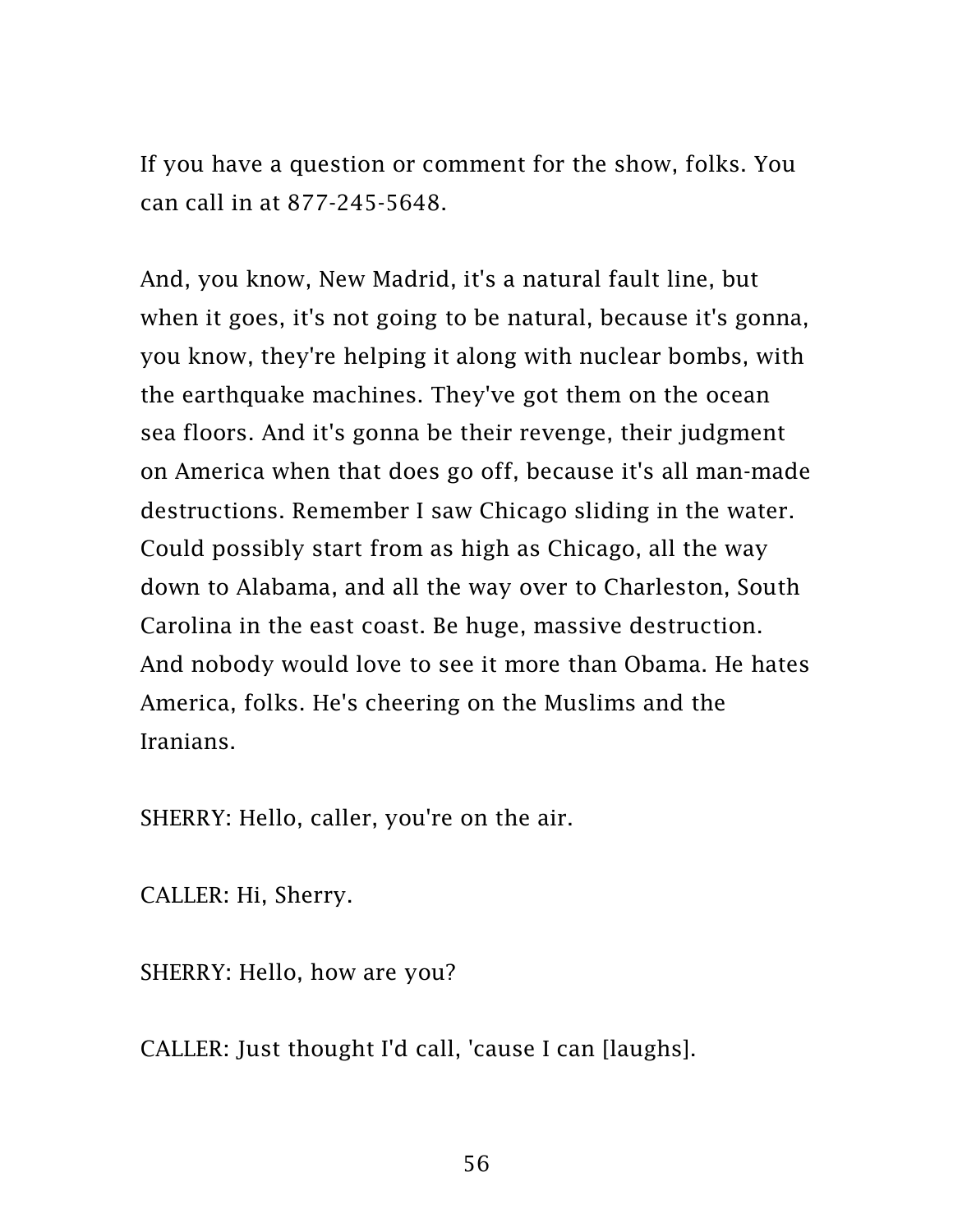SHERRY: What's that?

CALLER: I can't get in the chat room.

SHERRY: I can't either.

CALLER: I was in there for a while, but I got kicked out.

SHERRY: I'll get in after the show. They never let me in before the show.

CALLER: This Passover thing, aren't you supposed to be giving something up, too, besides bread? Like sacrificing something of, like this is the time people would quit smoking if they still smoked. Something like that.

SHERRY: I think you're confusing that with Lent.

CALLER: Yeah, I am [laughs]. Sorry.

SHERRY: That's all right.

CALLER: Hey, might as well add that [unclear]. OK. So we're just giving up the leaven. I can handle that.

SHERRY: Yeah, no donuts, no Twinkies, no breads, --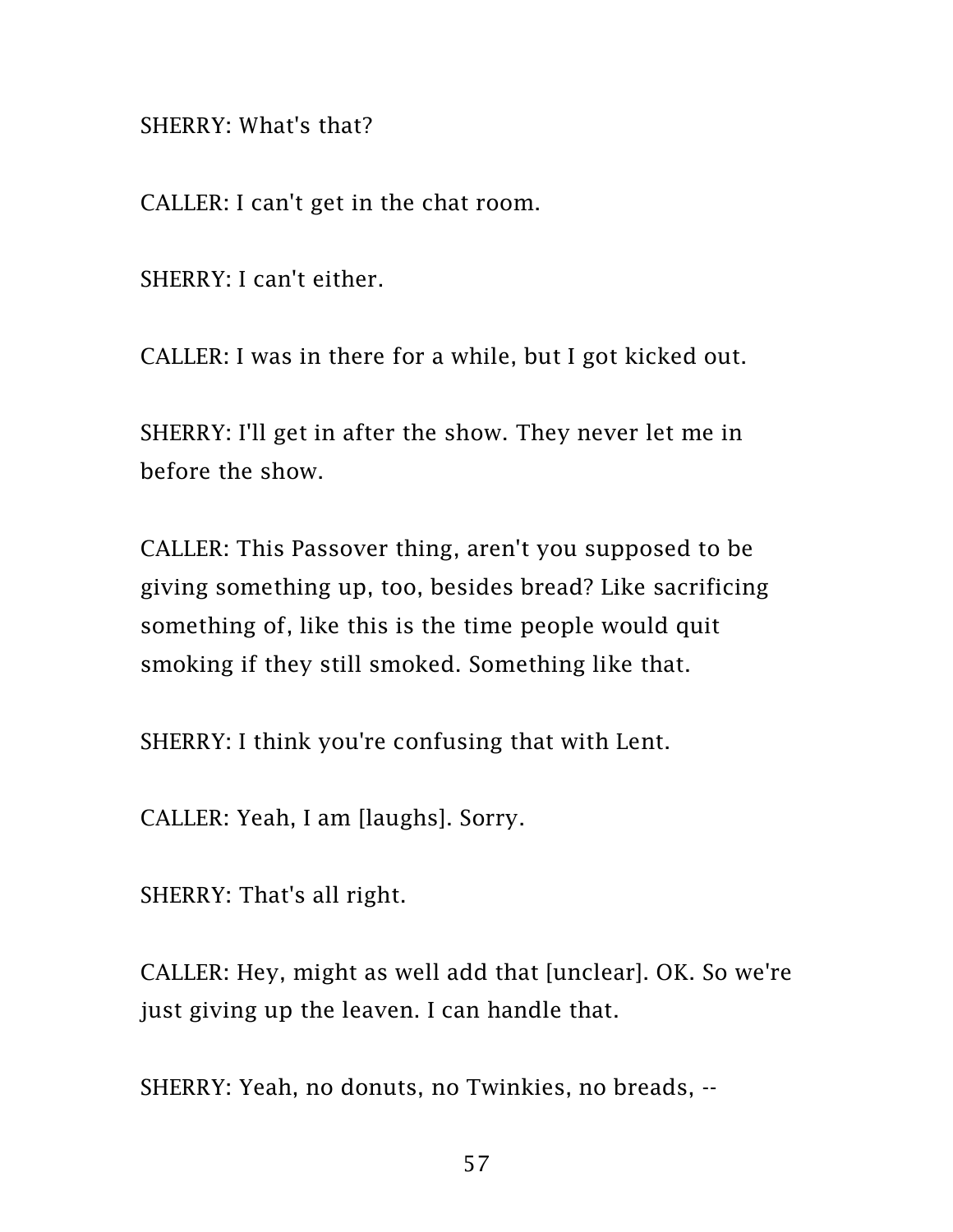CALLER: Good thing I had that --

SHERRY: No flours.

CALLER: Last week.

SHERRY: [laughs]

CALLER: Yeah, I did have some Twinkies last week.

SHERRY: [laughs]

CALLER: OK. It snowed here a couple nights ago just a little bit in Indianapolis.

SHERRY: Oh, yeah?

CALLER: I've been wanting it to get warm enough to make some orgone.

SHERRY: I was out that way the other day, and it was so windy and cold.

CALLER: Mm-hmm.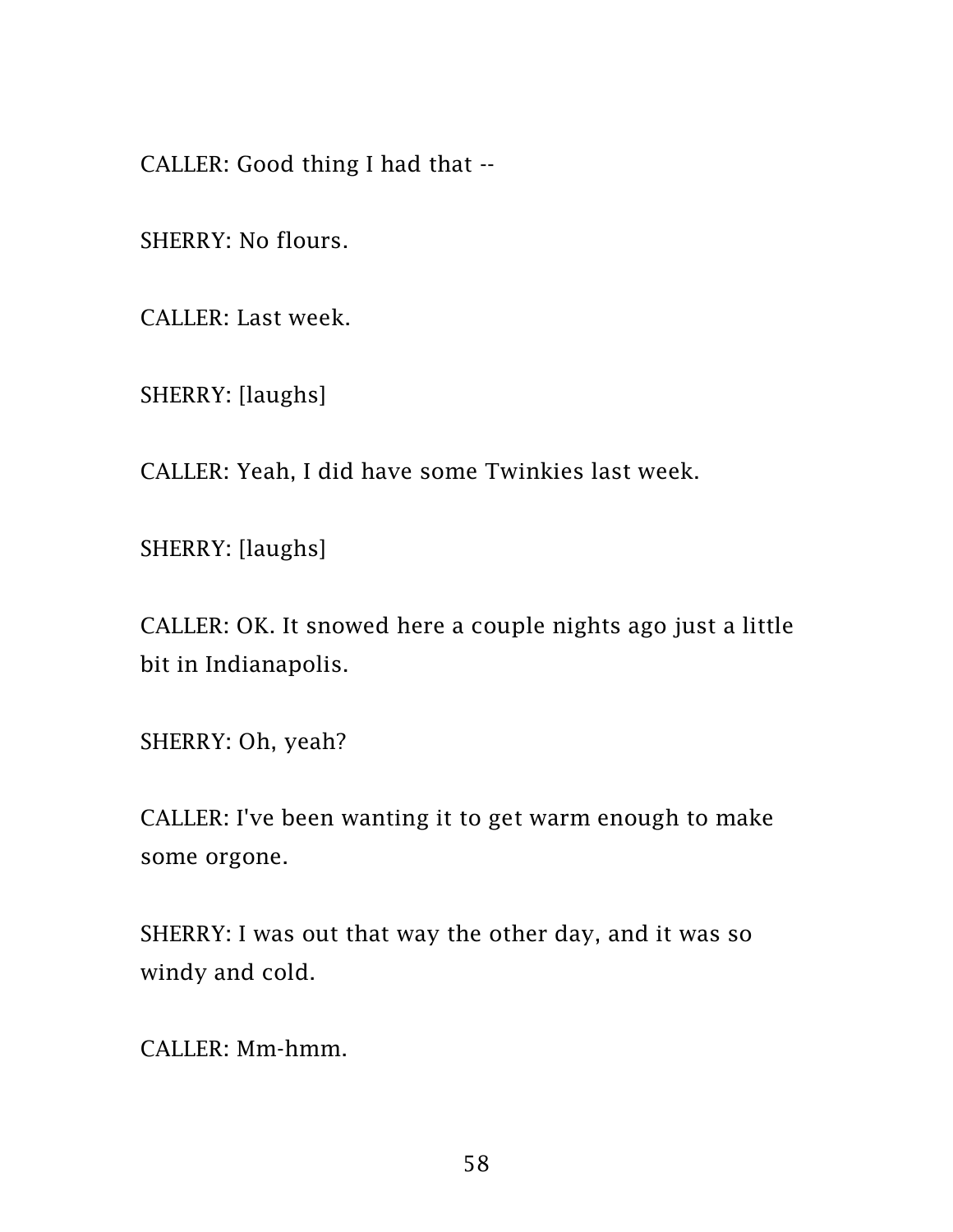SHERRY: I took a beating.

CALLER: I saw some HAARP today.

SHERRY: It actually warmed up today. It was actually a nice day today.

CALLER: Yep. Well, if you ever come up to Indianapolis, let me know.

SHERRY: Yeah, Indianapolis, you know, I've actually been through there about four or five times.

CALLER: That's all?

SHERRY: Yeah. I've been through there more than most other places, probably [laughs].

CALLER: Yeah. Well, there's a lot of Men in Black, black choppers [helicopters] that like to chase you around if you gift orgone here.

SHERRY: Well, you've got that facility, that Amtrak facility there.

CALLER: Yeah. I already got that [laughs]. The day that I got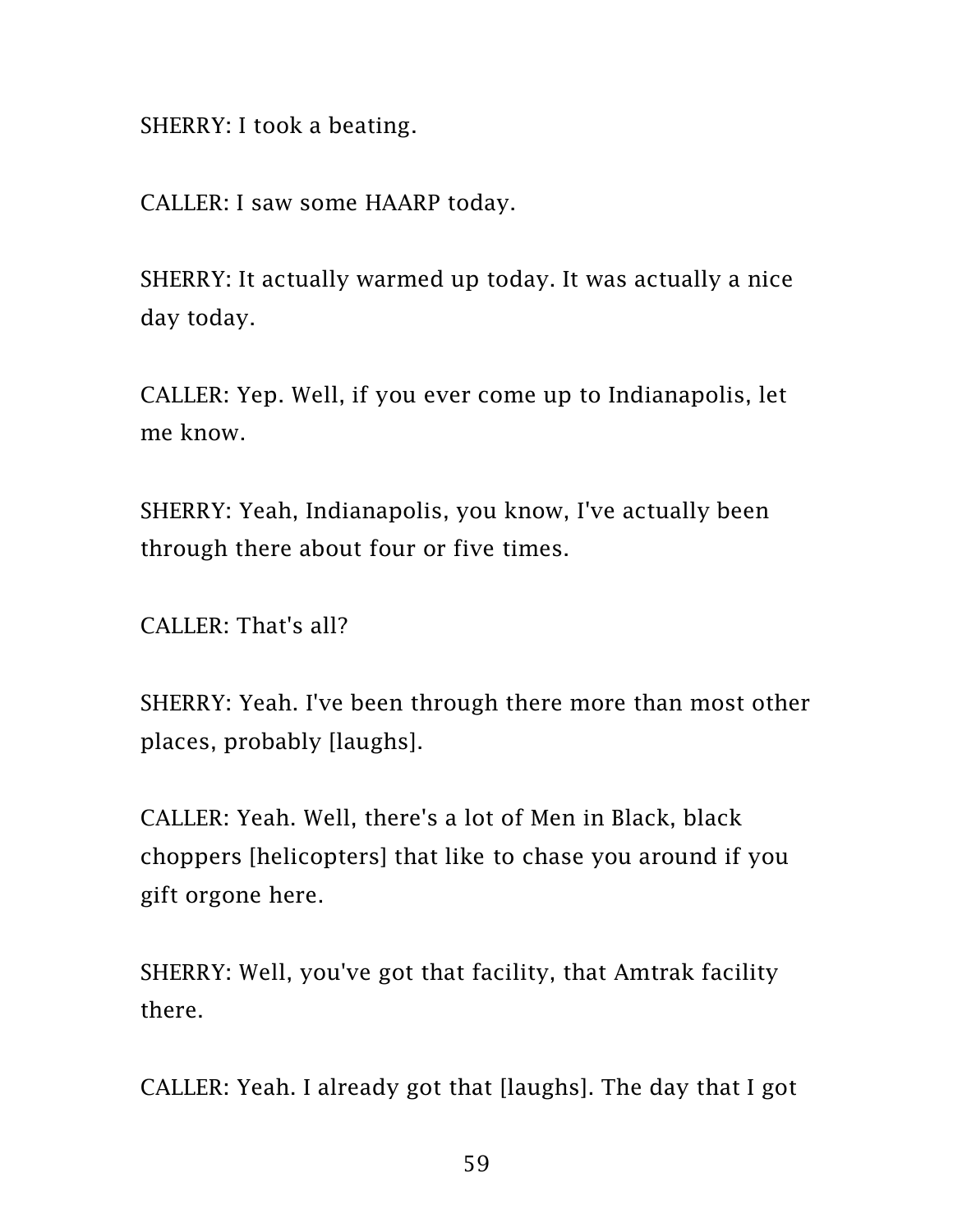that, three of those black helicopters followed me around, not just one.

SHERRY: Oh, really?

CALLER: Yeah! And they stayed on me until I actually closed my garage door. I couldn't just leave and go in the house. They were circling me until I closed the garage door. That way they absolutely knew my car was in the garage.

SHERRY: Huh.

CALLER: And other people can't even see this kind of stuff's going on. And if you tell them, we're just so crazy.

SHERRY: Yeah.

CALLER: It IS happening. Well, I guess I'll let somebody else talk. I forgot what question I asked. I did have one little question, but now I can't remember it, so. Talk to you next time.

SHERRY: All right. Well, thanks for calling in. All right.

CALLER: OK. Bye-bye.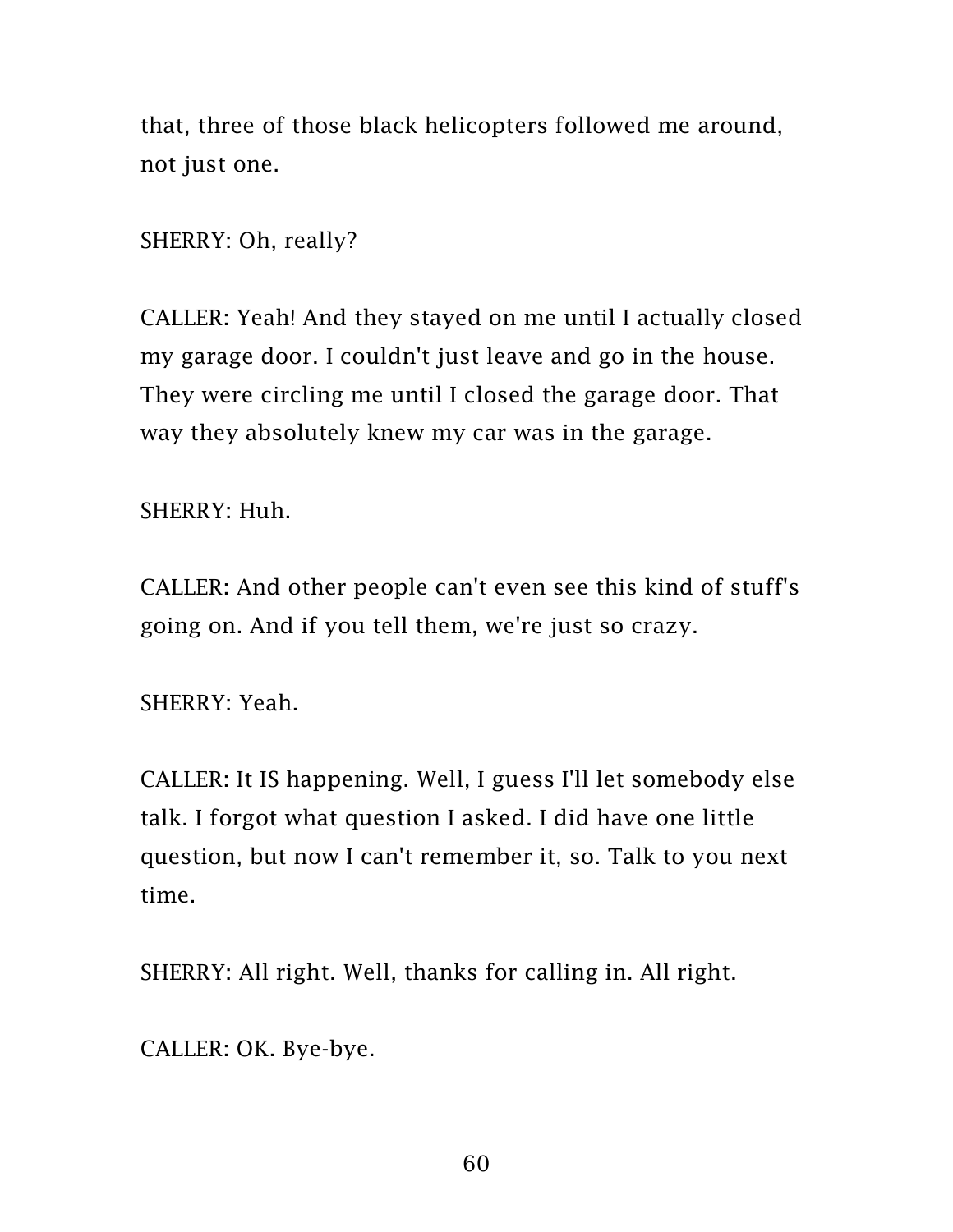Yeah, supposedly they can track orgone on radar. I don't know how they do that. The aether energy that orgone produces, they can track it by radar. And so, they know where orgone energy is. And it can take them a while to locate it, and so. They can't pinpoint the orgone, itself, but they can find the people who are putting it out there. You know, they follow them online, they read your IM's, they read your e-mails, they listen to your phone conversations, they read your text messages on your cell phones. We're in a total surveillance state, folks. Everything we do, we're spied on. They put chips in our cable boxes, in our television sets, and they can listen to what you're saying, they can see what you're doing. There's no peace at all, folks.

Privacy is a facade. If they want to, they can cloak themselves, become invisible, and stand in your house all day and watch you. This is all stuff I've put up with for years, because this is stuff they do. And so, it just makes you more bolder for the Most High, I think. They haven't stopped me. They've never been able to stop anything. They can watch, listen to all they want, because they don't understand us. They can't even begin to understand us. A pagan, a Satanist, someone who's going along with the New World Order agenda, they can't even begin to imagine, or understand the relationship between Yahuah and a believer, one of His kids, one of His followers. They can't understand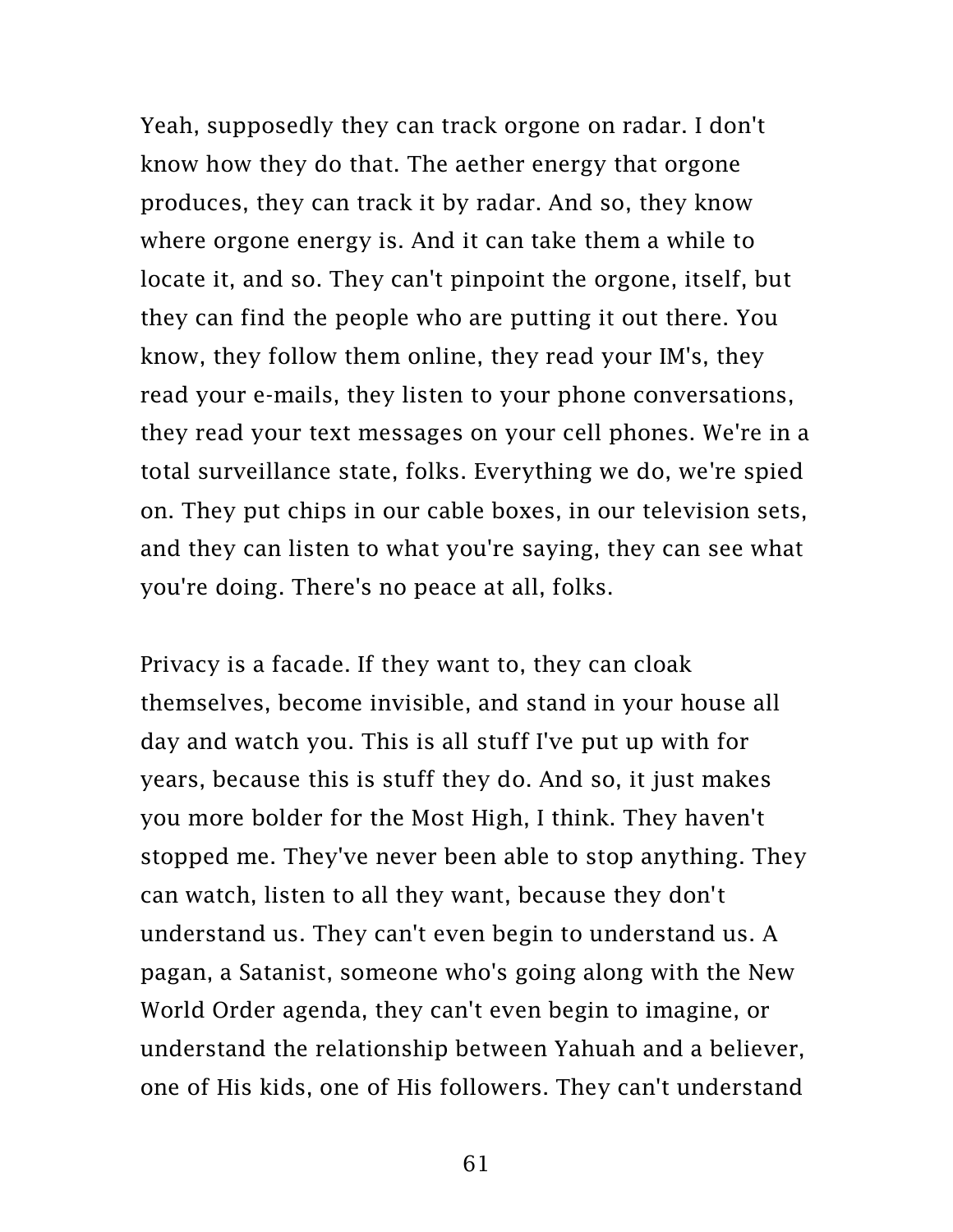that connection that we have with Him. And so, the stuff we do is crazy, it's silly, they don't understand it. So that's why you get the constant surveillance. And it's for what? I'll sit down and give you my schedule for the next two years, next month. Go away. But they don't understand it.

Anyway, let's see what's going on.

SHERRY: Hello, caller, you're on the air.

CALLER: [no response, but radio show on in background]

SHERRY: Hello, caller.

CALLER: Sherry?

SHERRY: Yeah.

CALLER: Can you hear me?

SHERRY: Yep. Little bit.

CALLER: Oh, hold on. Let me turn the volume down. [pause] OK, there's a delay in your talking and your questions coming in. But I've got a question. Can you hear me?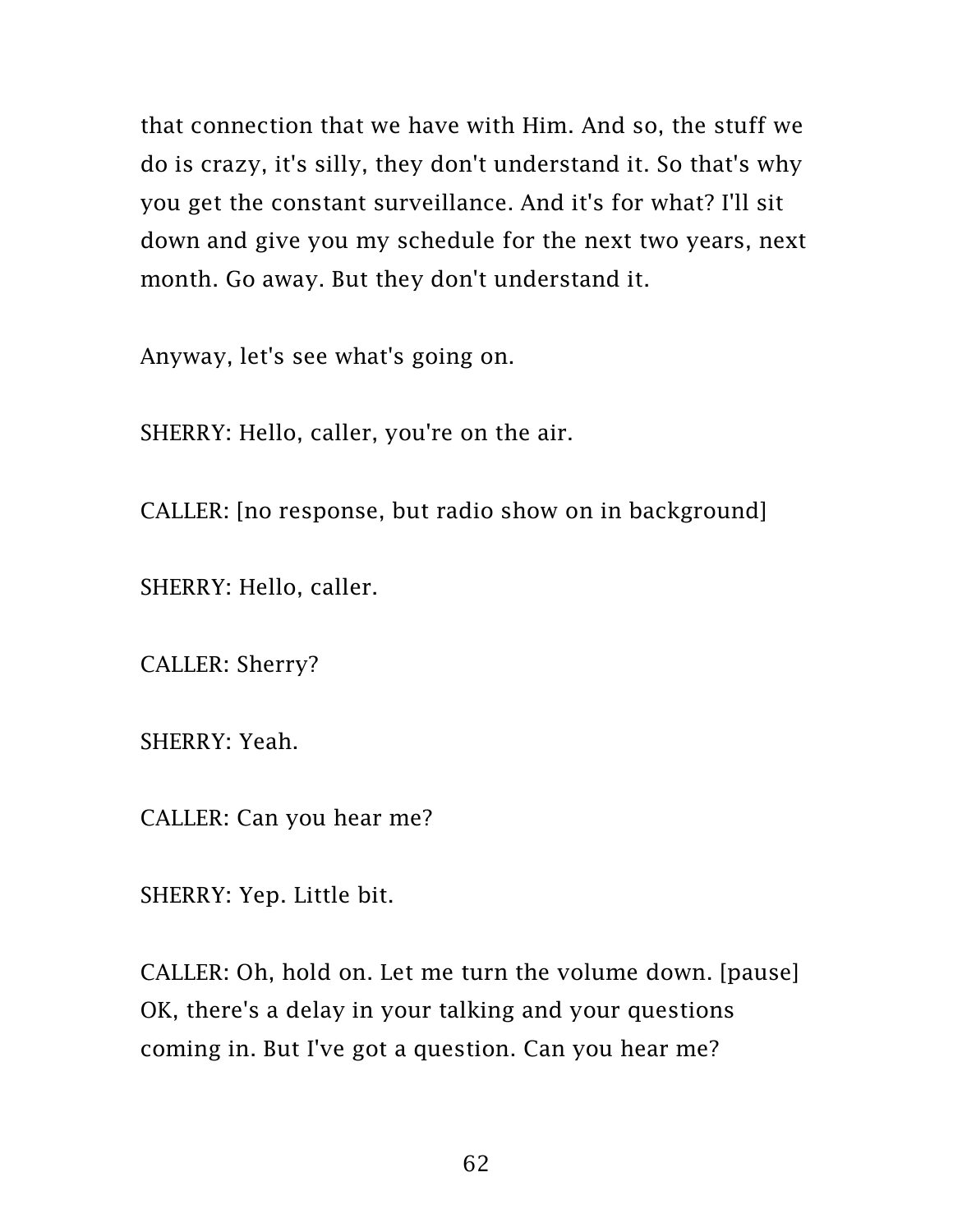SHERRY: Yeah, I can hear you somewhat. Yeah, go ahead.

CALLER: You said that Ron Paul is one of them. And…

SHERRY: Yeah. He's a White Knight politician.

CALLER: Huh?

SHERRY: A White Knight politician.

CALLER: Yeah, and everything I hear, he's anti-New Age and he's just not, he seems like he's one of us.

SHERRY: That's because he says things you want to hear. "I want to end the Federal Reserve. I want to do this. I want to restore the Constitution." But, yeah. It sounds good, but it's a total New Age agenda, because they want to install their own fifth dimension facade here on Earth.

CALLER: Oh, OK.

SHERRY: They want to eliminate the New World Order so they can establish their own agenda here.

CALLER: Oh.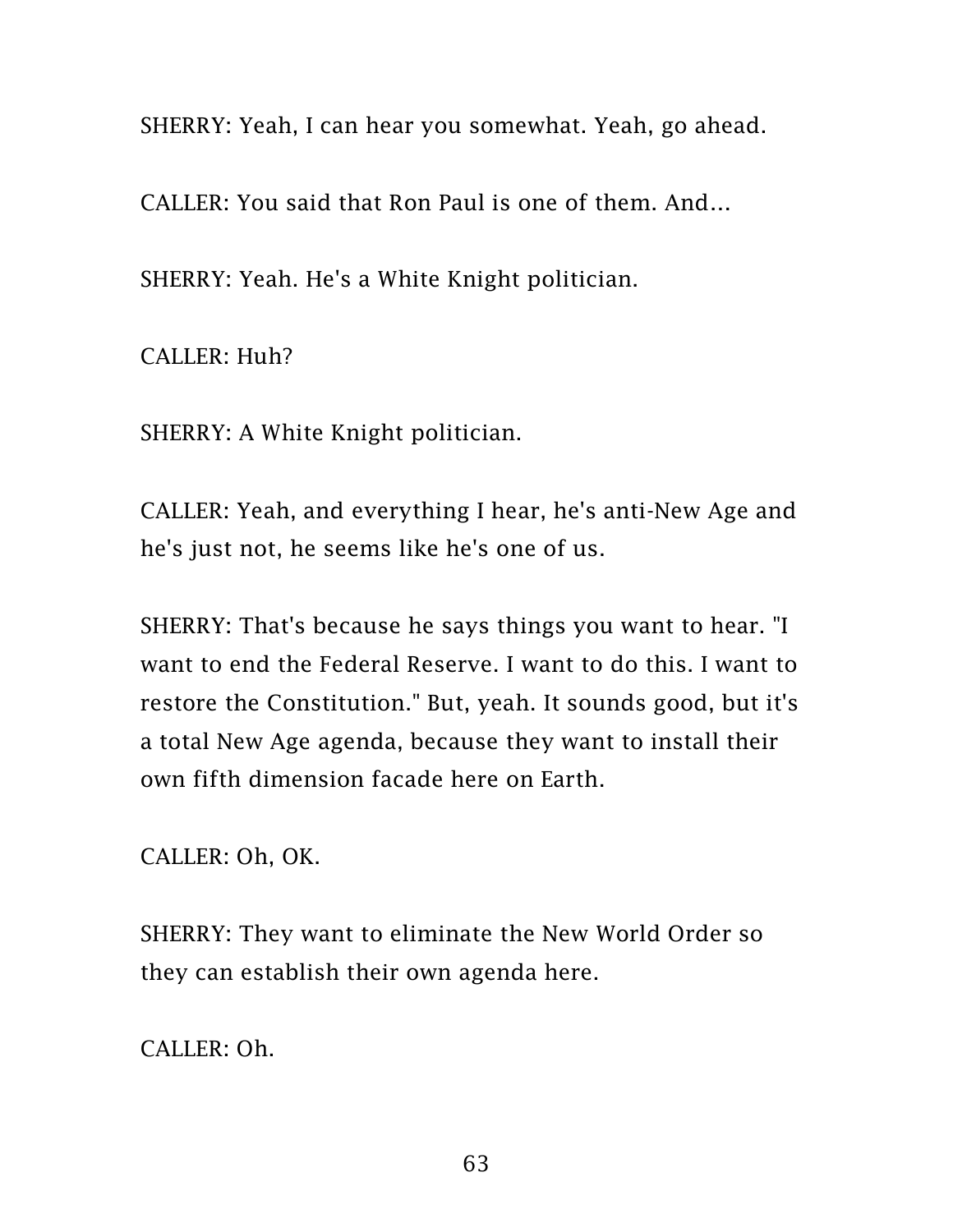SHERRY: Then you wonder why people like David Icke, and Alex Jones, and Jesse Ventura, and Ron Paul, they say the right things and they're anti-New World Order, but they all fall as White Knight journalists, White Knight politicians for the whole New Age agenda. They work the alien New Age agenda.

CALLER: Oh, wow.

SHERRY: Everybody works an agenda. Everybody has a purpose for what they do. I work and serve for the Most High God. They work and serve either for the New World Order or the alien New Age agenda.

CALLER: Ooh. That's wicked.

SHERRY: Yep.

CALLER: OK. That's all I wanted. This is Debbie from Texas. Rapture --

SHERRY: All right. Well, thanks for calling in [laughs].

CALLER: Rapture77 [online username]. OK, bye-bye.

SHERRY: Bye-bye.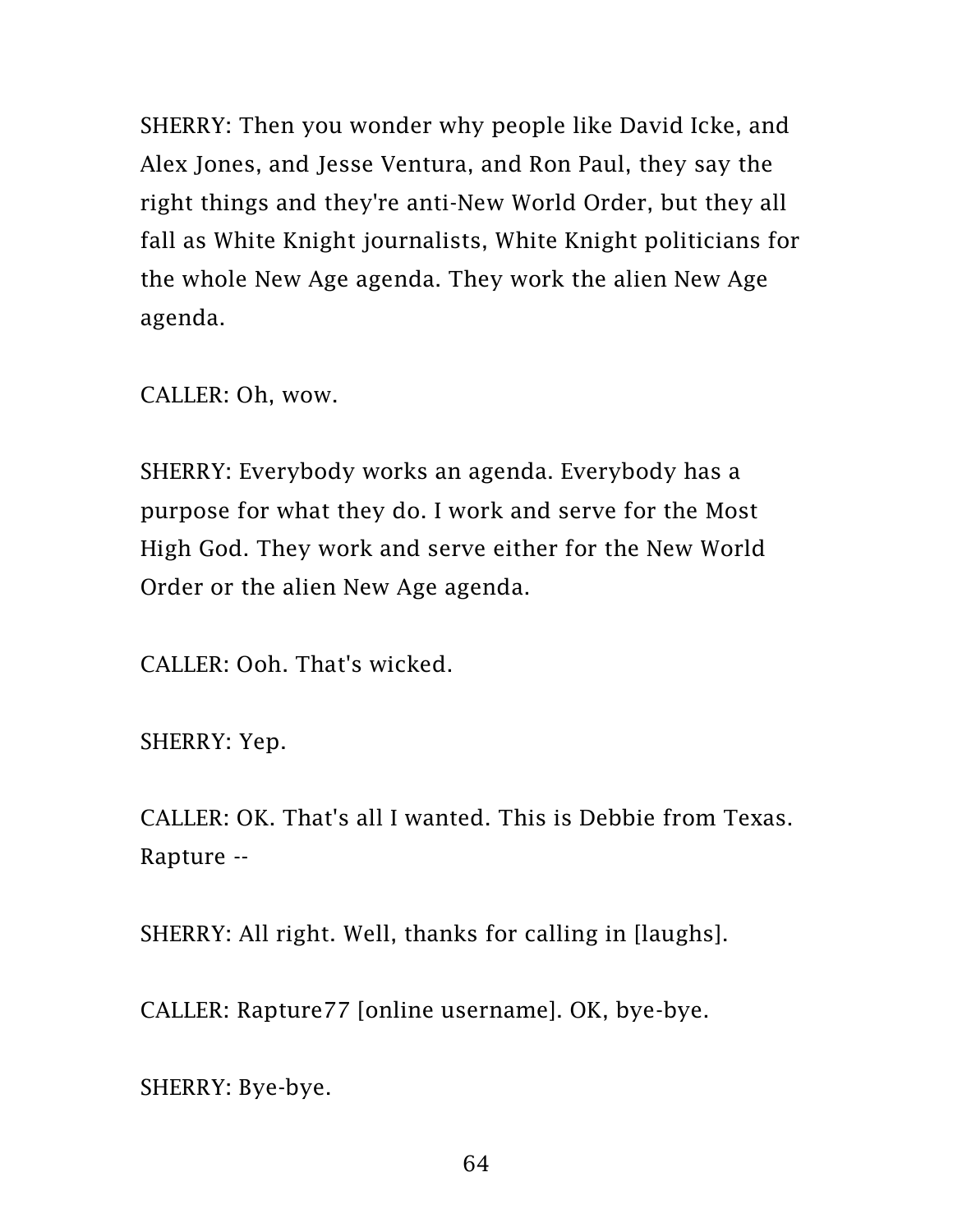This phone, I don't know if you guys hear half the static and buzzing that I hear on this phone. It's just obnoxious [laughs]. I'll have to tear my phone apart and see if they put some kind of new device inside of it. They had some kind of electronics device on my lamp. And I thought one of the kids put it on the lamp. I'd noticed it, it was sitting here on my desk where I do my work. And my husband happened to pick it off my lamp and said, "What's this?" I said, "Oh, I think one of the kids put it there." It was some kind of device. It looked like it had some kind of microphone and possibly some kind of video thing inside of it so they could watch or even hear what I'm working on here as I do my work. They're always interested in the Codes I'm working on. Probably some kind of video device so they could see, as I'm working on the Codes, what I'm finding and stuff. Unreal lengths they go to, folks. And you just get bowled over by it at times. It just gets aggravating. And I have so much work to do.

Been busy getting ready for some upcoming orgone missions. And, I need your help and support to do that, folks. It's almost \$200 for a case of resin now, which is 4 gallons of resin. Crystals are almost \$20 a pound, including shipping. And it's just getting outrageous. The supplies and the costs. Gas, it costs me about \$130 just to fill up my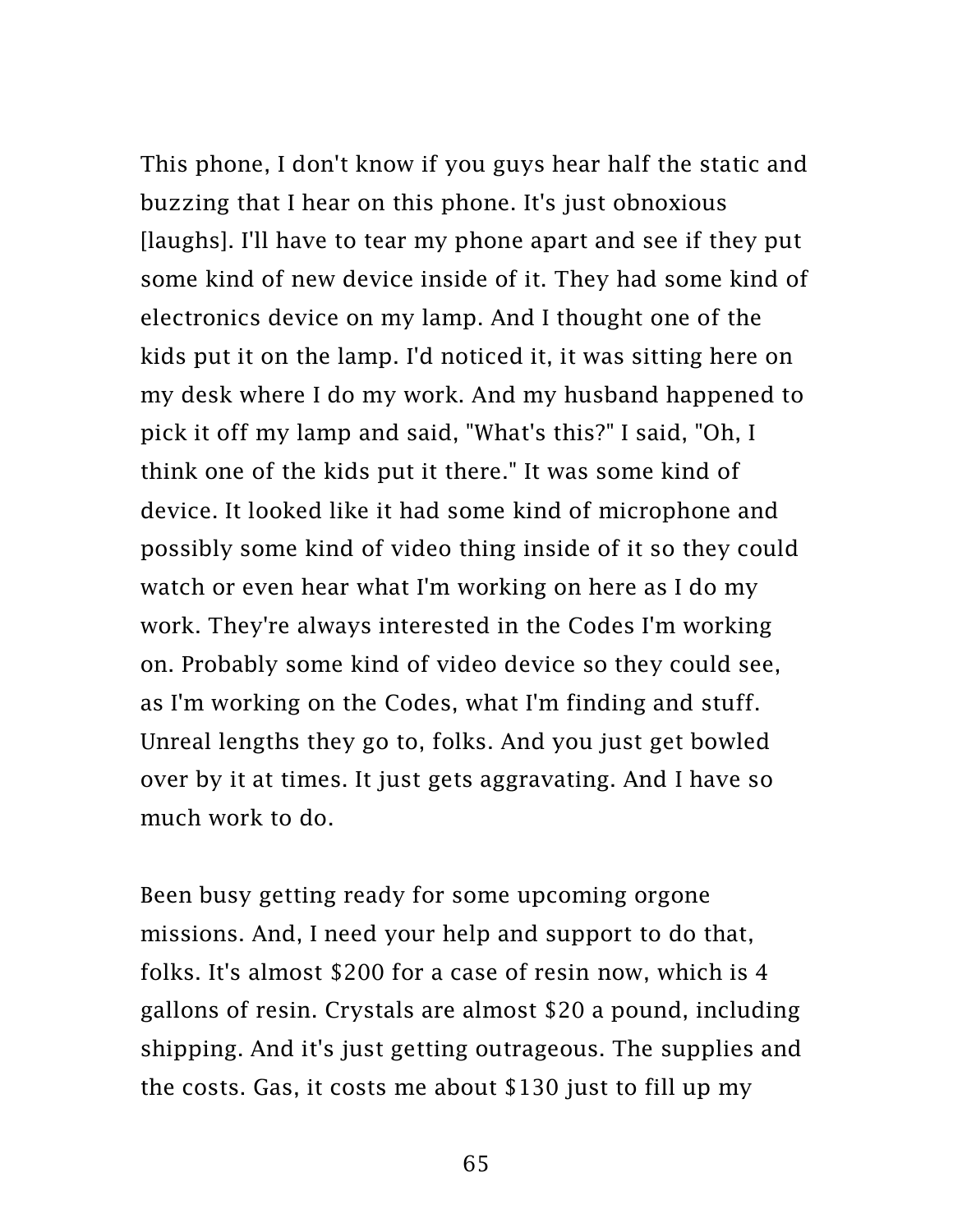beast. I have a '96 Suburban Chevrolet. Not a [Chevrolet], a GMC Suburban. And it costs about 130 bucks to fill that thing up. So, very costly just to hit the road, and go on missions, and get things done, in the limited amount of time that we have. But this is the time we have to do it, and we've gotta get out there and do it while we can, folks. Protecting our wheat fields, protecting our corn fields. The farms, our bread baskets across America. The water sources.

If anybody knows where any other bases are, let me know. I've got two that I know of. Golden Valley, North Carolina and the one in Lima, Ohio. And so, if anybody knows of any of the Giant bases, because they're bringing them in. Airplanes, 18-wheeler trucks, you name it. Underground subway system. They had to build a new one to accommodate 25-, 30-foot tall Giants. They're bringing them into these bases and hoarding them here, because there's going to be a literal invasion of them. One of these days they're all going to be coming out of the bases. And guess who their food supply is. Us. So, folks, we need to stop it before it gets started. We can take them out, we can make them sick, just with orgone. You couldn't possibly store up enough weapons and bullets. The orgone works 24/7. And so, if we can target these bases, we can weaken them and take them out. And so, that's what we've been doing.